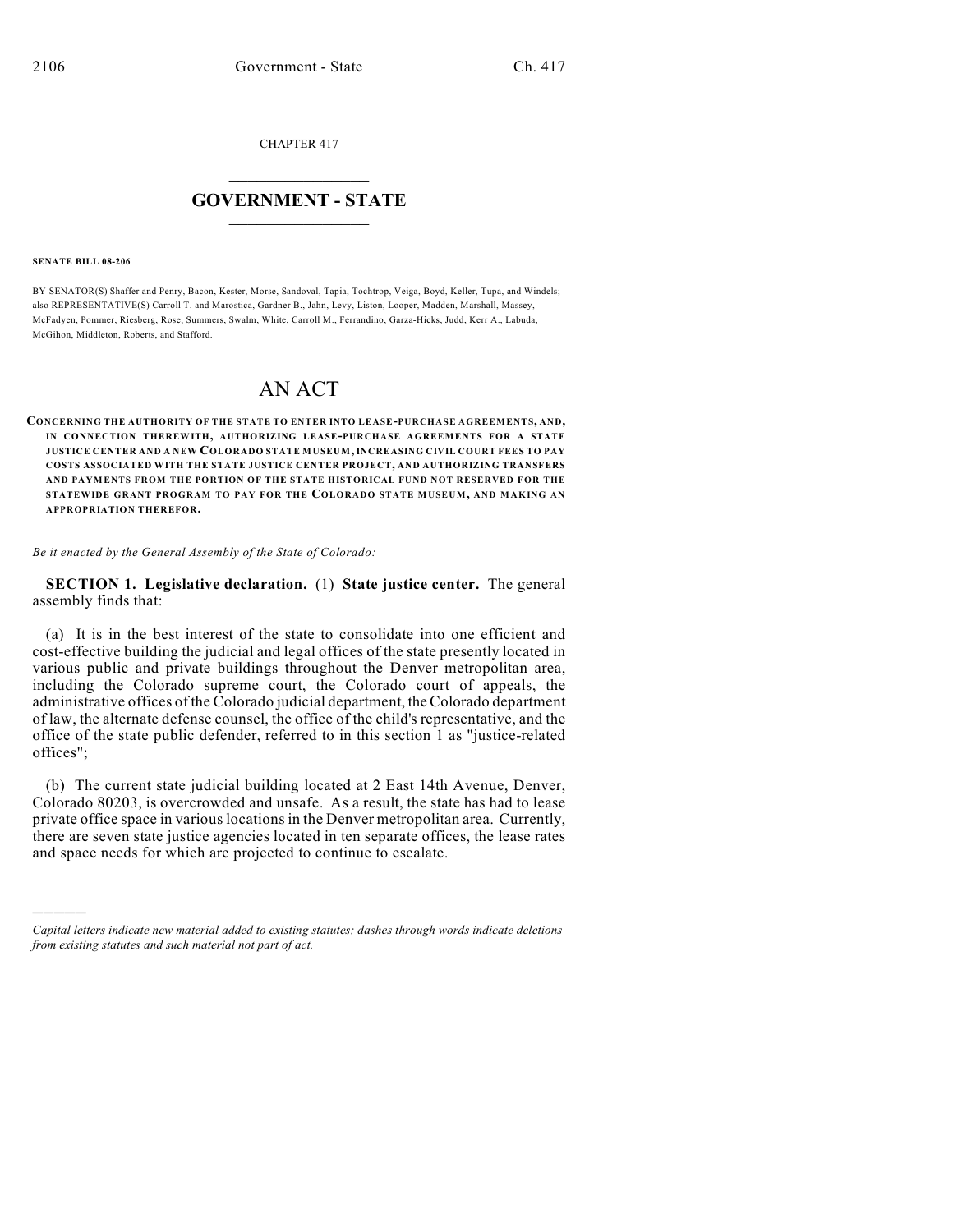(c) The physical design of the current state judicial building lacks adequate safety and security measures and, thus, is a safety and health concern;

(d) Section 4 of article VI of the state constitution requires that terms of the Colorado supreme court be held at the "seat of government". The site at Fourteenth avenue and Lincoln street is the best available site for a state justice center and would maintain the supreme court location at the "seat of government".

(e) The source of funding for the cost of the state justice center should be from moneys currently being paid for leasing space in other office buildings for justice-related offices, from moneys generated by increases in civil case filing fees in state courts, and from such other sources as the general assembly may deem appropriate;

(f) Consolidation of justice-related offices into a centrally located state justice center building is expected to result in the following financial benefits to the state of Colorado:

(I) The state can replace privately owned, leased space with state-owned and -operated space at a state justice center;

(II) The state can avoid ongoing payments for the rent, operation, maintenance, and remodeling costs related to the current justice-related office locations; and

(III) The state will achieve greater programmatic efficiencies and decrease operating costs by eliminating duplicative expenses resulting from multiple justice-related office locations;

(g) It is therefore in the best interests of the citizens of Colorado to authorize the state of Colorado, acting by and through the state court administrator, to enter into a lease-purchase agreement and other agreements as necessary to finance construction of a state justice center.

(2) **Colorado state museum.** The general assembly finds that:

(a) The state has entrusted to the state historical society the responsibility to educate its citizens, safeguard and preserve the state's heritage, and survey and study all sites and structures in Colorado it deemsto have historical interest or importance;

(b) It is in the best interests of the state to construct a new cost-effective and cost-efficient Colorado state museum for the state historical society to perform its responsibilities as a state educational institution that preserves, studies, and restores historical sites and objects important to the state's history, architecture, archeology, and culture;

(c) The current Colorado state museum located at 1300 Broadway, Denver, Colorado 80203, is overcrowded, unsafe, and outdated and lacks adequate space to appropriately preserve and display objects of historical significance to Coloradans;

(d) Renovation of the current Colorado state museum is not economically feasible due to design and space constraints;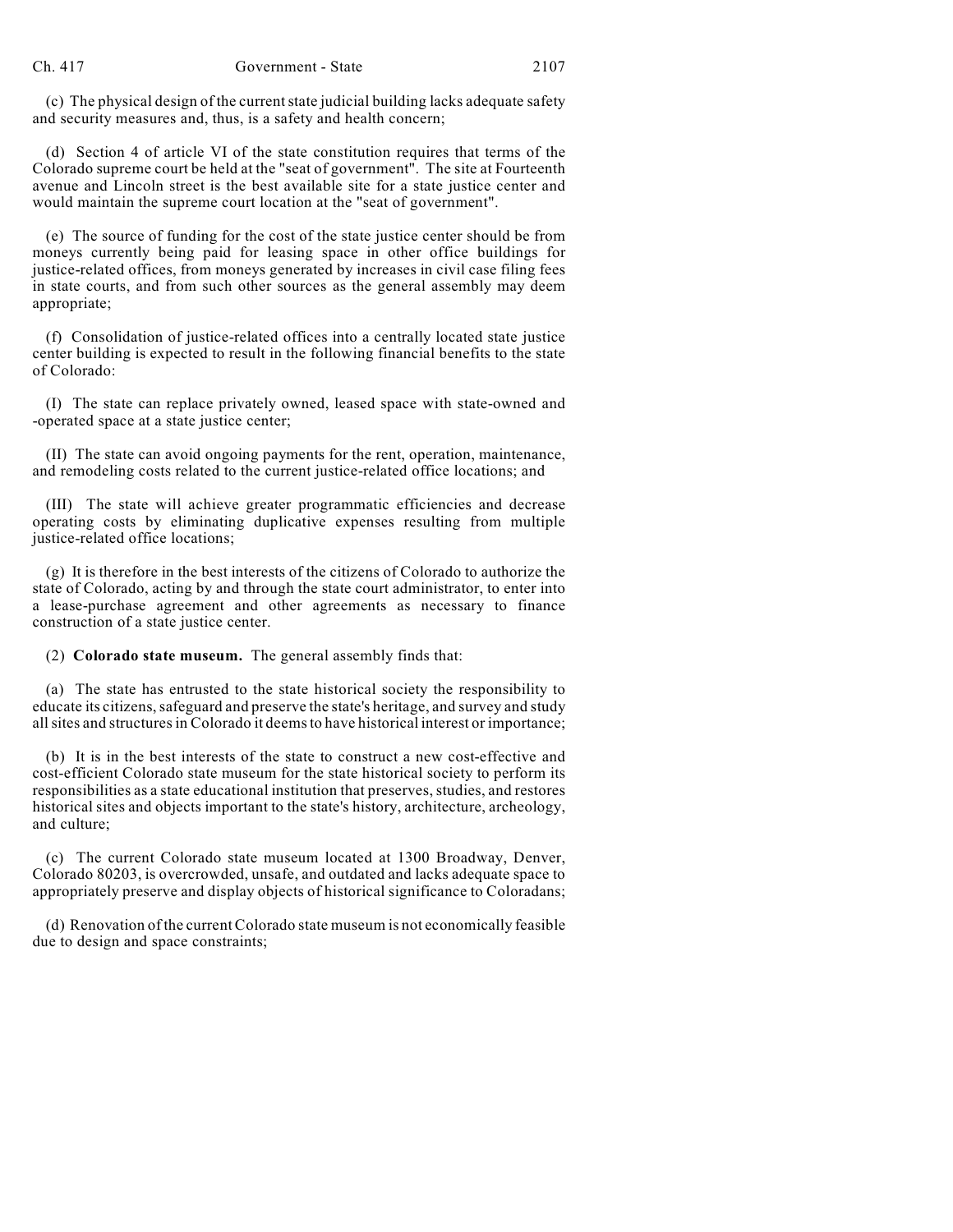(e) The physical design of the current Colorado state museum lacks adequate security measures and, thus, is a safety and health concern;

(f) The source of funding for the cost of the new Colorado state museum should be from moneys in the state historical fund and such other sources as the general assembly may deem appropriate, including transfers from the judicial department to pay for displacement and relocation expenses;

(g) Relocation of the Colorado historical society offices into a new Colorado state museum building, to be centrally located near the state capitol complex, is expected to result in the following financial benefits to the state of Colorado:

(I) The state can construct a new state justice center at the current location of the Colorado state museum that will result in significant cost savings;

(II) The state can avoid continuing to pay for the operating, maintenance, and remodeling costs related to the current Colorado state museum;

(III) The state will gain efficiencies from maintaining a centralized location for the Colorado state museum and the Colorado historical society offices and will avoid making lease payments to private entities; and

(IV) The state will achieve greater programmatic efficiencies and decrease operating costs by eliminating duplicative expenses resulting from multiple office locations;

(h) It is therefore in the best interests of the citizens of Colorado to authorize the state of Colorado, acting by and through the president of the state historical society, to enter into a lease-purchase agreement and other related agreements as necessary to finance construction of a new Colorado state museum.

**SECTION 2. Lease-purchase agreement - state justice center.** (1) (a) The state of Colorado, acting by and through the state court administrator, is authorized to execute lease-purchase agreements for up to thirty-eight years to finance the design, construction, relocation, and interim accommodation of facilities for a state justice center, to be known as the "Ralph L. Carr Justice Complex". The total amount of the principal component of said lease-purchase agreements shall not exceed two hundred seventy-five million dollars (\$275,000,000), plus reasonable and necessary administrative, monitoring, and closing costs and interest. The maximum annual aggregate rentals or other payments under all lease-purchase agreements authorized by this section from state funds shall not exceed nineteen million dollars (\$19,000,000).

(b) It is the intent of the general assembly that the facilities for which lease-purchase agreements are authorized by paragraph (a) of this subsection (1) shall initially include the following:

(I) The state supreme court;

(II) The state court of appeals;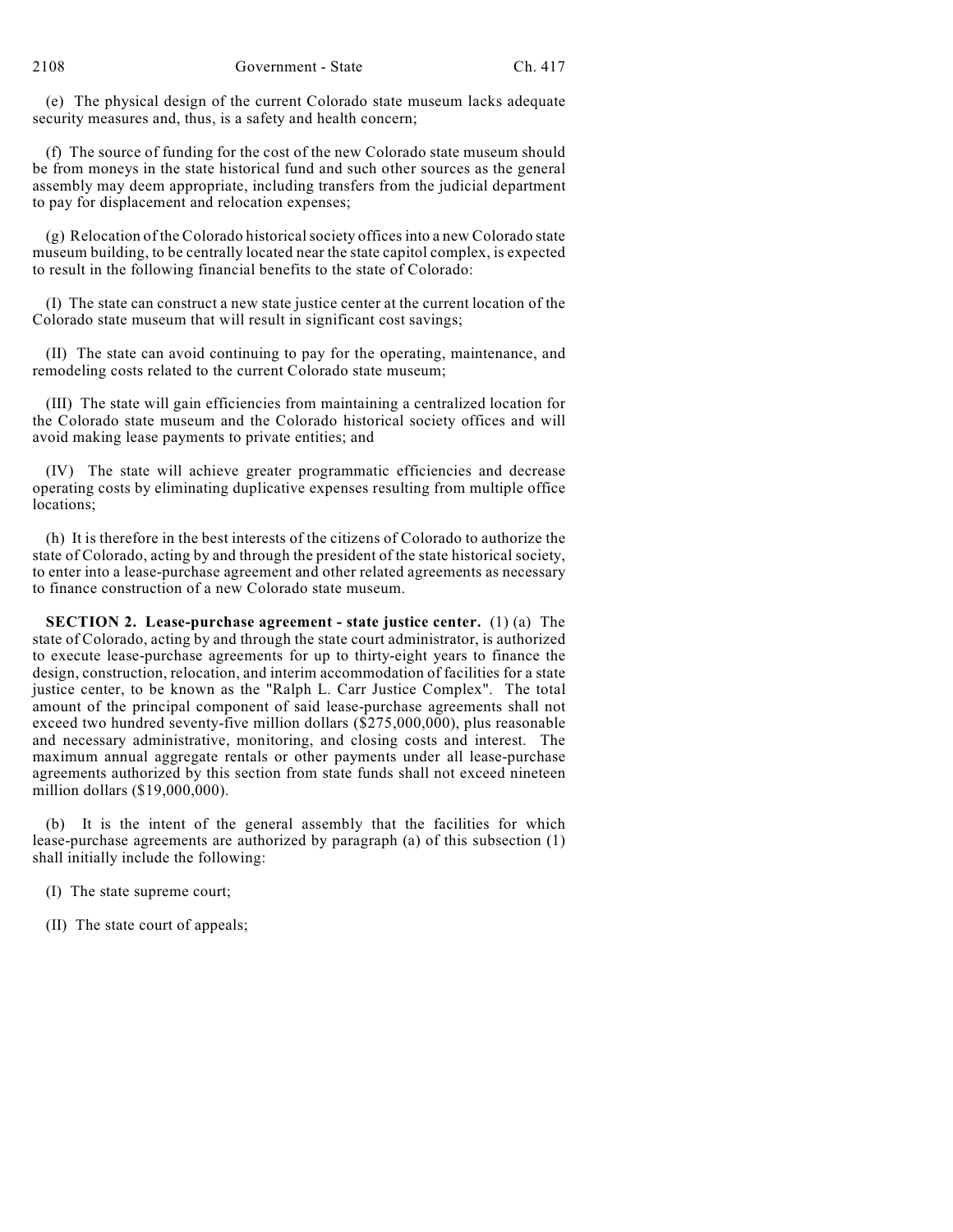(III) The administrative offices of the state judicial department;

(IV) The department of law;

(V) The alternate defense counsel;

(VI) The office of the child's representative; and

(VII) The office of the state public defender.

(c) Enactment of this act shall satisfy the requirements of sections 24-82-102 (1) (b) and 24-82-801, Colorado Revised Statutes, which require authorization of a lease-purchase agreement by a bill other than an annual general appropriation bill or a supplemental appropriation bill.

(2) (a) The state of Colorado, acting by and through the state court administrator, may, at the state court administrator's sole discretion, enter into one or more lease-purchase agreements authorized by subsection (1) of this section with any for-profit or nonprofit corporation, trust, or commercial bank as a trustee, as lessor.

(b) The lease-purchase agreements authorized in subsection (1) of this section shall provide that all of the obligations of the state under the agreements shall be subject to the action of the general assembly in annually making moneys available for all payments thereunder. The agreements shall also provide that the obligations shall not be deemed or construed as creating an indebtedness of the state within the meaning of any provision of the state constitution or the laws of the state of Colorado concerning or limiting the creation of indebtedness by the state of Colorado and shall not constitute a multiple fiscal-year direct or indirect debt or other financial obligation of the state within the meaning of section 20 (4) of article X of the state constitution. In the event the state of Colorado does not renew any of the lease-purchase agreements authorized in subsection (1) of this section, the sole security available to the lessor shall be the property that is the subject of the nonrenewed lease-purchase agreement.

(c) (I) The lease-purchase agreements authorized in subsection (1) of this section may contain such terms, provisions, and conditions as the state court administrator, acting on behalf of the state of Colorado, may deem appropriate, including all optional terms; except that the lease-purchase agreements shall specifically authorize the state of Colorado or the state judicial department to:

(A) Receive fee title to all real and personal property that is the subject of the lease-purchase agreements on or prior to the expiration of the terms of the lease-purchase agreements; and

(B) Reduce the term of the lease through prepayment of rental and other payments.

(II) Any title to such property received by the state on or prior to the expiration of the terms of the lease-purchase agreements shall be held for the benefit and use of the state judicial department.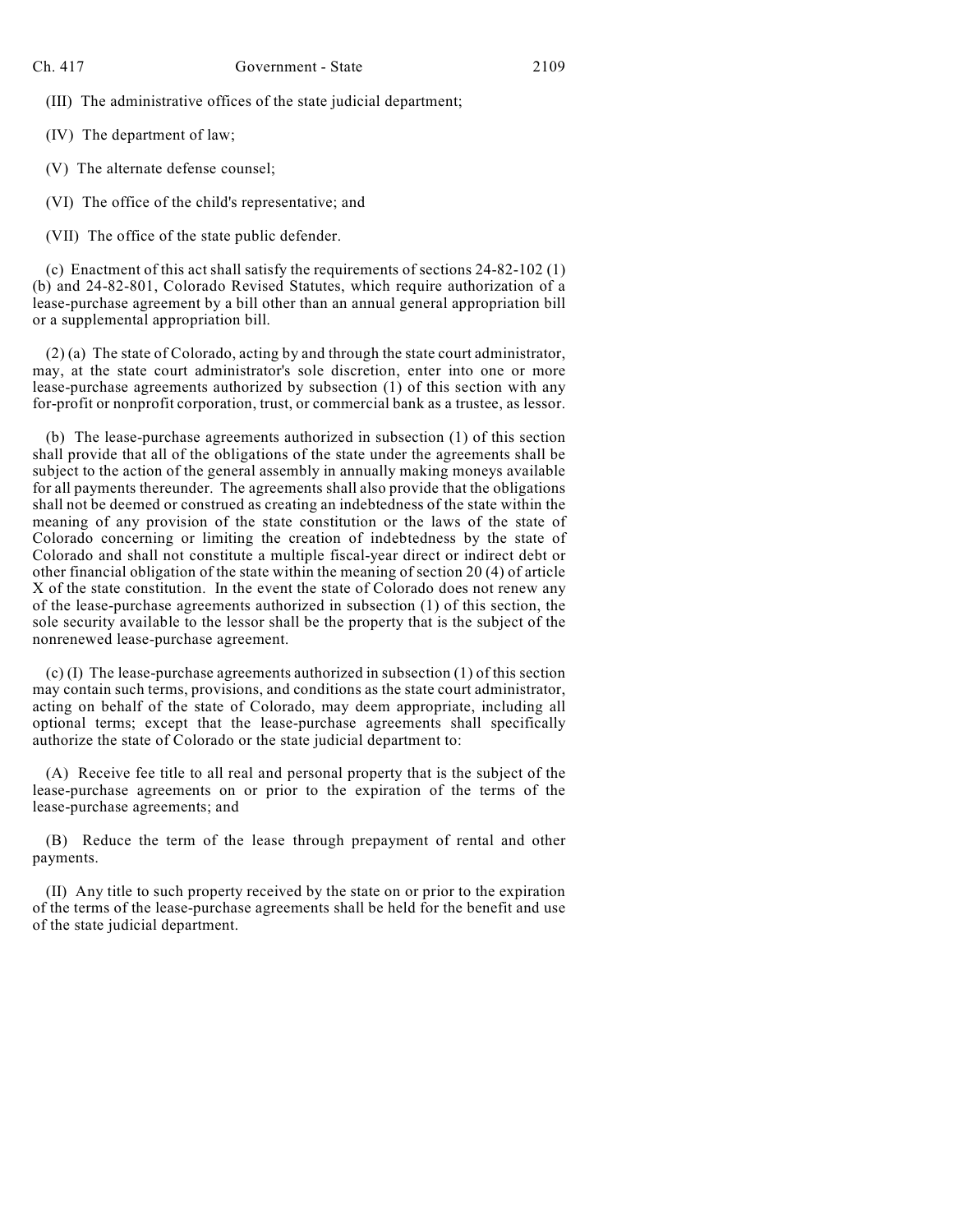(d) The lease-purchase agreements authorized in subsection (1) of this section may provide for the issuance, distribution, and sale of instruments by the lessor evidencing rights to receive rentals and other payments made and to be made under the lease-purchase agreements. The instruments may be issued, distributed, or sold only by the lessor or any person designated by the lessor and not by the state. The instruments shall not create a relationship between the purchasers of the instruments and the state or create any obligation on the part of the state to the purchasers. The instruments shall not be notes, bonds, or any other evidence of indebtedness of the state within the meaning of any provision of the state constitution or the law of the state concerning or limiting the creation of indebtedness of the state and shall not constitute a multiple fiscal-year direct or indirect debt or other financial obligation of the state within the meaning of section 20 (4) of article X of the state constitution.

(e) Interest paid under the lease-purchase agreements authorized in subsection (1) of this section, including interest represented by the instruments, shall be exempt from Colorado income tax.

(f) The state of Colorado, acting through the state court administrator, is authorized to enter into ancillary agreements and instruments as are deemed necessary or appropriate in connection with the lease-purchase agreements, including but not limited to ground leases, easements, or other instruments relating to the real property on which the facilities are located.

(3) The provisions of section 24-30-202 (5) (b), Colorado Revised Statutes, shall not apply to the lease-purchase agreements authorized in subsection (1) of this section or any ancillary agreement entered into pursuant to paragraph (f) of subsection (2) of this section. Any provision of the fiscal rules promulgated pursuant to section 24-30-202 (1) and  $(13)$ , Colorado Revised Statutes, that the state controller deems to be incompatible or inapplicable with respect to said lease-purchase agreements or any such ancillary agreement may be waived by the controller or his or her designee.

**SECTION 3. Lease-purchase agreement - Colorado state museum.** (1) (a) The state of Colorado, acting by and through the president of the state historical society, is authorized to execute lease-purchase agreements for up to thirty-seven years to finance the design, construction, and relocation of facilities for a state museum. The total amount of the principal component of said lease-purchase agreements shall not exceed eighty-five million dollars (\$85,000,000), plus reasonable and necessary administrative, monitoring, and closing costs and interest. Except for payments from the state museum cash fund, created in section 24-80-214, Colorado Revised Statutes, the maximum annual aggregate rentals or other payments under all lease-purchase agreements authorized by this section from state funds shall not exceed four million nine hundred ninety-eight thousand dollars (\$4,998,000).

(b) The general assembly intends that the facilities for which lease-purchase agreements are authorized by paragraph (a) of this subsection (1) shall include, but need not be limited to, the following:

(I) Storage facilities for state objects and artifacts held in trust;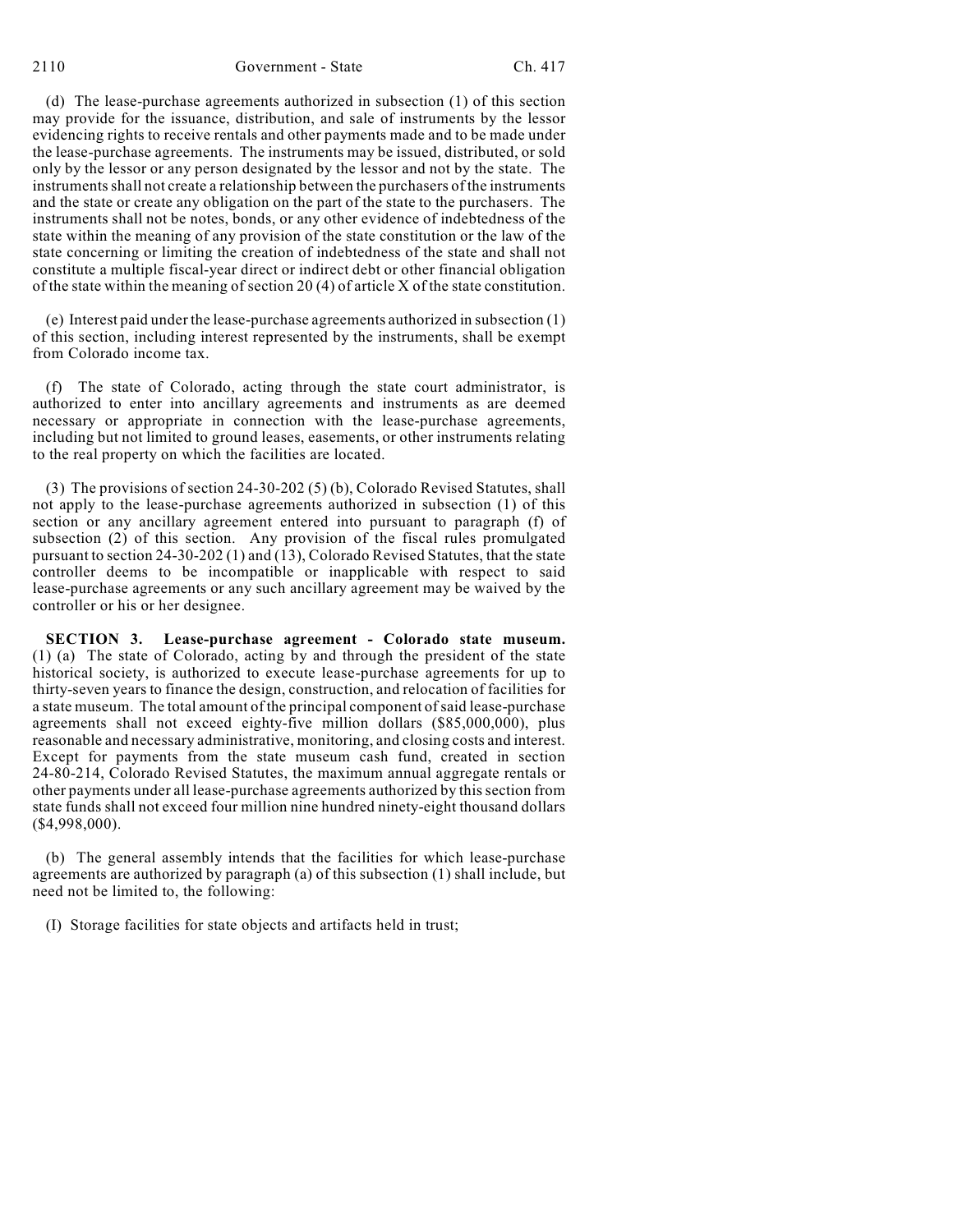- (II) The office of the state archaeologist;
- (III) The state museum exhibit halls;

(IV) The administrative offices of the state historical society;

- (V) The offices of the state historical fund grant program;
- (VI) The state museum classrooms; and
- (VII) The Stephen H. Hart library.

(c) Enactment of this act shall satisfy the requirements of sections 24-82-102 (1) (b) and 24-82-801, Colorado Revised Statutes, which require authorization of a lease-purchase agreement by a bill other than an annual general appropriation bill or a supplemental appropriation bill.

(2) (a) The state of Colorado, acting by and through the president of the state historical society, may, at the president's sole discretion, enter into the lease-purchase agreement authorized by subsection (1) of this section with any for-profit or nonprofit corporation, trust, or commercial bank as a trustee, as lessor.

(b) The lease-purchase agreements authorized in subsection (1) of this section shall provide that all of the obligations of the state under the agreements shall be subject to the action of the general assembly in annually making moneys available for all payments thereunder. The agreements shall also provide that the obligations shall not be deemed or construed as creating an indebtedness of the state within the meaning of any provision of the state constitution or the laws of the state of Colorado concerning or limiting the creation of indebtedness by the state of Colorado and shall not constitute a multiple fiscal-year direct or indirect debt or other financial obligation of the state within the meaning of section 20 (4) of article X of the state constitution. In the event the state of Colorado does not renew any of the lease-purchase agreements authorized in subsection (1) of this section, the sole security available to the lessor shall be the property that is the subject of the nonrenewed lease-purchase agreement.

(c) The lease-purchase agreements authorized in subsection (1) of this section may contain such terms, provisions, and conditions as the president of the state historical society, acting on behalf of the state of Colorado, may deem appropriate, including all optional terms; except that the lease-purchase agreements shall specifically authorize the state of Colorado to receive title to all real and personal property that is the subject of the lease-purchase agreements on or prior to the expiration of the terms of the lease-purchase agreements. Any title to such property received by the state on or prior to the expiration of the terms of the lease-purchase agreements shall be held for the benefit and use of the state historical society.

(d) The lease-purchase agreements authorized in subsection (1) of this section may provide for the issuance, distribution, and sale of instruments by the lessor evidencing rights to receive rentals and other payments made and to be made under the lease-purchase agreements. The instruments may be issued, distributed, or sold only by the lessor or any person designated by the lessor and not by the state. The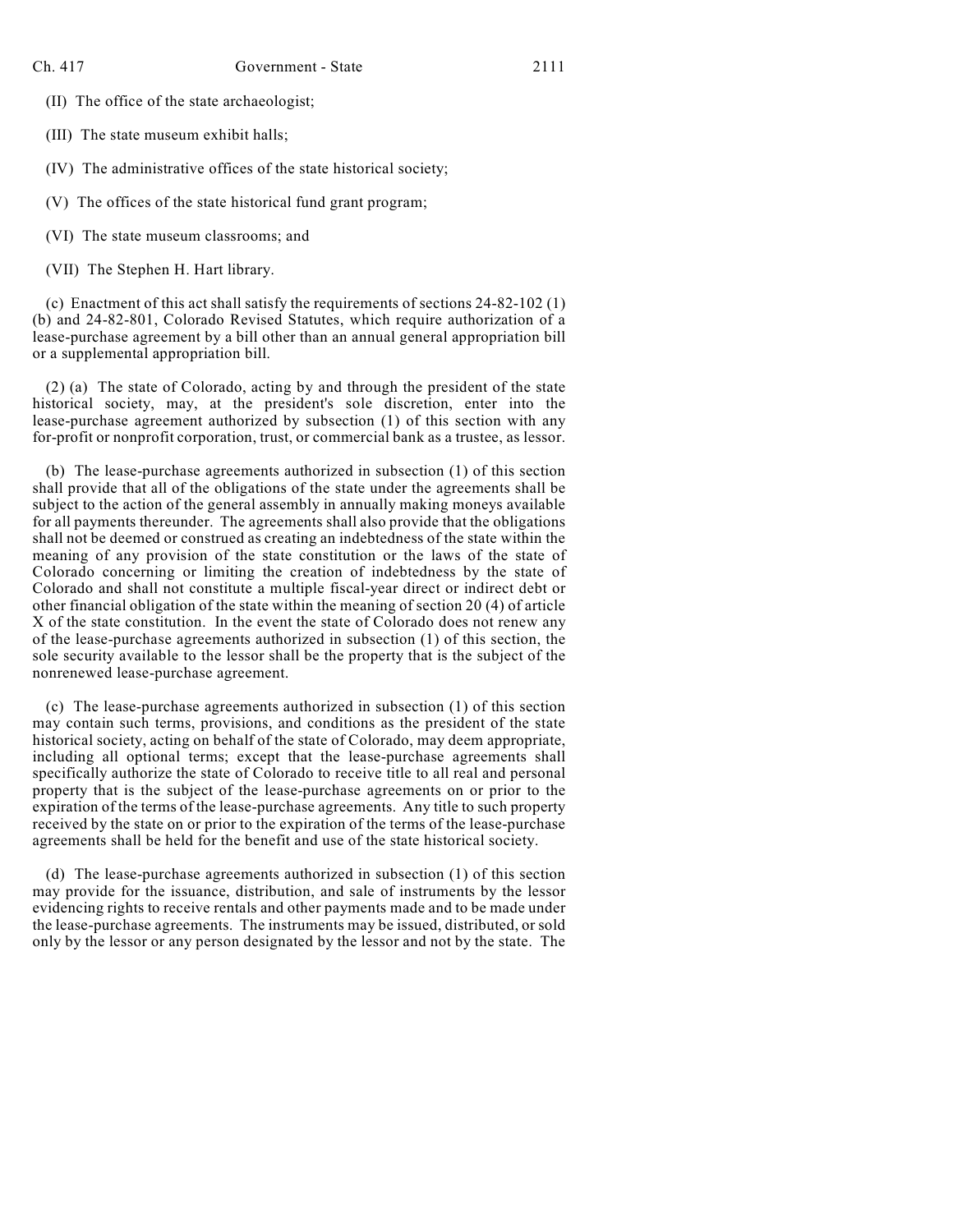instruments shall not create a relationship between the purchasers of the instruments and the state or create any obligation on the part of the state to the purchasers. The instruments shall not be notes, bonds, or any other evidence of indebtedness of the state within the meaning of any provision of the state constitution or the law of the state concerning or limiting the creation of indebtedness of the state and shall not constitute a multiple fiscal-year direct or indirect debt or other financial obligation of the state within the meaning of section 20 (4) of article X of the state constitution.

(e) Interest paid under the lease-purchase agreements authorized in subsection (1) of this section, including interest represented by the instruments, shall be exempt from Colorado income tax.

(f) The state of Colorado, acting through the president of the state historical society, is authorized to enter into ancillary agreements and instruments as are deemed necessary or appropriate in connection with the lease-purchase agreements, including but not limited to purchase agreements, inter-governmental agreements, ground leases, easements, or other instruments relating to the real property on which the facilities are located.

(3) The provisions of section 24-30-202 (5) (b), Colorado Revised Statutes, shall not apply to the lease-purchase agreements authorized in subsection (1) of this section or any ancillary agreement entered into pursuant to paragraph (f) of subsection (2) of this section. Any provision of the fiscal rules promulgated pursuant to section 24-30-202 (1) and (13), Colorado Revised Statutes, that the state controller deems to be incompatible or inapplicable with respect to said lease-purchase agreements or any such ancillary agreement may be waived by the controller or his or her designee.

**SECTION 4.** Part 2 of article 80 of title 24, Colorado Revised Statutes, is amended BY THE ADDITION OF A NEW SECTION to read:

**24-80-214. State museum cash fund.** THERE IS HEREBY CREATED IN THE STATE TREASURY THE STATE MUSEUM CASH FUND, REFERRED TO IN THIS SECTION AS THE "CASH FUND". THE CASH FUND SHALL CONSIST OF ALL MONEYS TRANSFERRED TO THE CASH FUND FROM THE STATE HISTORICAL FUND PURSUANT TO SECTION 12-47.1-1201 (5), C.R.S.; MONEYS TRANSFERRED FROM THE JUSTICE CENTER CASH FUND PURSUANT TO SECTION 13-32-101 (7) (b), C.R.S.; AND ANY OTHER MONEYS APPROPRIATED TO THE CASH FUND BY THE GENERAL ASSEMBLY. MONEYS IN THE CASH FUND SHALL BE SUBJECT TO ANNUAL APPROPRIATION BY THE GENERAL ASSEMBLY TO THE STATE HISTORICAL SOCIETY TO PAY FOR THE PLANNING, DESIGN, ACQUISITION, AND CONSTRUCTION OF AND RELOCATION TO A NEW STATE MUSEUM, AND EXHIBITS FOR THE MUSEUM. APPROPRIATIONS FROM THE CASH FUND SHALL REMAIN AVAILABLE TO THE STATE HISTORICAL SOCIETY FOR A PERIOD OF FOUR YEARS. ANY MONEYS IN THE CASH FUND NOT EXPENDED FOR THE PURPOSE OF THIS SECTION MAY BE INVESTED BY THE STATE TREASURER AS PROVIDED BY LAW. ALL INTEREST AND INCOME DERIVED FROM THE INVESTMENT AND DEPOSIT OF MONEYS IN THE CASH FUND SHALL BE CREDITED TO THE CASH FUND. ANY UNEXPENDED AND UNENCUMBERED MONEYS REMAINING IN THE CASH FUND AT THE END OF A FISCAL YEAR SHALL REMAIN IN THE CASH FUND AND SHALL NOT BE CREDITED OR TRANSFERRED TO THE GENERAL FUND OR ANOTHER FUND.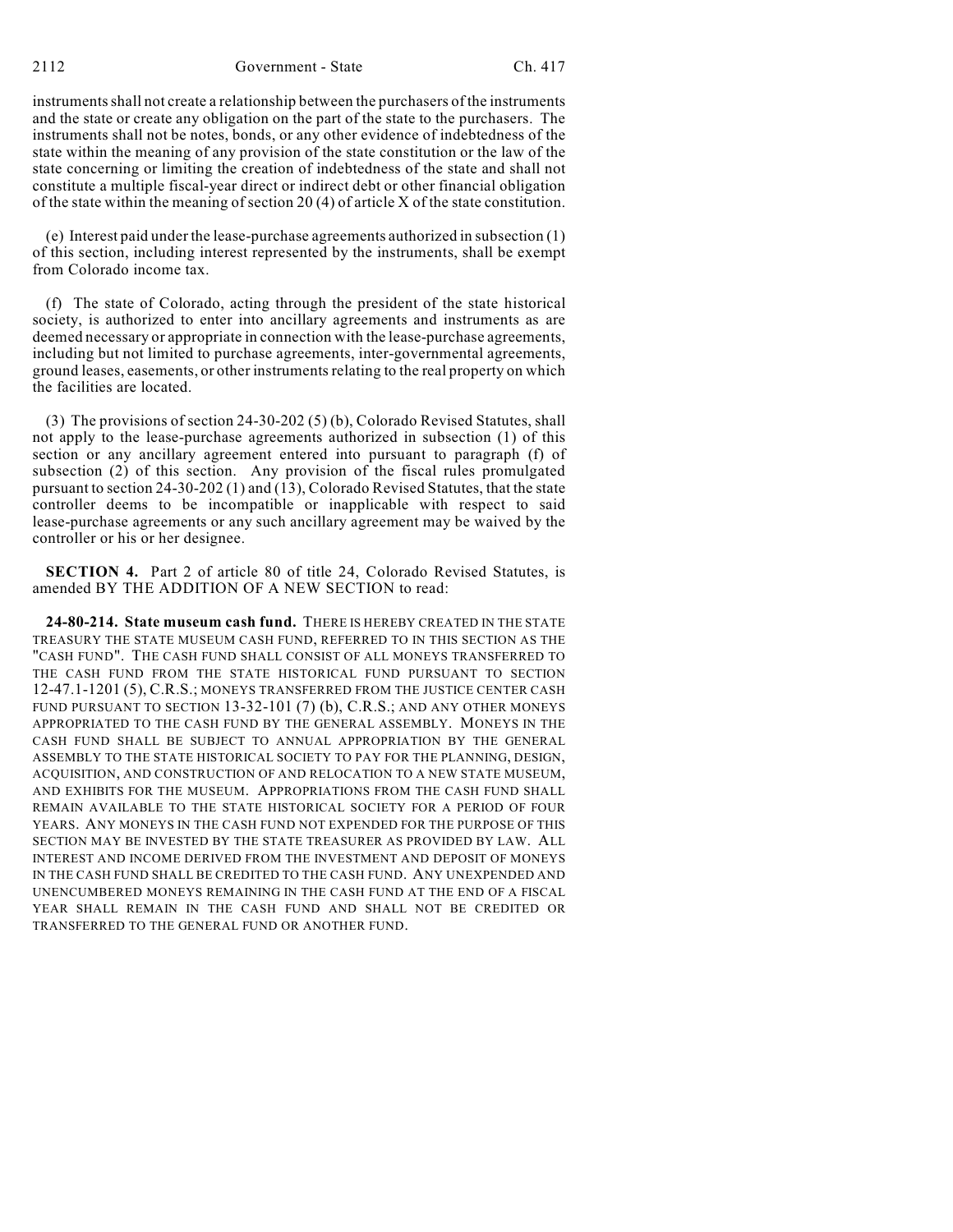**SECTION 5.** 12-47.1-1201 (5), Colorado Revised Statutes, is amended BY THE ADDITION OF A NEW PARAGRAPH to read:

**12-47.1-1201. State historical fund - administration - legislative declaration - state museum cash fund - repeal.** (5) (d) (I) THE GENERAL ASSEMBLY FINDS AND DECLARES THAT:

(A) TO BETTER PRESERVE, STUDY, AND RESTORE HISTORICAL SITES AND OBJECTS THROUGHOUT THE STATE, IT IS IN THE BEST INTEREST OF THE STATE TO CONSTRUCT A NEW COLORADO STATE MUSEUM AND OFFICES FOR THE STATE HISTORICAL SOCIETY; AND

(B) CONSTRUCTION OF A NEW COLORADO STATE MUSEUM AND OFFICES FOR THE STATE HISTORICAL SOCIETY WILL PROVIDE IMPROVED HISTORIC PRESERVATION, EDUCATION, PLANNING, AND INTERPRETATION OF COLORADO'S HERITAGE, INCLUDING THE IDENTIFICATION, EVALUATION, STUDY, AND MARKING OF BUILDINGS, STRUCTURES, OBJECTS, SITES, OR AREAS IMPORTANT IN THE HISTORY, ARCHITECTURE, ARCHEOLOGY, OR CULTURE OF THE STATE; THE OFFICIAL DESIGNATION OF SUCH PROPERTIES AS APPROPRIATE FOR PRESERVATION; AND OTHER ACTIVITIES DESCRIBED IN PARAGRAPHS (c) AND (d) OF SUBSECTION (1) OF THIS SECTION.

(II) THE GENERAL ASSEMBLY REAFFIRMS ITS INTENT THAT:

(A) THE MAJORITY OF THE EIGHTY PERCENT PORTION OF THE STATE HISTORICAL FUND ADMINISTERED BY THE SOCIETY SHALL CONTINUE TO BE USED FOR THE STATEWIDE GRANTS FOR HISTORIC PRESERVATION PURPOSES AS DESCRIBED IN SUBSECTION (1) OF THIS SECTION AND MAY ALSO BE USED TO PAY THE ADMINISTRATIVE COST OF THE SOCIETY IN ADMINISTERING THE GRANT PROGRAM; AND

(B) COSTS ASSOCIATED WITH THE NEW COLORADO STATE MUSEUM SHALL BE FROM THE PORTION OF THE STATE HISTORICAL FUND NOT RESERVED FOR THE STATEWIDE GRANT PROGRAM FOR PRESERVATION, OR FROM OTHER MONEYS AS DESIGNATED BY THE GENERAL ASSEMBLY.

(III) ON OR BEFORE OCTOBER 1, 2008, THE STATE TREASURER SHALL TRANSFER FROM THE STATE HISTORICAL FUND TO THE STATE MUSEUM CASH FUND CREATED PURSUANT TO SECTION 24-80-214, C.R.S., THE SUM OF THREE MILLION DOLLARS. ON OR BEFORE OCTOBER 1, 2009, THE STATE TREASURER SHALL TRANSFER FROM THE STATE HISTORICAL FUND TO THE STATE MUSEUM CASH FUND THE SUM OF FOUR MILLION DOLLARS. ON OR BEFORE OCTOBER 1, 2010, THE STATE TREASURER SHALL TRANSFER FROM THE STATE HISTORICAL FUND TO THE STATE MUSEUM CASH FUND THE SUM OF FOUR MILLION DOLLARS.

(IV) FOR THE FISCAL YEAR BEGINNING ON JULY 1, 2011, AND FOR EACH FISCAL YEAR THEREAFTER THROUGH THE FISCAL YEAR BEGINNING ON JULY 1, 2045, SO LONG AS THERE ARE PAYMENTS DUE ON AN AGREEMENT ENTERED INTO PURSUANT TO THE PROVISIONS OF SECTION 3 OF SENATE BILL 08-206, AS ENACTED AT THE SECOND REGULAR SESSION OF THE SIXTY-SIXTH GENERAL ASSEMBLY, THE GENERAL ASSEMBLY SHALL APPROPRIATE TO THE STATE HISTORICAL SOCIETY FROM THE STATE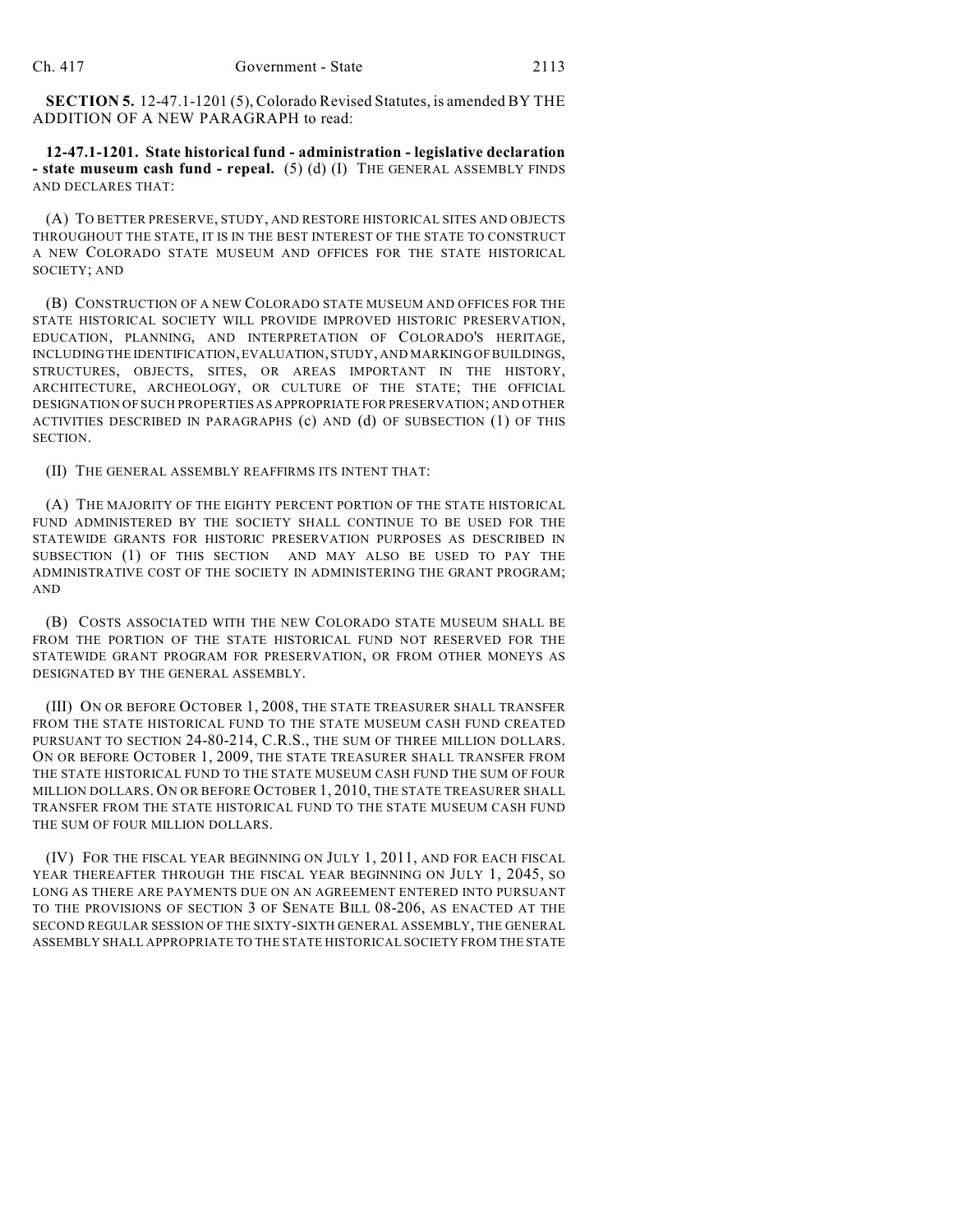HISTORICAL FUND AN AMOUNT EQUAL TO THE ANNUAL AGGREGATE RENTALS OR OTHER PAYMENTS DUE FROM STATE FUNDS; EXCEPT THAT THE AMOUNT SHALL NOT EXCEED FOUR MILLION NINE HUNDRED NINETY-EIGHT THOUSAND DOLLARS IN ANY GIVEN FISCAL YEAR.

**SECTION 6.** 13-4-112, Colorado Revised Statutes, is amended to read:

**13-4-112. Fees of the clerk of court of appeals.** (1) (a) Within the time allowed or fixed for transmission of the record, the appellant shall pay to the clerk of the court of appeals a docket fee of one hundred fifty TWO HUNDRED TWENTY-THREE dollars.

(b) The docket fee for the appellee shall be seventy-five ONE HUNDRED FORTY-EIGHT dollars to be paid upon the entry of appearance of the appellee.  $\Theta$ <sup>n</sup> and after July 1, 2007, the docket fee shall be increased by five dollars, and the additional revenue generated by such increase shall be transmitted to the state treasurer for deposit in the judicial stabilization cash fund created in section  $13-32-101(1.5)$ .

(2) (a) Except as otherwise provided in subsection (1) of this section, fees received by the clerk of the court of appeals shall be deposited as provided in section 13-2-119 and shall be used for the purpose specified in section 13-2-120. EACH FEE COLLECTED PURSUANT TO PARAGRAPH (a) OF SUBSECTION (1) OF THIS SECTION SHALL BE TRANSMITTED TO THE STATE TREASURER AND DIVIDED AS FOLLOWS:

(I) ONE HUNDRED FIFTY DOLLARS SHALL BE DEPOSITED IN THE SUPREME COURT LIBRARY FUND CREATED PURSUANT TO SECTION 13-2-120;

(II) FIVE DOLLARS SHALL BE DEPOSITED IN THE JUDICIAL STABILIZATION CASH FUND CREATED IN SECTION 13-32-101 (6); AND

(III) SIXTY-EIGHT DOLLARS SHALL BE DEPOSITED IN THE JUSTICE CENTER CASH FUND CREATED IN SECTION 13-32-101 (7) (a).

(b) EACH FEE COLLECTED PURSUANT TO PARAGRAPH (b) OF SUBSECTION (1) OF THIS SECTION SHALL BE TRANSMITTED TO THE STATE TREASURER AND DIVIDED AS FOLLOWS:

(I) SEVENTY-FIVE DOLLARS SHALL BE DEPOSITED IN THE SUPREME COURT LIBRARY FUND CREATED PURSUANT TO SECTION 13-2-120;

(II) FIVE DOLLARS SHALL BE DEPOSITED IN THE JUDICIAL STABILIZATION CASH FUND CREATED IN SECTION 13-32-101 (6); AND

(III) SIXTY-EIGHT DOLLARS SHALL BE DEPOSITED IN THE JUSTICE CENTER CASH FUND CREATED IN SECTION 13-32-101 (7) (a).

**SECTION 7.** 13-32-101, Colorado Revised Statutes, is amended, WITH THE RELOCATION OF PROVISIONS, to read: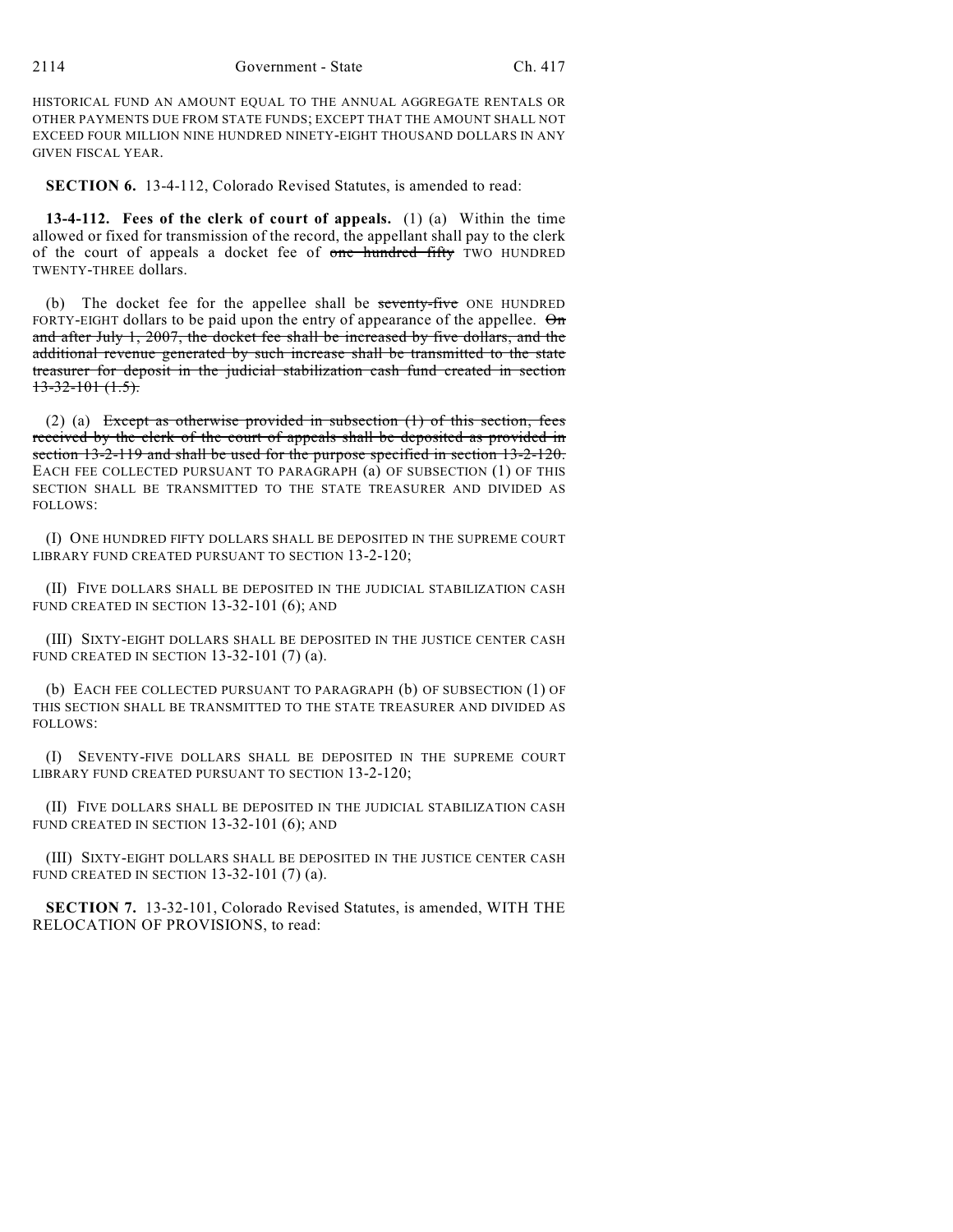**13-32-101. Docket fees in civil actions - judicial stabilization cash fund support registry fund created - repeal.** (1) At the time of first appearance in all civil actions and special proceedings in all courts of record, except in the supreme court and the court of appeals, and except in the probate proceedings in the district court or probate court of the city and county of Denver, and except as provided in subsection  $(2)$  (3) of this section and in sections 13-32-103 and 13-32-104, there shall be paid in advance the total docket fees, as follows:

(a) ON AND AFTER JULY 1, 2008, by the petitioner in a proceeding for dissolution of marriage, legal separation, or declaration of invalidity of marriage and by the petitioner in an action for a declaratory judgment concerning the status of marriage, prior to July 1, 2003, a fee of ninety dollars and, on or after July 1, 2003, a fee of one hundred thirty dollars; fifteen dollars of such fee shall be transmitted to the state treasurer for deposit in the Colorado children's trust fund, created in section 19-3.5-106, C.R.S., and, for fiscal years 2002-03 and 2003-04, the remainder shall be transmitted to the state general fund. On and after July 1, 2004, but prior to July 1, 2006, the remaining one hundred fifteen dollars of the fee shall be transmitted to the state treasurer for deposit in the family stabilization services fund, created in section 19-1-125, C.R.S.; and, on and after July 1, 2006, the remaining one hundred fifteen dollars of the fee shall be transmitted to the state treasurer for deposit in the performance-based collaborative management incentive cash fund created in section 24-1.9-104, C.R.S.; and, on and after March 18, 2003, the docket fee shall be increased by forty-five dollars, and the additional revenue generated by such increase shall be transmitted to the state treasurer for deposit in the judicial stabilization cash fund created in subsection (1.5) of this section. On and after July 1, 2007, the docket fee shall be increased by five dollars, and the additional revenue generated by such increase shall be transmitted to the state treasurer for deposit in the judicial stabilization cash fund created in subsection (1.5) of this section. TWO HUNDRED TWENTY DOLLARS;

#### (a.5) Repealed.

(b)  $(H)$  ON AND AFTER JULY 1, 2008, by the respondent in a proceeding for dissolution of marriage, legal separation, or declaration of invalidity of marriage and by the respondent to an action for a declaratory judgment concerning the status of marriage, prior to July 1, 1997, a fee of forty dollars and, on or after July 1, 1997, a fee of forty-five dollars; and, on and after March 18, 2003, the docket fee shall be increased by twenty-five dollars, and the additional revenue generated by such increase shall be transmitted to the state treasurer for deposit in the judicial stabilization cash fund created in subsection (1.5) of this section. On and after July 1, 2007, the docket fee shall be increased by five dollars, and the additional revenue generated by such increase shall be transmitted to the state treasurer for deposit in the judicial stabilization cash fund created in subsection (1.5) of this section. ONE HUNDRED SIX DOLLARS;

(II) On and after July 1, 2010, all fees collected under this paragraph (b) shall be transmitted to the state treasurer for deposit in the judicial stabilization cash fund created in subsection (1.5) of this section.

(c) (I) Except as provided in subparagraph  $(H)$  (IV) of this paragraph (c):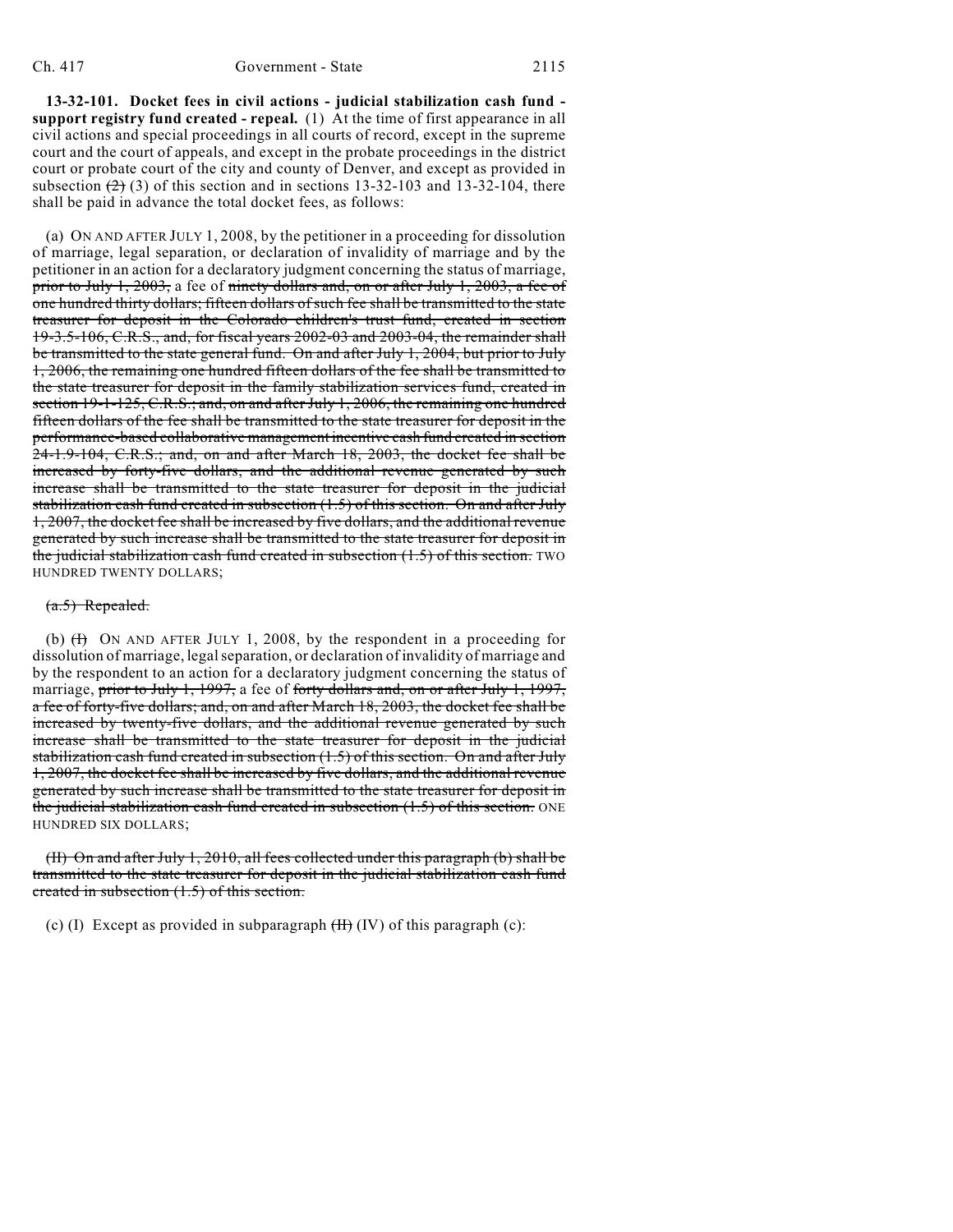(A) On and after July 1, 1992 2008, by each plaintiff, petitioner, third-party plaintiff, and party filing a cross claim or counterclaim, when a money judgment sought is fifteen thousand dollars or less and such action is commenced in a court of record of appropriate limited jurisdiction, a fee in the amount of thirty EIGHTY dollars. and

(B) ON AND AFTER JULY 1, 2008, by each defendant, respondent, third-party defendant, or other party in such court not filing a cross claim or counterclaim, WHEN A MONEY JUDGMENT SOUGHT IS FIFTEEN THOUSAND DOLLARS OR LESS AND SUCH ACTION IS COMMENCED IN A COURT OF RECORD OF APPROPRIATE LIMITED JURISDICTION, a fee in the amount of twenty-six SEVENTY-FIVE dollars. and, on and after March 18, 2003, the docket fee shall be increased by fifteen dollars, and the additional revenue generated by such increase shall be transmitted to the state treasurer for deposit in the judicial stabilization cash fund created in subsection  $(1.5)$ of this section. On and after July 1, 2007, the docket fee shall be increased by nine dollars, and the additional revenue generated by such increase shall be transmitted to the state treasurer for deposit in the judicial stabilization cash fund created in subsection  $(1.5)$  of this section.

(C) THIS SUBSECTION (I) IS REPEALED, EFFECTIVE JULY 1, 2009.

(II) EXCEPT AS PROVIDED IN SUBPARAGRAPH (IV) OF THIS PARAGRAPH (c):

(A) ON AND AFTER JULY 1, 2009, BY EACH PLAINTIFF, PETITIONER, THIRD-PARTY PLAINTIFF, AND PARTY FILING A CROSS CLAIM OR COUNTERCLAIM, WHEN A MONEY JUDGMENT SOUGHT IS FIFTEEN THOUSAND DOLLARS OR LESS AND SUCH ACTION IS COMMENCED IN A COURT OF RECORD OF APPROPRIATE LIMITED JURISDICTION, A FEE IN THE AMOUNT OF EIGHTY-SEVEN DOLLARS.

(B) ON AND AFTER JULY 1, 2009, BY EACH DEFENDANT, RESPONDENT, THIRD-PARTY DEFENDANT, OR OTHER PARTY IN SUCH COURT NOT FILING A CROSS CLAIM OR COUNTERCLAIM, WHEN A MONEY JUDGMENT SOUGHT IS FIFTEEN THOUSAND DOLLARS OR LESS AND SUCH ACTION IS COMMENCED IN A COURT OF RECORD OF APPROPRIATE LIMITED JURISDICTION, A FEE IN THE AMOUNT OF EIGHTY-TWO DOLLARS.

(C) THIS SUBPARAGRAPH (II) IS REPEALED, EFFECTIVE JULY 1, 2010.

(III) EXCEPT AS PROVIDED IN SUBPARAGRAPH (IV) OF THIS PARAGRAPH (c):

(A) ON AND AFTER JULY 1, 2010, BY EACH PLAINTIFF, PETITIONER, THIRD-PARTY PLAINTIFF, AND PARTY FILING A CROSS CLAIM OR COUNTERCLAIM, WHEN A MONEY JUDGMENT SOUGHT IS FIFTEEN THOUSAND DOLLARS OR LESS AND SUCH ACTION IS COMMENCED IN A COURT OF RECORD OF APPROPRIATE LIMITED JURISDICTION, A FEE IN THE AMOUNT OF NINETY-SEVEN DOLLARS.

(B) ON AND AFTER JULY 1, 2010, BY EACH DEFENDANT, RESPONDENT, THIRD-PARTY DEFENDANT, OR OTHER PARTY IN SUCH COURT NOT FILING A CROSS CLAIM OR COUNTERCLAIM, WHEN A MONEY JUDGMENT SOUGHT IS FIFTEEN THOUSAND DOLLARS OR LESS AND SUCH ACTION IS COMMENCED IN A COURT OF RECORD OF APPROPRIATE LIMITED JURISDICTION, A FEE IN THE AMOUNT OF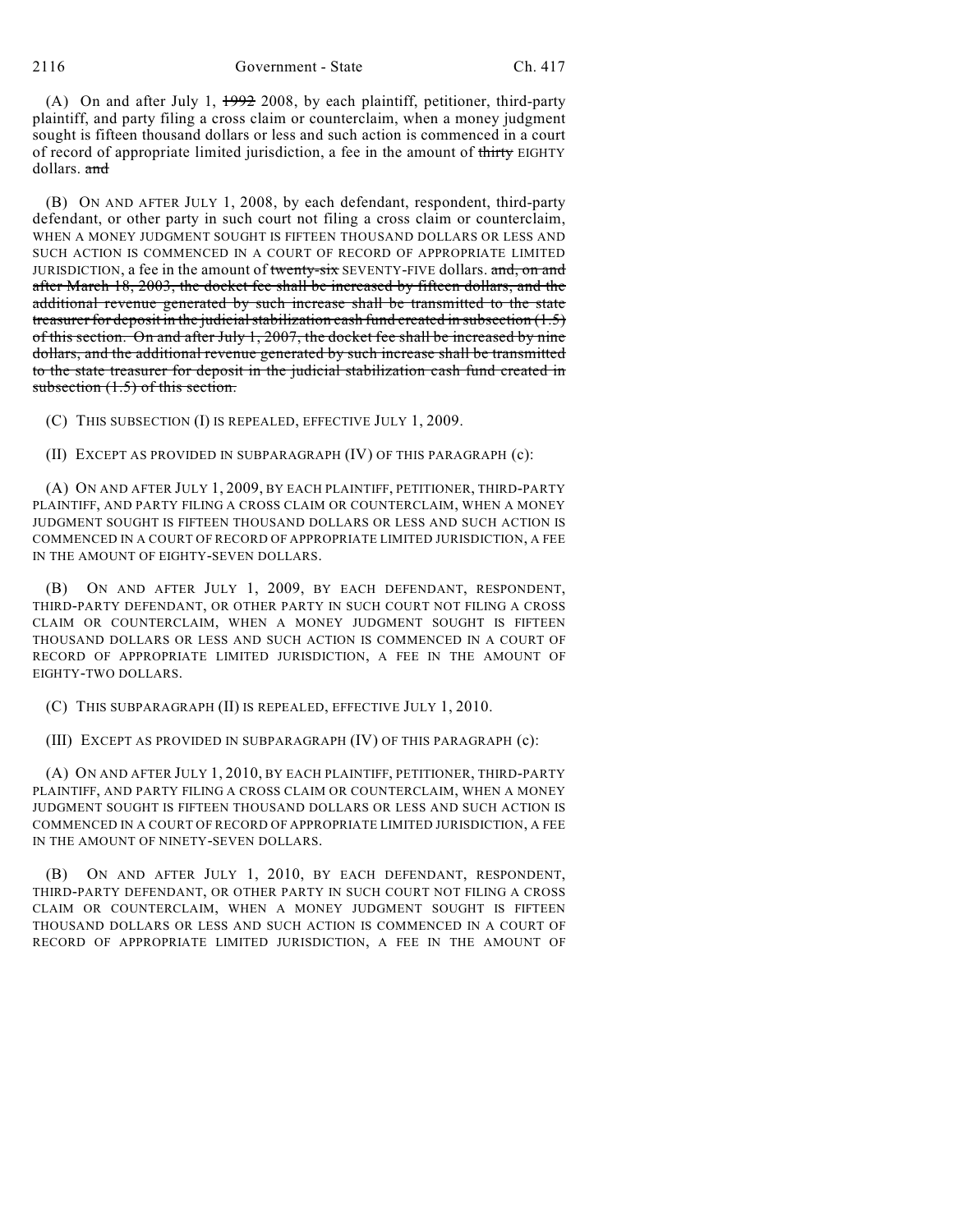NINETY-TWO DOLLARS.

#### (C) THIS SUBPARAGRAPH (III) IS REPEALED, EFFECTIVE JULY 1, 2010.

(II) (IV) The general assembly hereby declares that docket fees for actions filed in the small claims division of the county court should reflect the range of the monetary jurisdictional limit established for such actions and that such fees should promote access to the courts and reflect appropriate contributions from litigants using the court system based on the money judgment sought in an action. The general assembly hereby declares that it is appropriate to establish docket fees for the small claims division of the county court as follows:

(A) ON AND AFTER JULY 1, 2008, when the money judgment sought by the plaintiff in an action filed in the small claims division of the county court is five hundred dollars or less, a plaintiff shall pay a fee of nine THIRTY-ONE dollars. and a defendant filing an answer without a counterclaim in such an action shall pay a fee of five dollars and, on and after March 18, 2003, the docket fee for a plaintiff or defendant shall be increased by five dollars, and the additional revenue generated by such increase shall be transmitted to the state treasurer for deposit in the judicial stabilization cash fund created in subsection (1.5) of this section.

(B) ON AND AFTER JULY 1, 2008, WHEN THE MONEY JUDGMENT SOUGHT BY THE PLAINTIFF IN AN ACTION FILED IN THE SMALL CLAIMS DIVISION OF THE COUNTY COURT IS FIVE HUNDRED DOLLARS OR LESS, A DEFENDANT FILING AN ANSWER WITHOUT A COUNTERCLAIM IN SUCH AN ACTION SHALL PAY A FEE OF TWENTY-SIX DOLLARS.

 $\overline{(B)}$  (C) ON AND AFTER JULY 1, 2008, when the money judgment sought in an action filed in the small claims division of the county court exceeds five hundred dollars and is no more than seven thousand five hundred dollars, a plaintiffshall pay a fee of twenty-three FIFTY-FIVE dollars. and a defendant filing an answer without a counterclaim in such an action shall pay a fee of fifteen dollars; and, on and after March 18, 2003, the docket fee for a plaintiff shall be increased by fifteen dollars, and the docket fee for a defendant shall be increased by ten dollars, and the additional revenue generated by such increases shall be transmitted to the state treasurer for deposit in the judicial stabilization cash fund created in subsection  $(1.5)$ of this section.

(D) ON AND AFTER JULY 1, 2008, WHEN THE MONEY JUDGMENT SOUGHT IN AN ACTION FILED IN THE SMALL CLAIMS DIVISION OF THE COUNTY COURT EXCEEDS FIVE HUNDRED DOLLARS AND IS NO MORE THAN SEVEN THOUSAND FIVE HUNDRED DOLLARS, A DEFENDANT FILING AN ANSWER WITHOUT A COUNTERCLAIM IN SUCH AN ACTION SHALL PAY A FEE OF FORTY-ONE DOLLARS.

### (C) and (D) (Deleted by amendment, L. 2001, p. 1517, § 10, effective September  $1, 2001.$

(E) **[Formerly subparagraph (1) (c) (III)]** ON AND AFTER JULY 1, 2008, if a defendant files an answer with a counterclaim in an action in the small claims division of the county court AND THE AMOUNT SOUGHT IN THE ACTION AND AMOUNT SOUGHT IN THE COUNTERCLAIM ARE EACH FIVE HUNDRED DOLLARS OR LESS, the fee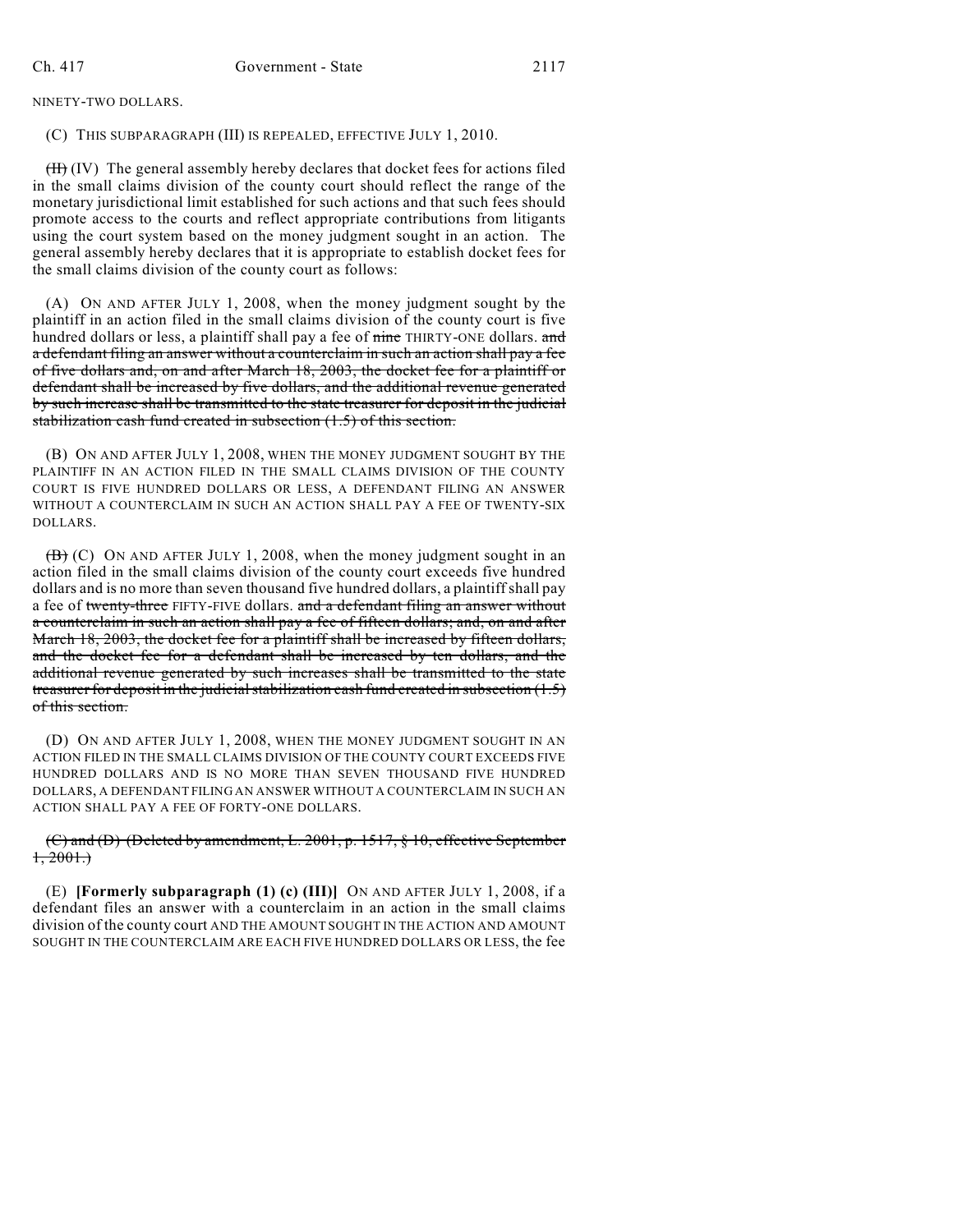for such answer and counterclaim shall be ten THIRTY-ONE dollars. unless the amount of the money judgment sought in the complaint or the counterclaim exceeds five hundred dollars and is no more than seven thousand five hundred dollars, in which case, the fee for the answer and counterclaim shall be twenty dollars; and, on and after March 18, 2003, the docket fee for a defendant shall be increased by five dollars, unless the amount of the money judgment sought in the complaint or counterclaim exceeds five hundred dollars, in which case, the fee shall be increased by ten dollars, and the additional revenue generated by such increases shall be transmitted to the state treasurer for deposit in the judicial stabilization cash fund created in subsection (1.5) of this section.

(F) ON AND AFTER JULY 1, 2008, IF A DEFENDANT FILES AN ANSWER WITH A COUNTERCLAIM IN AN ACTION IN THE SMALL CLAIMS DIVISION OF THE COUNTY COURT AND THE AMOUNT SOUGHT IN EITHER THE ACTION OR THE COUNTERCLAIM IS MORE THAN FIVE HUNDRED DOLLARS AND IS NOT MORE THAN SEVEN THOUSAND FIVE HUNDRED DOLLARS, THE FEE FOR SUCH ANSWER AND COUNTERCLAIM SHALL BE FORTY-SIX DOLLARS.

(IV) (A) On and after July 1, 2010, all fees collected under subparagraph (I) of this paragraph (c) shall be transmitted to the state treasurer for deposit in the judicial stabilization cash fund created in subsection (1.5) of this section.

(B) On and after July 1, 2010, all fees collected under subparagraphs (II) and (III) of this paragraph (c) shall be transmitted to the state treasurer for deposit in the judicial stabilization cash fund created in subsection (1.5) of this section.

(d)  $(H)(A)$  ON AND AFTER JULY 1, 2008, by each plaintiff, petitioner, third-party plaintiff, and party filing a cross claim or counterclaim filed in a district court of the state, a fee of ninety dollars and, by each appellant, a fee of fifty dollars; by an appellee and by each defendant or respondent not filing a cross claim or counterclaim, prior to July 1, 1997, a fee of forty dollars and, on or after July 1, 1997, a fee of forty-five dollars; and, on and after March 18, 2003, the docket fee by each plaintiff, petitioner, third-party plaintiff, and party filing a claim, a cross claim, or a counterclaim in a district court of the state shall be increased by forty-five dollars, the docket fee for each appellant shall be increased by twenty-five dollars, and the docket fee for each appellee and for each defendant or respondent not filing a cross claim or counterclaim shall be increased by twenty-five dollars, and the additional revenue generated by such increases shall be transmitted to the state treasurer for deposit in the judicial stabilization cash fund created in subsection (1.5) of this section TWO HUNDRED TWENTY-FOUR DOLLARS;

(B) On and after July 1, 2007, each docket fee described in sub-subparagraph  $(A)$ of this subparagraph (I) shall be increased by fifteen dollars, and the additional revenue generated by such increase shall be transmitted to the state treasurer for deposit in the judicial stabilization cash fund created in subsection (1.5) of this section.

(II) On and after July 1, 2010, all fees collected under this paragraph (d) shall be transmitted to the state treasurer for deposit in the judicial stabilization cash fund created in subsection (1.5) of this section.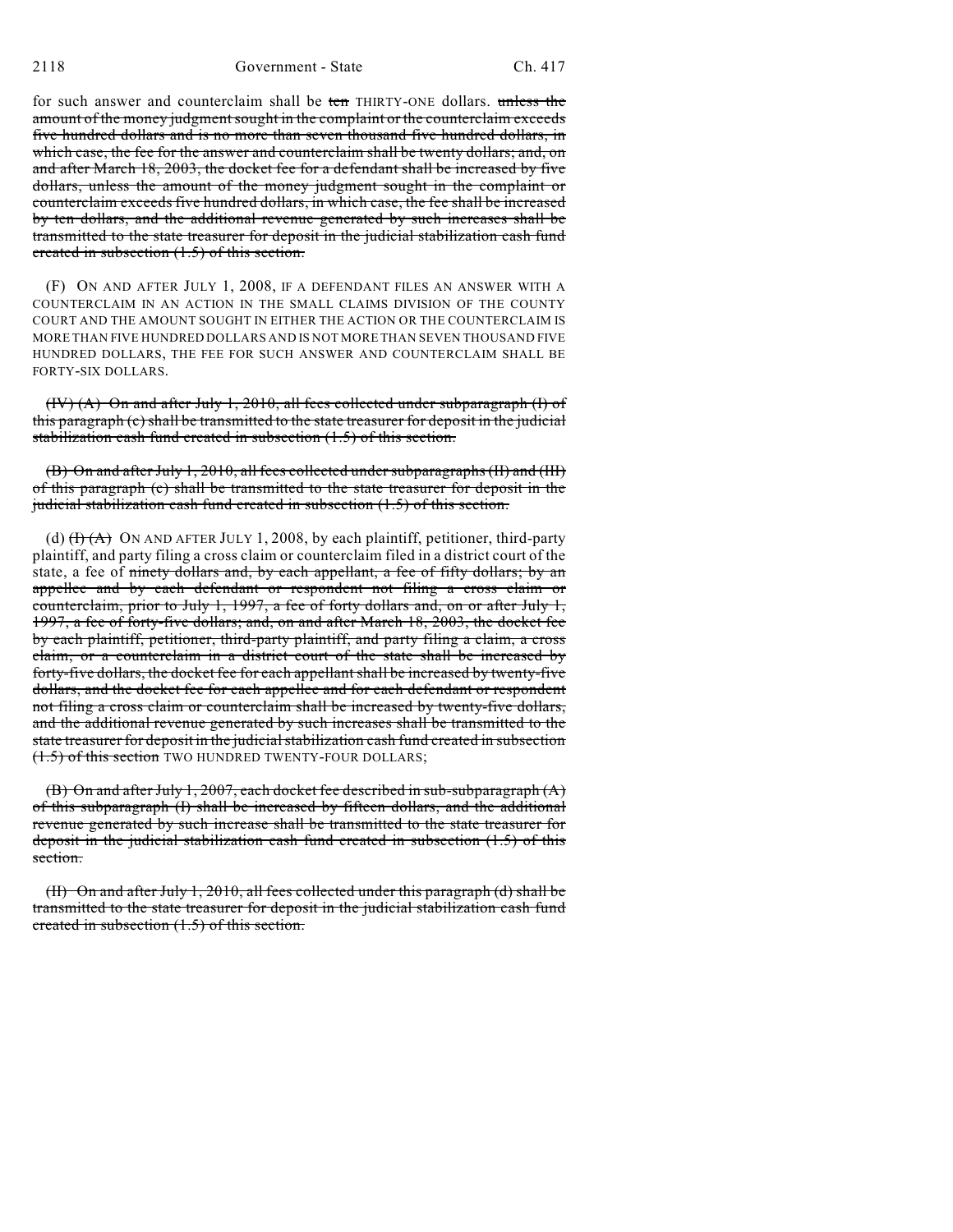(e) ON AND AFTER JULY 1, 2008, BY EACH APPELLANT, A FEE OF ONE HUNDRED SIXTY-THREE DOLLARS;

(f) ON AND AFTER JULY 1, 2008, BY AN APPELLEE AND BY EACH DEFENDANT OR RESPONDENT NOT FILING A CROSS CLAIM OR COUNTERCLAIM, A FEE OF ONE HUNDRED FIFTY-EIGHT DOLLARS;

(g) **[Formerly paragraph (1) (f)**  $(H)$  ON AND AFTER JULY 1, 2008, by A petitioner in adoption proceedings, a fee of ninety dollars; and, on and after March 18, 2003, the docket fee shall be increased by forty-five dollars, and the additional revenue generated by such increase shall be transmitted to the state treasurer for deposit in the judicial stabilization cash fund created in subsection (1.5) of this section. On and after July 1, 2007, the docket fee shall be increased by eight dollars, and the additional revenue generated by such increase shall be transmitted to the state treasurer for deposit in the judicial stabilization cash fund created in subsection  $(1.5)$  of this section ONE HUNDRED SIXTY-SEVEN DOLLARS.

(II) On and after July 1, 2010, all fees collected under this paragraph (f) shall be transmitted to the state treasurer for deposit in the judicial stabilization cash fund created in subsection (1.5) of this section.

(2) **[Formerly subsection (5)]**  $(a)$  ON AND AFTER JULY 1, 2008, in any proceeding held pursuant to articles 5, 10, 11, 13, and 14 of title 14, C.R.S., where a decree or final or permanent order has been entered and more than sixty days have passed, there shall be assessed at the time of filing a motion to modify, amend, or alter said decree or order a fee of twenty ONE HUNDRED FIVE dollars. and, on and after March 18, 2003, the docket fee shall be increased by seventy dollars, and the additional revenue generated by such increase shall be transmitted to the state treasurer for deposit in the judicial stabilization cash fund created in subsection (1.5) of this section. On and after July 1, 2007, the docket fee shall be increased by five dollars, and the additional revenue generated by such increase shall be transmitted to the state treasurer for deposit in the judicial stabilization cash fund created in subsection  $(1.5)$  of this section.

(b) On and after July 1, 2010, all fees collected under this subsection (5) shall be transmitted to the state treasurer for deposit in the judicial stabilization cash fund created in subsection  $(1.5)$  of this section.

(3) (a) **[Formerly paragraph (1) (e)]** NOTWITHSTANDING THE PROVISIONS OF SUBSECTION (1) OF THIS SECTION, if parties appear jointly, only one fee shall be charged or paid, and no fee shall be charged in any event for the filing of a disclaimer, or for an acknowledgment of service for the purpose of conferring jurisdiction, or for an appearance or answer filed by a guardian ad litem, or by an attorney appointed by the court to represent and protect the interest of any defendant.

(b) **[Formerly subsection (2)]**  $\left(\frac{a}{b}\right)$  No docket fee shall be charged in mental health proceedings under article 10 or 10.5 of title 27, C.R.S.; but, where an estate is thereafter probated for any mental incompetent, the committing court has a claim against such estate, as a cost of the mental health proceedings, in the sum of twenty dollars, in addition to any other expense of commitment allowed and paid by the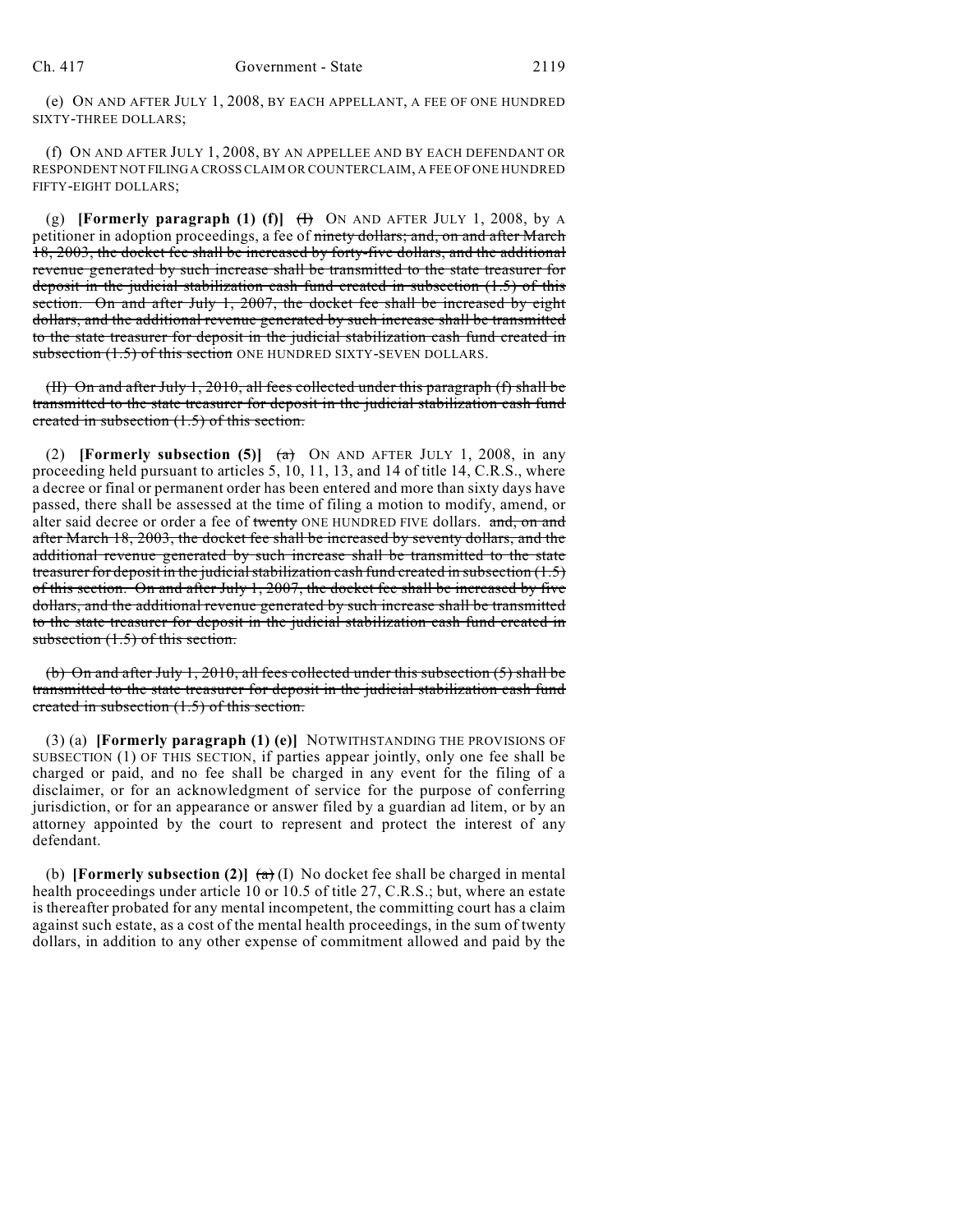county, to be paid by the conservator of such estate as a claim pursuant to section 15-14-429, C.R.S.

 $\left(\frac{b}{b}\right)$  (II) On and after July 1, 2009, all claims of twenty dollars that are paid to and collected by the committing court under SUBPARAGRAPH  $(I)$  OF this subsection  $(2)$ PARAGRAPH (b) shall be transmitted to the state treasurer for deposit in the judicial stabilization cash fund created in subsection  $(1.5)$  (6) of this section.

(c) **[Formerly subsection (3)]** No docket fee shall be charged in proceedings concerning dependent or neglected children, relinquishment of children, or delinquent children.

(4) (a) In a civil case in which there is a contested trial to the court or a trial to a jury and a monetary judgment rendered which is paid in whole or in part in cash or other property, there shall be assessed, against the judgment debtor, by the clerk of the court an additional fee as provided in paragraph (b) of this subsection (4). This additional fee shall be paid to the clerk of the district court upon request for full or partial satisfaction of judgment and before the certificate of satisfaction of judgment is issued.

(b) The additional fee to be paid by the judgment debtor, as provided in paragraph (a) of this subsection  $(4)$ , is as follows:

(I) Judgments over \$5,000 and not more than \$10,000, a total additional fee of \$10;

(II) Judgments over \$10,000 and not more than \$20,000, a total additional fee of \$30;

(III) Judgments over \$20,000 and not more than \$30,000, a total additional fee of \$50;

(IV) Judgments over \$30,000 and not more than \$50,000, a total additional fee of \$90;

(V) Judgments over \$50,000, \$90 plus an additional fee of \$2 for each \$1,000 above \$50,000.

(5) (a) EACH FEE COLLECTED PURSUANT TO PARAGRAPH (a) OF SUBSECTION (1) OF THIS SECTION SHALL BE TRANSMITTED TO THE STATE TREASURER AND DIVIDED AS FOLLOWS:

(I) FIFTEEN DOLLARS SHALL BE DEPOSITED IN THE COLORADO CHILDREN'S TRUST FUND, CREATED IN SECTION 19-3.5-106, C.R.S.;

(II) ONE HUNDRED FIFTEEN DOLLARS SHALL BE DEPOSITED IN THE PERFORMANCE-BASED COLLABORATIVE MANAGEMENT INCENTIVE CASH FUND CREATED IN SECTION 24-1.9-104, C.R.S.;

(III) FIFTY DOLLARS SHALL BE DEPOSITED IN THE JUDICIAL STABILIZATION CASH FUND CREATED IN SUBSECTION (6) OF THIS SECTION;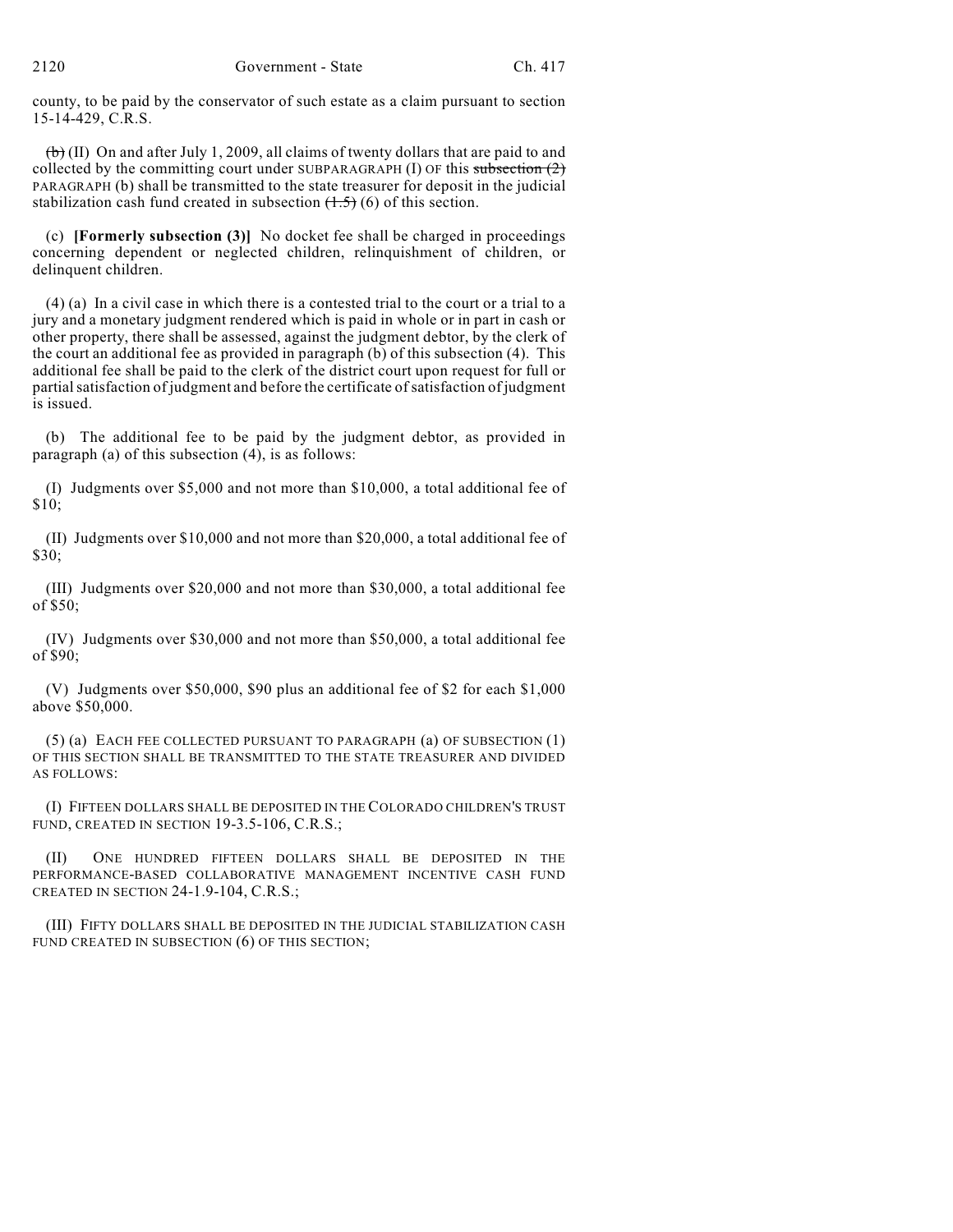(IV) FIVE DOLLARS SHALL BE DEPOSITED IN THE COURT SECURITY CASH FUND ESTABLISHED PURSUANT TO SECTION 13-1-204;

(V) TWENTY-SIX DOLLARS SHALL BE DEPOSITED IN THE JUSTICE CENTER CASH FUND CREATED IN PARAGRAPH (a) OF SUBSECTION (7) OF THIS SECTION;

(VI) ONE DOLLAR SHALL BE DEPOSITED IN THE GENERAL FUND PURSUANT TO SECTION 2-5-119, C.R.S.;

(VII) THREE DOLLARS SHALL BE DEPOSITED IN THE VITAL STATISTICS RECORDS CASH FUND CREATED IN SECTION 25-2-121, C.R.S.; AND

(VIII) FIVE DOLLARS SHALL BE DEPOSITED IN THE DISPLACED HOMEMAKER FUND CREATED IN SECTION 8-15.5-108, C.R.S.

(b) EACH FEE COLLECTED PURSUANT TO PARAGRAPH (b) OF SUBSECTION (1) OF THIS SECTION SHALL BE TRANSMITTED TO THE STATE TREASURER AND DIVIDED AS FOLLOWS:

(I) (A) PRIOR TO JULY 1, 2010, FORTY-FIVE DOLLARS SHALL BE DEPOSITED IN THE GENERAL FUND, THIRTY DOLLARS SHALL BE DEPOSITED IN THE JUDICIAL STABILIZATION CASH FUND CREATED IN SUBSECTION (6) OF THIS SECTION, FIVE DOLLARS SHALL BE DEPOSITED IN THE COURT SECURITY CASH FUND ESTABLISHED PURSUANT TO SECTION 13-1-204, AND TWENTY-SIX DOLLARS SHALL BE DEPOSITED IN THE JUSTICE CENTER CASH FUND CREATED IN PARAGRAPH (a) OF SUBSECTION (7) OF THIS SECTION.

(B) THIS SUBPARAGRAPH (I) IS REPEALED, EFFECTIVE JULY 1, 2011.

(II) ON AND AFTER JULY 1, 2010, SEVENTY-FIVE DOLLARS SHALL BE DEPOSITED IN THE JUDICIAL STABILIZATION CASH FUND CREATED IN SUBSECTION (6) OF THIS SECTION, FIVE DOLLARS SHALL BE DEPOSITED IN THE COURT SECURITY CASH FUND ESTABLISHED PURSUANT TO SECTION 13-1-204, AND TWENTY-SIX DOLLARS SHALL BE DEPOSITED IN THE JUSTICE CENTER CASH FUND CREATED IN PARAGRAPH (a) OF SUBSECTION (7) OF THIS SECTION.

(c) (I) EACH FEE COLLECTED PURSUANT TO SUB-SUBPARAGRAPH (A) OF SUBPARAGRAPH (I) OF PARAGRAPH (c) OF SUBSECTION (1) OF THIS SECTION SHALL BE TRANSMITTED TO THE STATE TREASURER AND THIRTY DOLLARS SHALL BE DEPOSITED IN THE GENERAL FUND, TWENTY-FOUR DOLLARS SHALL BE DEPOSITED IN THE JUDICIAL STABILIZATION CASH FUND CREATED IN SUBSECTION (6) OF THIS SECTION, FIVE DOLLARS SHALL BE DEPOSITED IN THE COURT SECURITY CASH FUND ESTABLISHED PURSUANT TO SECTION 13-1-204, TWENTY DOLLARS SHALL BE DEPOSITED IN THE JUSTICE CENTER CASH FUND CREATED IN PARAGRAPH (a) OF SUBSECTION (7) OF THIS SECTION, AND ONE DOLLAR SHALL BE DEPOSITED IN THE GENERAL FUND PURSUANT TO SECTION 2-5-119, C.R.S.

(II) THIS PARAGRAPH (c) IS REPEALED, EFFECTIVE JULY 1, 2009.

(d) (I) EACH FEE COLLECTED PURSUANT TO SUB-SUBPARAGRAPH (B) OF SUBPARAGRAPH (I) OF PARAGRAPH (C) OF SUBSECTION (1) OF THIS SECTION SHALL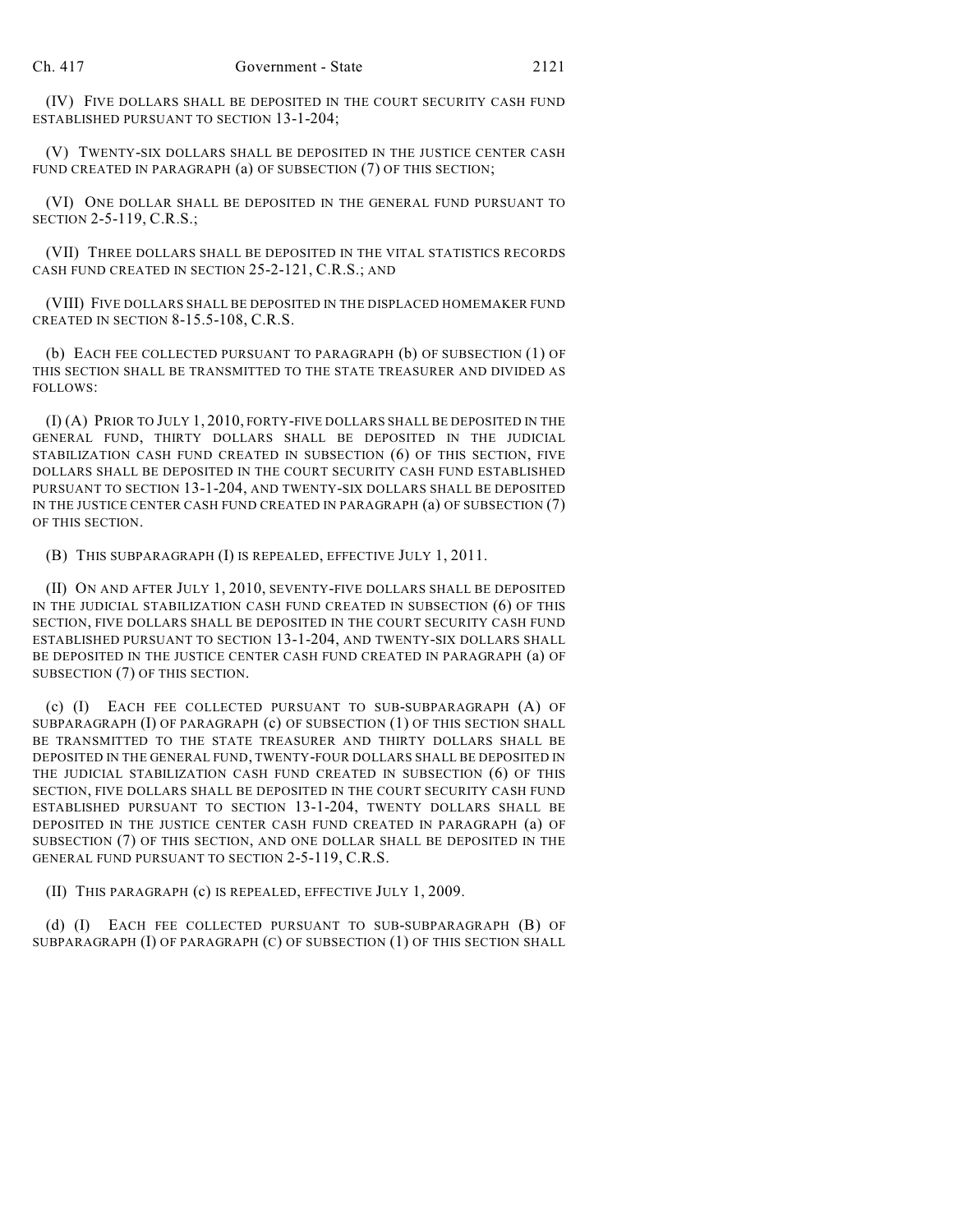BE TRANSMITTED TO THE STATE TREASURER AND, TWENTY-SIX DOLLARS SHALL BE DEPOSITED IN THE GENERAL FUND, TWENTY-FOUR DOLLARS SHALL BE DEPOSITED IN THE JUDICIAL STABILIZATION CASH FUND CREATED IN SUBSECTION (6) OF THIS SECTION, FIVE DOLLARS SHALL BE DEPOSITED IN THE COURT SECURITY CASH FUND ESTABLISHED PURSUANT TO SECTION 13-1-204, AND TWENTY DOLLARS SHALL BE DEPOSITED IN THE JUSTICE CENTER CASH FUND CREATED IN PARAGRAPH (A) OF SUBSECTION (7) OF THIS SECTION.

(II) THIS PARAGRAPH (d) IS REPEALED, EFFECTIVE JULY 1, 2010.

(e) (I) EACH FEE COLLECTED PURSUANT TO SUB-SUBPARAGRAPH (A) OF SUBPARAGRAPH (II) OF PARAGRAPH (c) OF SUBSECTION (1) OF THIS SECTION SHALL BE TRANSMITTED TO THE STATE TREASURER AND THIRTY DOLLARS SHALL BE DEPOSITED IN THE GENERAL FUND, TWENTY-FOUR DOLLARS SHALL BE DEPOSITED IN THE JUDICIAL STABILIZATION CASH FUND CREATED IN SUBSECTION (6) OF THIS SECTION, FIVE DOLLARS SHALL BE DEPOSITED IN THE COURT SECURITY CASH FUND ESTABLISHED PURSUANT TO SECTION 13-1-204, TWENTY-SEVEN DOLLARS SHALL BE DEPOSITED IN THE JUSTICE CENTER CASH FUND CREATED IN PARAGRAPH (a) OF SUBSECTION (7) OF THIS SECTION, AND ONE DOLLAR SHALL BE DEPOSITED IN THE GENERAL FUND PURSUANT TO SECTION 2-5-119, C.R.S.

(II) THIS PARAGRAPH (e) IS REPEALED, EFFECTIVE JULY 1, 2010.

(f) (I) EACH FEE COLLECTED PURSUANT TO SUB-SUBPARAGRAPH (B) OF SUBPARAGRAPH (II) OF PARAGRAPH (c) OF SUBSECTION (1) OF THIS SECTION SHALL BE TRANSMITTED TO THE STATE TREASURER AND TWENTY-SIX DOLLARS SHALL BE DEPOSITED IN THE GENERAL FUND, TWENTY-FOUR DOLLARS SHALL BE DEPOSITED IN THE JUDICIAL STABILIZATION CASH FUND CREATED IN SUBSECTION (6) OF THIS SECTION, FIVE DOLLARS SHALL BE DEPOSITED IN THE COURT SECURITY CASH FUND ESTABLISHED PURSUANT TO SECTION 13-1-204, AND TWENTY-SEVEN DOLLARS SHALL BE DEPOSITED IN THE JUSTICE CENTER CASH FUND CREATED IN PARAGRAPH (a) OF SUBSECTION (7) OF THIS SECTION.

(II) THIS PARAGRAPH (f) IS REPEALED, EFFECTIVE JULY 1, 2010.

(g) EACH FEE COLLECTED PURSUANT TO SUB-SUBPARAGRAPH (A) OF SUBPARAGRAPH (III) OF PARAGRAPH (c) OF SUBSECTION (1) OF THIS SECTION SHALL BE TRANSMITTED TO THE STATE TREASURER AND FIFTY-FOUR DOLLARS SHALL BE DEPOSITED IN THE JUDICIAL STABILIZATION CASH FUND CREATED IN SUBSECTION (6) OF THIS SECTION, FIVE DOLLARS SHALL BE DEPOSITED IN THE COURT SECURITY CASH FUND ESTABLISHED PURSUANT TO SECTION 13-1-204, THIRTY-SEVEN DOLLARS SHALL BE DEPOSITED IN THE JUSTICE CENTER CASH FUND CREATED IN PARAGRAPH (a) OF SUBSECTION (7) OF THIS SECTION, AND ONE DOLLAR SHALL BE DEPOSITED IN THE GENERAL FUND PURSUANT TO SECTION 2-5-119, C.R.S.

(h) EACH FEE COLLECTED PURSUANT TO SUB-SUBPARAGRAPH (B) OF SUBPARAGRAPH (III) OF PARAGRAPH (c) OF SUBSECTION (1) OF THIS SECTION SHALL BE TRANSMITTED TO THE STATE TREASURER AND FIFTY DOLLARS SHALL BE DEPOSITED IN THE JUDICIAL STABILIZATION CASH FUND CREATED IN SUBSECTION (6) OF THIS SECTION, FIVE DOLLARS SHALL BE DEPOSITED IN THE COURT SECURITY CASH FUND ESTABLISHED PURSUANT TO SECTION 13-1-204, AND THIRTY-SEVEN DOLLARS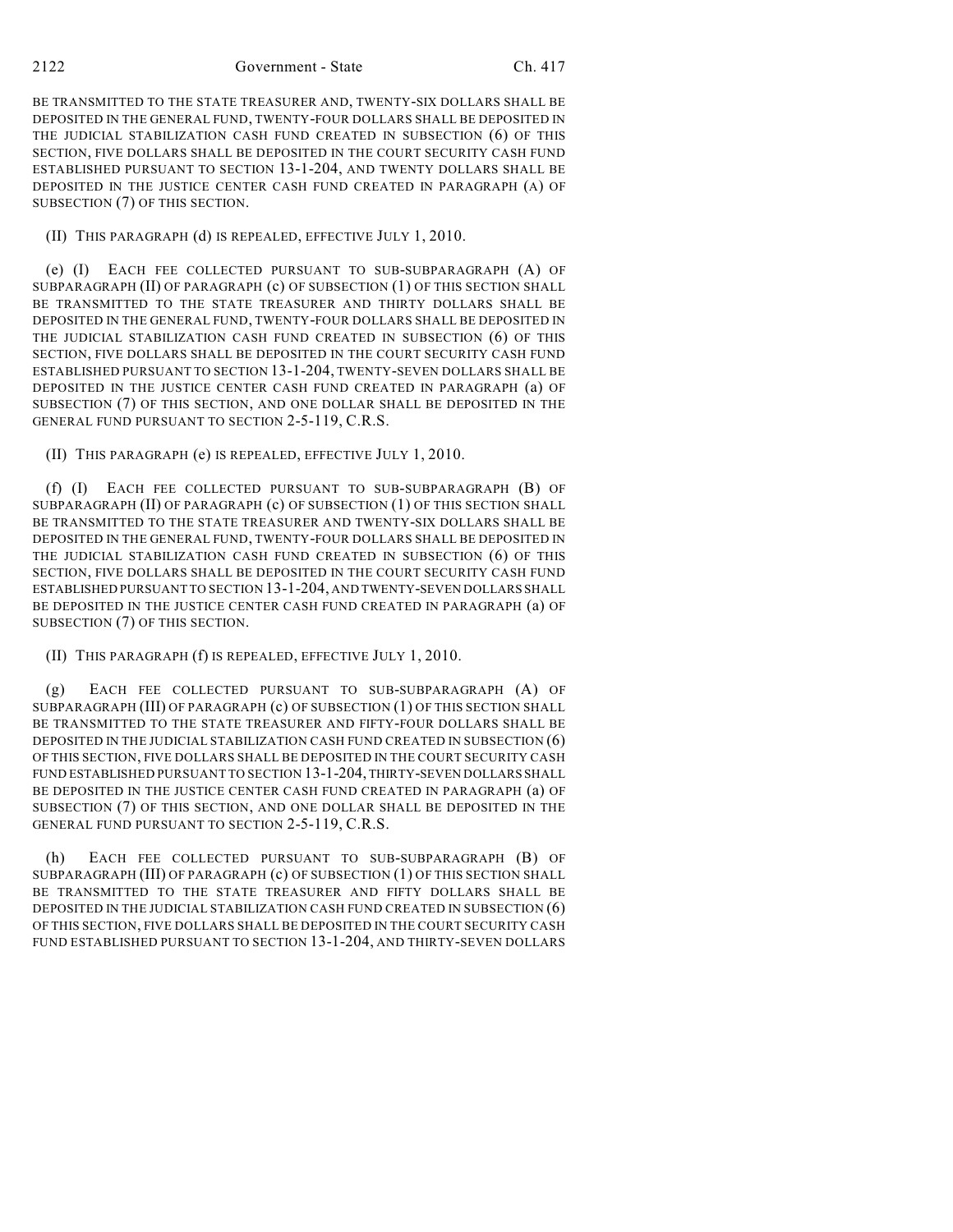SHALL BE DEPOSITED IN THE JUSTICE CENTER CASH FUND CREATED IN PARAGRAPH (a) OF SUBSECTION (7) OF THIS SECTION.

(i) EACH FEE COLLECTED PURSUANT TO SUB-SUBPARAGRAPH (A) OF SUBPARAGRAPH (IV) OF PARAGRAPH (c) OF SUBSECTION (1) OF THIS SECTION SHALL BE TRANSMITTED TO THE STATE TREASURER AND DIVIDED AS FOLLOWS:

(I) (A) PRIOR TO JULY 1, 2010, NINE DOLLARS SHALL BE DEPOSITED IN THE GENERAL FUND, FIVE DOLLARS SHALL BE DEPOSITED IN THE JUDICIAL STABILIZATION CASH FUND CREATED IN SUBSECTION (6) OF THIS SECTION, FIVE DOLLARS SHALL BE DEPOSITED IN THE COURT SECURITY CASH FUND ESTABLISHED PURSUANT TO SECTION 13-1-204, ELEVEN DOLLARS SHALL BE DEPOSITED IN THE JUSTICE CENTER CASH FUND CREATED IN PARAGRAPH (a) OF SUBSECTION (7) OF THIS SECTION, AND ONE DOLLAR SHALL BE DEPOSITED IN THE GENERAL FUND PURSUANT TO SECTION 2-5-119, C.R.S.

(B) THIS SUBPARAGRAPH (I) IS REPEALED, EFFECTIVE JULY 1, 2011.

(II) ON AND AFTER JULY 1, 2010, FOURTEEN DOLLARS SHALL BE DEPOSITED IN THE JUDICIAL STABILIZATION CASH FUND CREATED IN SUBSECTION (6) OF THIS SECTION, FIVE DOLLARS SHALL BE DEPOSITED IN THE COURT SECURITY CASH FUND ESTABLISHED PURSUANT TO SECTION 13-1-204, ELEVEN DOLLARS SHALL BE DEPOSITED IN THE JUSTICE CENTER CASH FUND CREATED IN PARAGRAPH (a) OF SUBSECTION (7) OF THIS SECTION, AND ONE DOLLAR SHALL BE DEPOSITED IN THE GENERAL FUND PURSUANT TO SECTION 2-5-119, C.R.S.

(j) EACH FEE COLLECTED PURSUANT TO SUB-SUBPARAGRAPH (B) OF SUBPARAGRAPH (IV) OF PARAGRAPH (c) OF SUBSECTION (1) OF THIS SECTION SHALL BE TRANSMITTED TO THE STATE TREASURER AND DIVIDED AS FOLLOWS:

(I) (A) PRIOR TO JULY 1, 2010, FIVE DOLLARS SHALL BE DEPOSITED IN THE GENERAL FUND, FIVE DOLLARS SHALL BE DEPOSITED IN THE JUDICIAL STABILIZATION CASH FUND CREATED IN SUBSECTION (6) OF THIS SECTION, FIVE DOLLARS SHALL BE DEPOSITED IN THE COURT SECURITY CASH FUND ESTABLISHED PURSUANT TO SECTION 13-1-204, AND ELEVEN DOLLARS SHALL BE DEPOSITED IN THE JUSTICE CENTER CASH FUND CREATED IN SUBSECTION PARAGRAPH (a) OF (7) OF THIS SECTION.

(B) THIS SUBPARAGRAPH (I) IS REPEALED, EFFECTIVE JULY 1, 2011.

(II) ON AND AFTER JULY 1, 2010, TEN DOLLARS SHALL BE DEPOSITED IN THE JUDICIAL STABILIZATION CASH FUND CREATED IN SUBSECTION (6) OF THIS SECTION, FIVE DOLLARS SHALL BE DEPOSITED IN THE COURT SECURITY CASH FUND ESTABLISHED PURSUANT TO SECTION 13-1-204, AND ELEVEN DOLLARS SHALL BE DEPOSITED IN THE JUSTICE CENTER CASH FUND CREATED IN PARAGRAPH (a) OF SUBSECTION (7) OF THIS SECTION.

(k) EACH FEE COLLECTED PURSUANT TO SUB-SUBPARAGRAPH (C) OF SUBPARAGRAPH (IV) OF PARAGRAPH (c) OF SUBSECTION (1) OF THIS SECTION SHALL BE TRANSMITTED TO THE STATE TREASURER AND DIVIDED AS FOLLOWS:

(I) (A) PRIOR TO JULY 1, 2010, TWENTY-THREE DOLLARS SHALL BE DEPOSITED IN THE GENERAL FUND, FIFTEEN DOLLARS SHALL BE DEPOSITED IN THE JUDICIAL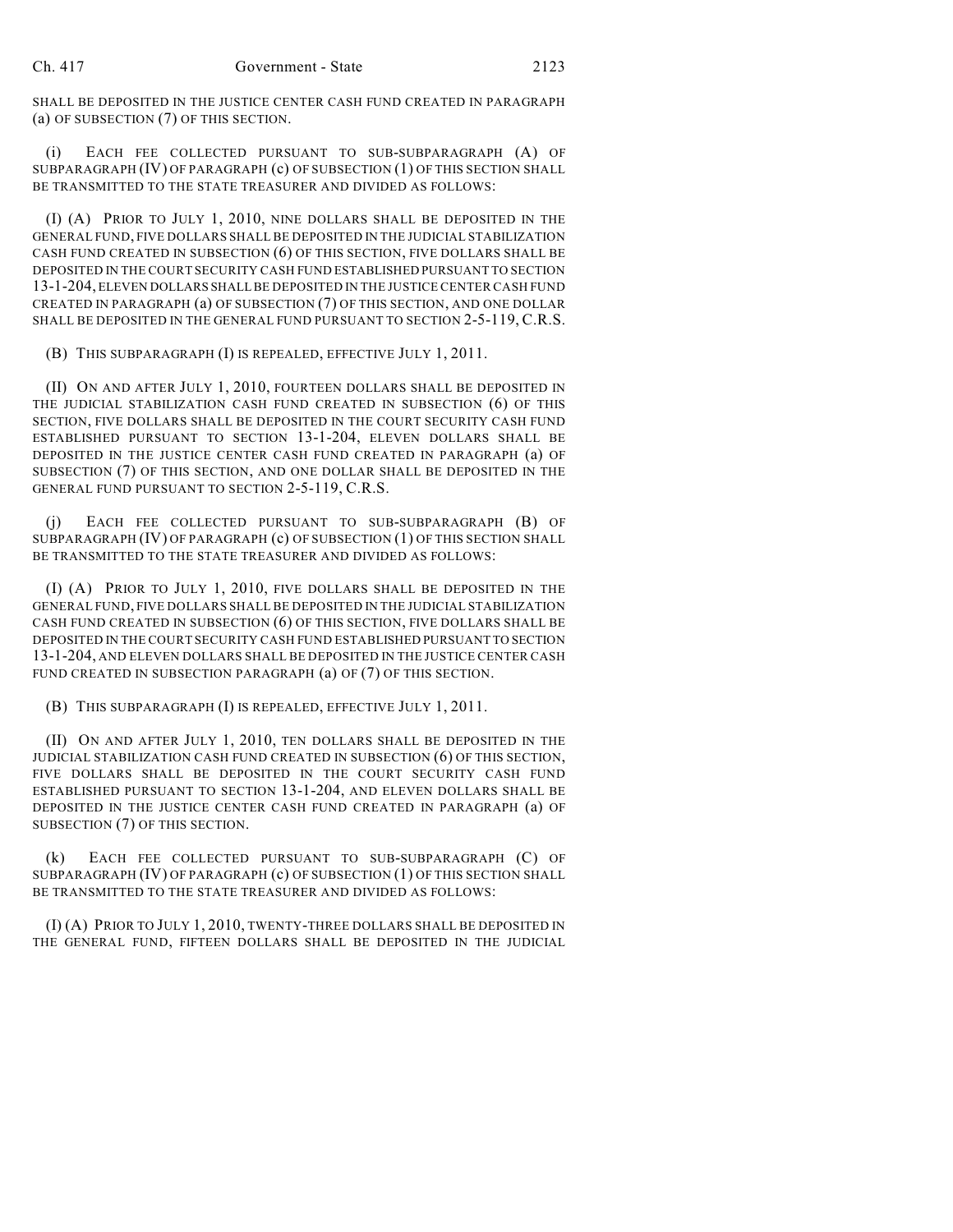STABILIZATION CASH FUND CREATED IN SUBSECTION (6) OF THIS SECTION, FIVE DOLLARS SHALL BE DEPOSITED IN THE COURT SECURITY CASH FUND ESTABLISHED PURSUANT TO SECTION 13-1-204, ELEVEN DOLLARS SHALL BE DEPOSITED IN THE JUSTICE CENTER CASH FUND CREATED IN PARAGRAPH (a) OF SUBSECTION (7) OF THIS SECTION, AND ONE DOLLAR SHALL BE DEPOSITED IN THE GENERAL FUND PURSUANT TO SECTION 2-5-119, C.R.S.

(B) THIS SUBPARAGRAPH (I) IS REPEALED, EFFECTIVE JULY 1, 2011.

(II) ON AND AFTER JULY 1, 2010, THIRTY-EIGHT DOLLARS SHALL BE DEPOSITED IN THE JUDICIAL STABILIZATION CASH FUND CREATED IN SUBSECTION (6) OF THIS SECTION, FIVE DOLLARS SHALL BE DEPOSITED IN THE COURT SECURITY CASH FUND ESTABLISHED PURSUANT TO SECTION 13-1-204, ELEVEN DOLLARS SHALL BE DEPOSITED IN THE JUSTICE CENTER CASH FUND CREATED IN PARAGRAPH (a) OF SUBSECTION (7) OF THIS SECTION, AND ONE DOLLAR SHALL BE DEPOSITED IN THE GENERAL FUND PURSUANT TO SECTION 2-5-119, C.R.S.

(l) EACH FEE COLLECTED PURSUANT TO SUB-SUBPARAGRAPH (D) OF SUBPARAGRAPH (IV) OF PARAGRAPH (c) OF SUBSECTION (1) OF THIS SECTION SHALL BE TRANSMITTED TO THE STATE TREASURER AND DIVIDED AS FOLLOWS:

(I) (A) PRIOR TO JULY 1, 2010, FIFTEEN DOLLARS SHALL BE DEPOSITED IN THE GENERAL FUND, TEN DOLLARS SHALL BE DEPOSITED IN THE JUDICIAL STABILIZATION CASH FUND CREATED IN SUBSECTION (6) OF THIS SECTION, FIVE DOLLARS SHALL BE DEPOSITED IN THE COURT SECURITY CASH FUND ESTABLISHED PURSUANT TO SECTION 13-1-204, AND ELEVEN DOLLARS SHALL BE DEPOSITED IN THE JUSTICE CENTER CASH FUND CREATED IN PARAGRAPH (a) OF SUBSECTION (7) OF THIS SECTION.

(B) THIS SUBPARAGRAPH (I) IS REPEALED, EFFECTIVE JULY 1, 2011.

(II) ON AND AFTER JULY 1, 2010, TWENTY-FIVE DOLLARS SHALL BE DEPOSITED IN THE JUDICIAL STABILIZATION CASH FUND CREATED IN SUBSECTION (6) OF THIS SECTION, FIVE DOLLARS SHALL BE DEPOSITED IN THE COURT SECURITY CASH FUND ESTABLISHED PURSUANT TO SECTION 13-1-204, AND ELEVEN DOLLARS SHALL BE DEPOSITED IN THE JUSTICE CENTER CASH FUND CREATED IN PARAGRAPH (a) OF SUBSECTION (7) OF THIS SECTION.

(m) EACH FEE COLLECTED PURSUANT TO SUB-SUBPARAGRAPH (E) OF SUBPARAGRAPH (IV) OF PARAGRAPH (c) OF SUBSECTION (1) OF THIS SECTION SHALL BE TRANSMITTED TO THE STATE TREASURER AND DIVIDED AS FOLLOWS:

(I) (A) PRIOR TO JULY 1, 2010, TEN DOLLARS SHALL BE DEPOSITED IN THE GENERAL FUND, FIVE DOLLARS SHALL BE DEPOSITED IN THE JUDICIAL STABILIZATION CASH FUND CREATED IN SUBSECTION (6) OF THIS SECTION, FIVE DOLLARS SHALL BE DEPOSITED IN THE COURT SECURITY CASH FUND ESTABLISHED PURSUANT TO SECTION 13-1-204, AND ELEVEN DOLLARS SHALL BE DEPOSITED IN THE JUSTICE CENTER CASH FUND CREATED IN PARAGRAPH (a) OF SUBSECTION (7) OF THIS SECTION.

(B) THIS SUBPARAGRAPH (I) IS REPEALED, EFFECTIVE JULY 1, 2011.

(II) ON AND AFTER JULY 1, 2010, FIFTEEN DOLLARS SHALL BE DEPOSITED IN THE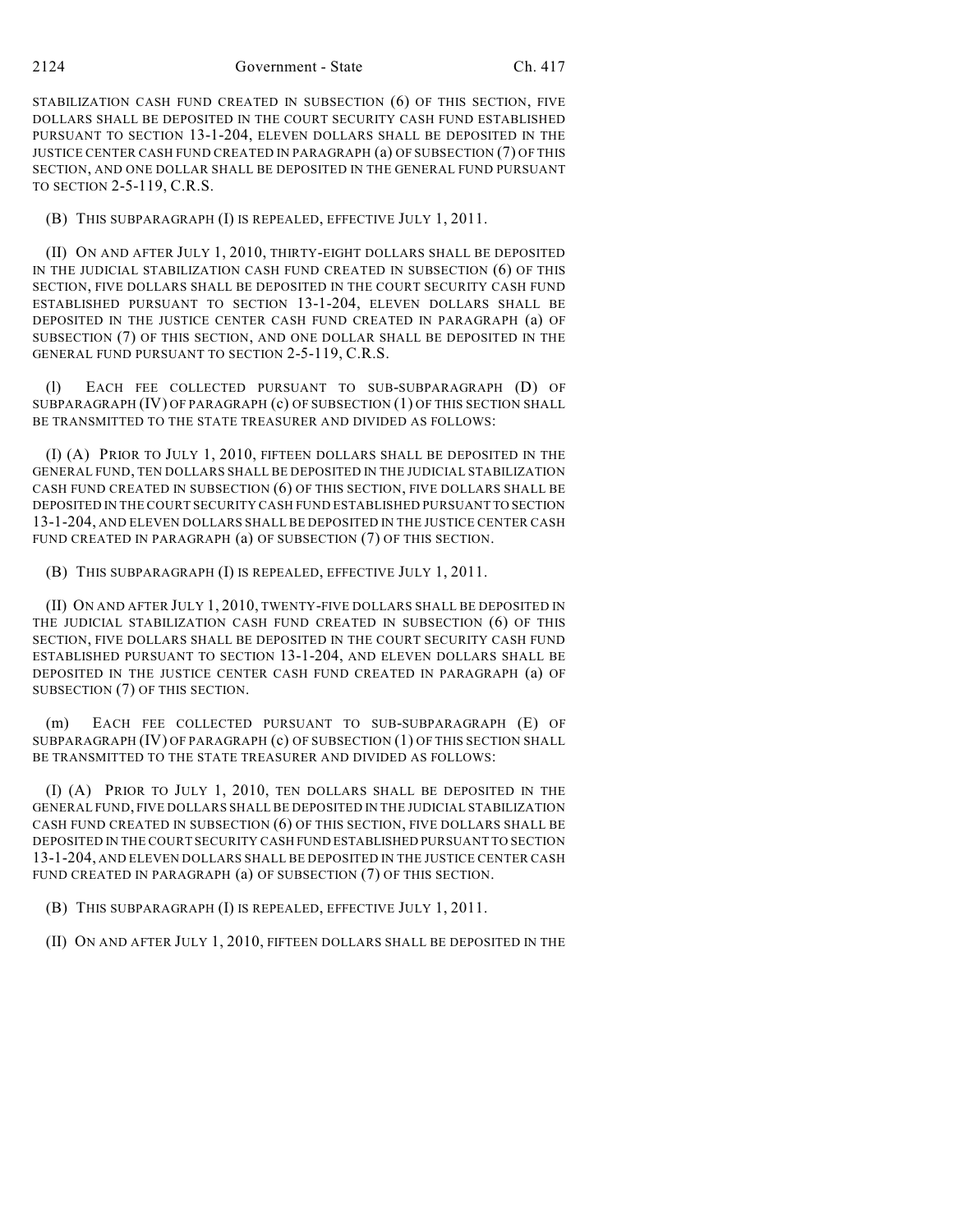JUDICIAL STABILIZATION CASH FUND CREATED IN SUBSECTION (6) OF THIS SECTION, FIVE DOLLARS SHALL BE DEPOSITED IN THE COURT SECURITY CASH FUND ESTABLISHED PURSUANT TO SECTION 13-1-204, AND ELEVEN DOLLARS SHALL BE DEPOSITED IN THE JUSTICE CENTER CASH FUND CREATED IN PARAGRAPH (a) OF SUBSECTION (7) OF THIS SECTION.

(n) EACH FEE COLLECTED PURSUANT TO SUB-SUBPARAGRAPH (F) OF SUBPARAGRAPH (IV) OF PARAGRAPH (c) OF SUBSECTION (1) OF THIS SECTION SHALL BE TRANSMITTED TO THE STATE TREASURER AND DIVIDED AS FOLLOWS:

(I) (A) PRIOR TO JULY 1, 2010, TWENTY DOLLARS SHALL BE DEPOSITED IN THE GENERAL FUND, TEN DOLLARS SHALL BE DEPOSITED IN THE JUDICIAL STABILIZATION CASH FUND CREATED IN SUBSECTION (6) OF THIS SECTION, FIVE DOLLARS SHALL BE DEPOSITED IN THE COURT SECURITY CASH FUND ESTABLISHED PURSUANT TO SECTION 13-1-204, AND ELEVEN DOLLARS SHALL BE DEPOSITED IN THE JUSTICE CENTER CASH FUND CREATED IN PARAGRAPH (a) OF SUBSECTION (7) OF THIS SECTION.

(B) THIS SUBPARAGRAPH (I) IS REPEALED, EFFECTIVE JULY 1, 2011.

(II) ON AND AFTER JULY 1, 2010, THIRTY DOLLARS SHALL BE DEPOSITED IN THE JUDICIAL STABILIZATION CASH FUND CREATED IN SUBSECTION (6) OF THIS SECTION, FIVE DOLLARS SHALL BE DEPOSITED IN THE COURT SECURITY CASH FUND ESTABLISHED PURSUANT TO SECTION 13-1-204, AND ELEVEN DOLLARS SHALL BE DEPOSITED IN THE JUSTICE CENTER CASH FUND CREATED IN PARAGRAPH (a) OF SUBSECTION (7) OF THIS SECTION.

(o) EACH FEE COLLECTED PURSUANT TO PARAGRAPH (d) OF SUBSECTION (1) OF THIS SECTION SHALL BE TRANSMITTED TO THE STATE TREASURER AND DIVIDED AS FOLLOWS:

(I) (A) PRIOR TO JULY 1, 2010, NINETY DOLLARS SHALL BE DEPOSITED IN THE GENERAL FUND, SIXTY DOLLARS SHALL BE DEPOSITED IN THE JUDICIAL STABILIZATION CASH FUND CREATED IN SUBSECTION (6) OF THIS SECTION, FIVE DOLLARS SHALL BE DEPOSITED IN THE COURT SECURITY CASH FUND ESTABLISHED PURSUANT TO SECTION 13-1-204, SIXTY-EIGHT DOLLARS SHALL BE DEPOSITED IN THE JUSTICE CENTER CASH FUND CREATED IN PARAGRAPH (a) OF SUBSECTION (7) OF THIS SECTION, AND ONE DOLLAR SHALL BE DEPOSITED IN THE GENERAL FUND PURSUANT TO SECTION 2-5-119, C.R.S.

(B) THIS SUBPARAGRAPH (I) IS REPEALED, EFFECTIVE JULY 1, 2011.

(II) ON AND AFTER JULY 1, 2010, ONE HUNDRED FIFTY DOLLARS SHALL BE DEPOSITED IN THE JUDICIAL STABILIZATION CASH FUND CREATED IN SUBSECTION (6) OF THIS SECTION, FIVE DOLLARS SHALL BE DEPOSITED IN THE COURT SECURITY CASH FUND ESTABLISHED PURSUANT TO SECTION 13-1-204, SIXTY-EIGHT DOLLARS SHALL BE DEPOSITED IN THE JUSTICE CENTER CASH FUND CREATED IN PARAGRAPH (a) OF SUBSECTION (7) OF THIS SECTION, AND ONE DOLLAR SHALL BE DEPOSITED IN THE GENERAL FUND PURSUANT TO SECTION 2-5-119, C.R.S.

(p) EACH FEE COLLECTED PURSUANT TO PARAGRAPH (e) OF SUBSECTION (1) OF THIS SECTION SHALL BE TRANSMITTED TO THE STATE TREASURER AND DIVIDED AS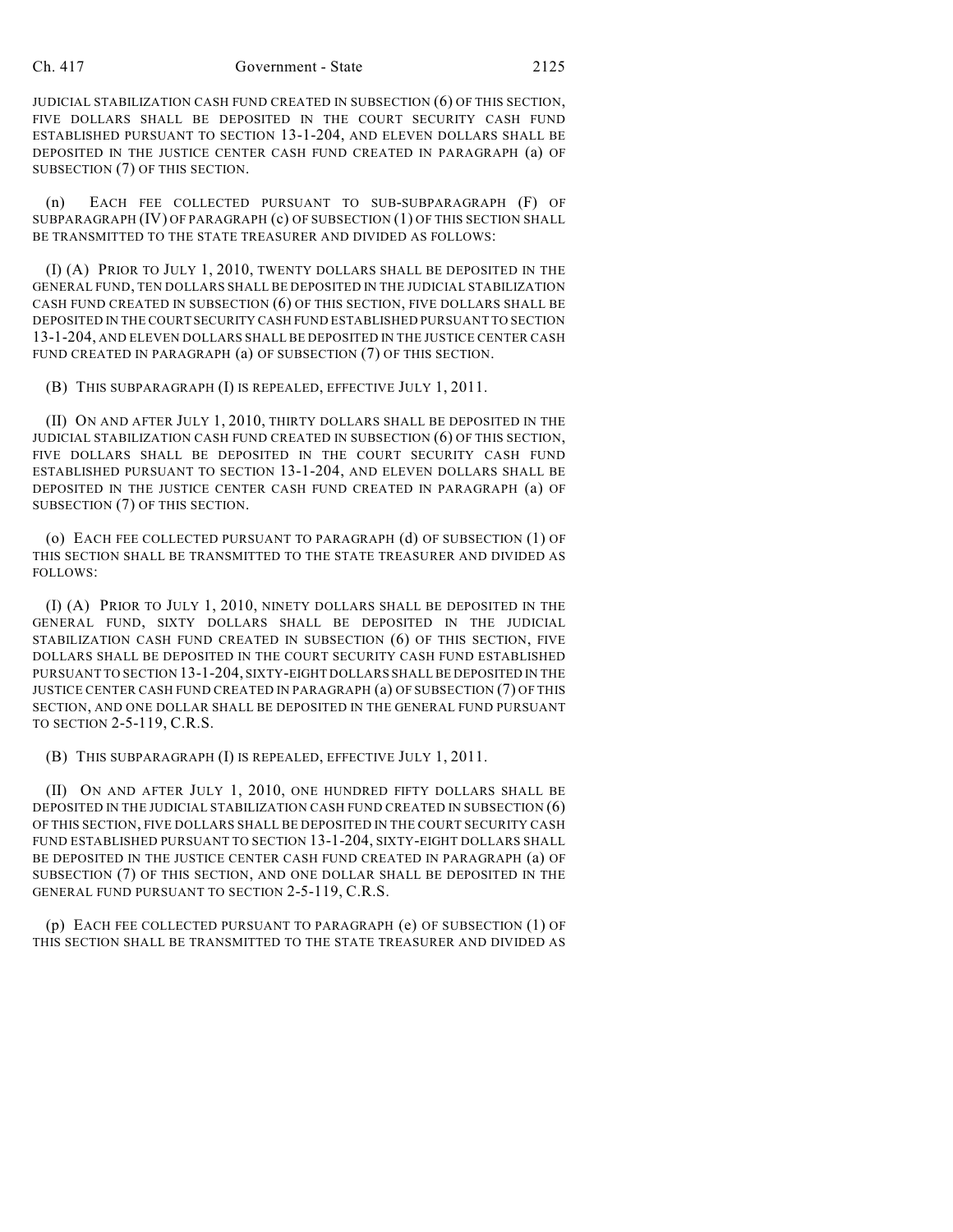FOLLOWS:

(I) (A) PRIOR TO JULY 1, 2010, FIFTY DOLLARS SHALL BE DEPOSITED IN THE GENERAL FUND, FORTY DOLLARS SHALL BE DEPOSITED IN THE JUDICIAL STABILIZATION CASH FUND CREATED IN SUBSECTION (6) OF THIS SECTION, FIVE DOLLARS SHALL BE DEPOSITED IN THE COURT SECURITY CASH FUND ESTABLISHED PURSUANT TO SECTION 13-1-204, AND SIXTY-EIGHT DOLLARS SHALL BE DEPOSITED IN THE JUSTICE CENTER CASH FUND CREATED IN PARAGRAPH (a) OF SUBSECTION (7) OF THIS SECTION.

(B) THIS SUBPARAGRAPH (I) IS REPEALED, EFFECTIVE JULY 1, 2011.

(II) ON AND AFTER JULY 1, 2010, NINETY DOLLARS SHALL BE DEPOSITED IN THE JUDICIAL STABILIZATION CASH FUND CREATED IN SUBSECTION (6) OF THIS SECTION, FIVE DOLLARS SHALL BE DEPOSITED IN THE COURT SECURITY CASH FUND ESTABLISHED PURSUANT TO SECTION 13-1-204, AND SIXTY-EIGHT DOLLARS SHALL BE DEPOSITED IN THE JUSTICE CENTER CASH FUND CREATED IN PARAGRAPH (a) OF SUBSECTION (7) OF THIS SECTION.

(q) EACH FEE COLLECTED PURSUANT TO PARAGRAPH (f) OF SUBSECTION (1) OF THIS SECTION SHALL BE TRANSMITTED TO THE STATE TREASURER AND DIVIDED AS FOLLOWS:

(I) (A) PRIOR TO JULY 1, 2010, FORTY-FIVE DOLLARS SHALL BE DEPOSITED IN THE GENERAL FUND, FORTY DOLLARS SHALL BE DEPOSITED IN THE JUDICIAL STABILIZATION CASH FUND CREATED IN SUBSECTION (6) OF THIS SECTION, FIVE DOLLARS SHALL BE DEPOSITED IN THE COURT SECURITY CASH FUND ESTABLISHED PURSUANT TO SECTION 13-1-204, AND SIXTY-EIGHT DOLLARS SHALL BE DEPOSITED IN THE JUSTICE CENTER CASH FUND CREATED IN PARAGRAPH (a) OF SUBSECTION (7) OF THIS SECTION.

(B) THIS SUBPARAGRAPH (I) IS REPEALED, EFFECTIVE JULY 1, 2011.

(II) ON AND AFTER JULY 1, 2010, EIGHTY-FIVE DOLLARS SHALL BE DEPOSITED IN THE JUDICIAL STABILIZATION CASH FUND CREATED IN SUBSECTION (6) OF THIS SECTION, FIVE DOLLARS SHALL BE DEPOSITED IN THE COURT SECURITY CASH FUND ESTABLISHED PURSUANT TO SECTION 13-1-204, AND SIXTY-EIGHT DOLLARS SHALL BE DEPOSITED IN THE JUSTICE CENTER CASH FUND CREATED IN PARAGRAPH (a) OF SUBSECTION (7) OF THIS SECTION.

(r) EACH FEE COLLECTED PURSUANT TO PARAGRAPH (g) OF SUBSECTION (1) OF THIS SECTION SHALL BE TRANSMITTED TO THE STATE TREASURER AND DIVIDED AS FOLLOWS:

(I) (A) PRIOR TO JULY 1, 2010, NINETY DOLLARS SHALL BE DEPOSITED IN THE GENERAL FUND, FIFTY-THREE DOLLARS SHALL BE DEPOSITED IN THE JUDICIAL STABILIZATION CASH FUND CREATED IN SUBSECTION (6) OF THIS SECTION, FIVE DOLLARS SHALL BE DEPOSITED IN THE COURT SECURITY CASH FUND ESTABLISHED PURSUANT TO SECTION 13-1-204, FIFTEEN DOLLARS SHALL BE DEPOSITED IN THE JUSTICE CENTER CASH FUND CREATED IN PARAGRAPH (a) OF SUBSECTION (7) OF THIS SECTION, ONE DOLLAR SHALL BE DEPOSITED IN THE GENERAL FUND PURSUANT TO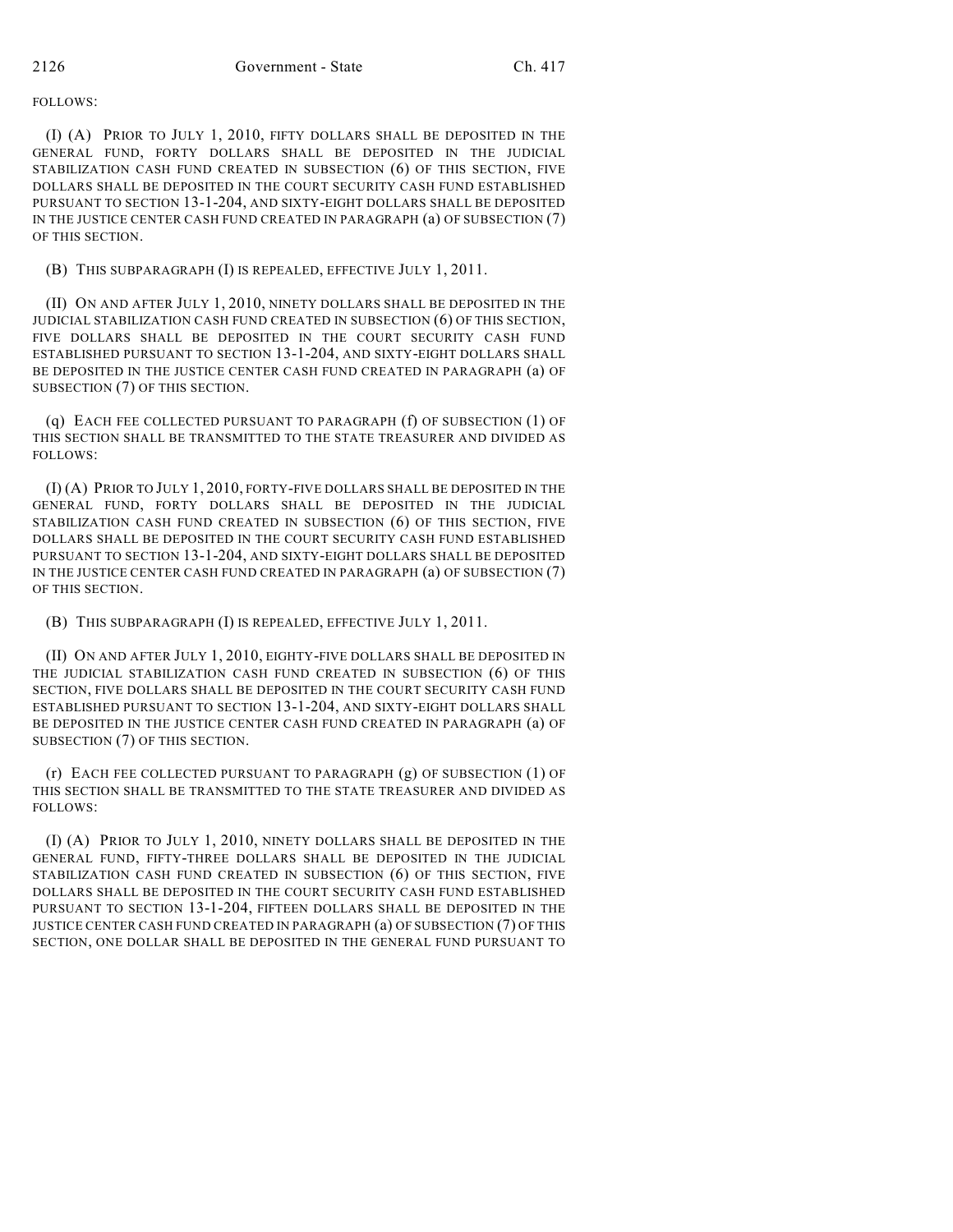SECTION 2-5-119, C.R.S., AND THREE DOLLARS SHALL BE DEPOSITED IN THE VITAL STATISTICS RECORDS CASH FUND CREATED IN SECTION 25-2-121, C.R.S.

(B) THIS SUBPARAGRAPH (I) IS REPEALED, EFFECTIVE JULY 1, 2011.

(II) ON AND AFTER JULY 1, 2010, ONE HUNDRED FORTY-THREE DOLLARS SHALL BE DEPOSITED IN THE JUDICIAL STABILIZATION CASH FUND CREATED IN SUBSECTION (6) OF THIS SECTION, FIVE DOLLARS SHALL BE DEPOSITED IN THE COURT SECURITY CASH FUND ESTABLISHED PURSUANT TO SECTION 13-1-204, FIFTEEN DOLLARS SHALL BE DEPOSITED IN THE JUSTICE CENTER CASH FUND CREATED IN PARAGRAPH (a) OF SUBSECTION (7) OF THIS SECTION, ONE DOLLAR SHALL BE DEPOSITED IN THE GENERAL FUND PURSUANT TO SECTION 2-5-119, C.R.S., AND THREE DOLLARS SHALL BE DEPOSITED IN THE VITAL STATISTICS RECORDS CASH FUND CREATED IN SECTION 25-2-121, C.R.S.

(s) EACH FEE COLLECTED PURSUANT TO SUBSECTION (2) OF THIS SECTION SHALL BE TRANSMITTED TO THE STATE TREASURER AND DIVIDED AS FOLLOWS:

(I) (A) PRIOR TO JULY 1, 2010, TWENTY DOLLARS SHALL BE DEPOSITED IN THE GENERAL FUND, SEVENTY-FIVE DOLLARS SHALL BE DEPOSITED IN THE JUDICIAL STABILIZATION CASH FUND CREATED IN SUBSECTION (6) OF THIS SECTION, AND TEN DOLLARS SHALL BE DEPOSITED IN THE JUSTICE CENTER CASH FUND CREATED IN PARAGRAPH (a) OF SUBSECTION (7) OF THIS SECTION.

(B) THIS SUBPARAGRAPH (I) IS REPEALED, EFFECTIVE JULY 1, 2011.

(II) ON AND AFTER JULY 1, 2010, NINETY-FIVE DOLLARS SHALL BE DEPOSITED IN THE JUDICIAL STABILIZATION CASH FUND CREATED IN SUBSECTION (6) OF THIS SECTION AND TEN DOLLARS SHALL BE DEPOSITED IN THE JUSTICE CENTER CASH FUND CREATED IN PARAGRAPH (a) OF SUBSECTION (7) OF THIS SECTION.

(6) On May 28, 2002, the state treasurer shall transfer to the general fund the balance of moneys remaining after the repeal of the support registry fund, formerly created in paragraph  $(a.5)$  of subsection  $(1)$  of this section, which repeal was effective January 1, 2001. **[Formerly subsection (1.5)]** There is hereby created in the state treasury the judicial stabilization cash fund, referred to in this subsection  $(1.5)$  (6) as the "fund", that shall consist of all fees required to be deposited in the fund. The moneys in the fund shall be subject to annual appropriation by the general assembly for the expenses of trial courts in the judicial department. Any moneys in the fund not expended for the purpose of this subsection  $(1.5)$  (6) may be invested by the state treasurer as provided in section 24-36-113, C.R.S. All interest and income derived from the investment and deposit of moneys in the fund shall be credited to the fund. Any unexpended and unencumbered moneys remaining in the fund at the end of any fiscal year shall remain in the fund and shall not be credited or transferred to the general fund or any other fund.

(7) (a) Pursuant to section  $13-1-204$  (1) (b), a five-dollar surcharge shall be assessed and collected on each docket fee that is described in paragraphs (a), (b),  $(c)$ , (d), and (f) of subsection (1) of this section concerning civil actions filed on and after July 1, 2007. THERE IS HEREBY CREATED IN THE STATE TREASURY THE JUSTICE CENTER CASH FUND, REFERRED TO IN THIS SUBSECTION (7) AS THE "FUND", THAT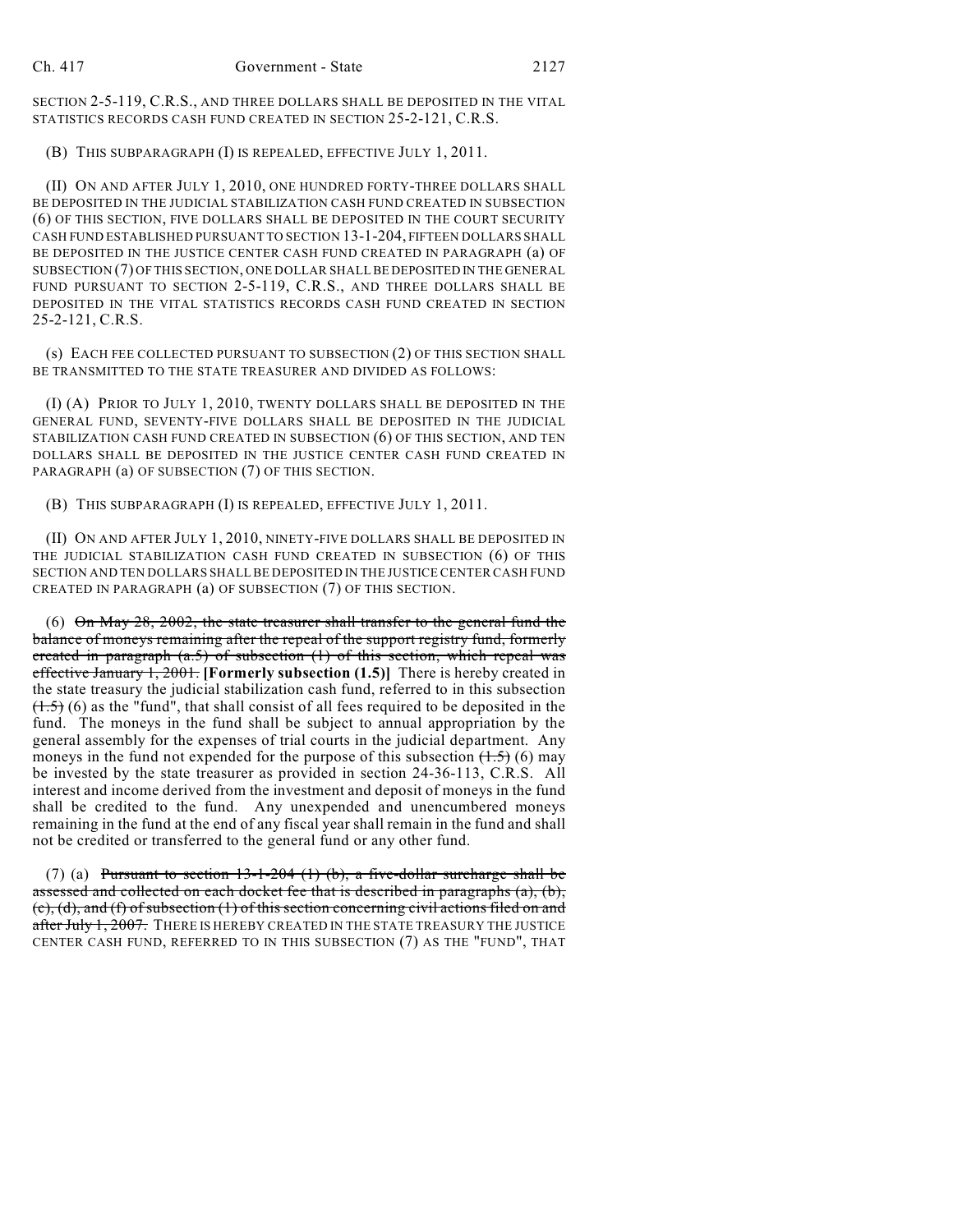SHALL CONSIST OF ALL FEES REQUIRED BY LAW TO BE DEPOSITED IN THE FUND AND ANY LEASE PAYMENTS RECEIVED BY THE JUDICIAL DEPARTMENT FROM AGENCIES OCCUPYING THE STATE JUSTICE CENTER. THE MONEYS IN THE FUND SHALL BE SUBJECT TO ANNUAL APPROPRIATION BY THE GENERAL ASSEMBLY FOR THE EXPENSES RELATED TO THE DESIGN, CONSTRUCTION, MAINTENANCE, OPERATION, AND INTERIM ACCOMMODATIONS FOR THE STATE JUSTICE CENTER, INCLUDING BUT NOT LIMITED TO PAYMENTS ON ANY LEASE-PURCHASE AGREEMENTS ENTERED INTO PURSUANT TO THE PROVISIONS OF SECTION 2 OF SENATE BILL 08-206, AS ENACTED AT THE SECOND REGULAR SESSION OF THE SIXTY-SIXTH GENERAL ASSEMBLY, COLLECTIVELY REFERRED TO IN THIS SUBSECTION (7) AS "LEASE-PURCHASE AGREEMENTS". ANY MONEYS IN THE FUND NOT EXPENDED FOR THE PURPOSE OF THIS SUBSECTION (7) MAY BE INVESTED BY THE STATE TREASURER AS PROVIDED IN SECTION 24-36-113, C.R.S. ALL INTEREST AND INCOME DERIVED FROM THE INVESTMENT AND DEPOSIT OF MONEYS IN THE FUND SHALL BE CREDITED TO THE FUND. ANY UNEXPENDED AND UNENCUMBERED MONEYS REMAINING IN THE FUND AT THE END OF ANY FISCAL YEAR SHALL REMAIN IN THE FUND AND SHALL NOT BE CREDITED OR TRANSFERRED TO THE GENERAL FUND OR ANY OTHER FUND.

(b) (I) THE GENERAL ASSEMBLY HEREBY FINDS AND DECLARES:

(A) THE STATE JUDICIAL DEPARTMENT IS IN NEED OF ADDITIONAL SPACE;

(B) THE STATE MUSEUM AND THE OFFICES OF THE STATE HISTORICAL SOCIETY OCCUPY A BUILDING ON THE SAME BLOCK AT FOURTEENTH AVENUE AND BROADWAY AS THE CURRENT OFFICES OF THE COLORADO SUPREME COURT, THE COLORADO COURT OF APPEALS, AND THE SUPREME COURT LIBRARY;

(C) BY BUILDING A NEW FACILITY ON THE ENTIRE BLOCK AT FOURTEENTH AVENUE AND BROADWAY, THE JUDICIAL DEPARTMENT WILL CONSOLIDATE ITS OFFICES INTO A SINGLE LOCATION AND THE STATE JUDICIAL DEPARTMENT WILL OPERATE MORE EFFICIENTLY AND COST-EFFECTIVELY; AND

(D) IT IS APPROPRIATE FOR THE JUDICIAL DEPARTMENT TO PAY THE STATE MUSEUM AND THE STATE HISTORICAL SOCIETY FOR ITS BUILDING AND FOR VACATING ITS CURRENT LOCATION AT FOURTEENTH AVENUE AND BROADWAY AND TO ASSIST IN RELOCATION EXPENSES SO THAT THE ENTIRE BLOCK IS AVAILABLE FOR USE BY THE STATE JUDICIAL DEPARTMENT.

(II) NOTWITHSTANDING THE PROVISIONS OF PARAGRAPH (a) OF THIS SUBSECTION  $(7):$ 

(A) FOR THE FISCAL YEAR COMMENCING JULY 1, 2008, AS MONEYS BECOME AVAILABLE IN THE FUND, THE STATE TREASURER SHALL TRANSFER FROM THE FUND TO THE STATE MUSEUM CASH FUND, CREATED IN SECTION 24-80-214, C.R.S., ALL MONEYS IN THE FUND UP TO FIFTEEN MILLION DOLLARS.

(B) FOR THE FISCAL YEAR COMMENCING JULY 1, 2009, AS MONEYS BECOME AVAILABLE IN THE FUND, THE STATE TREASURER SHALL TRANSFER FROM THE FUND TO THE STATE MUSEUM CASH FUND ALL MONEYS IN THE FUND UP TO TEN MILLION DOLLARS.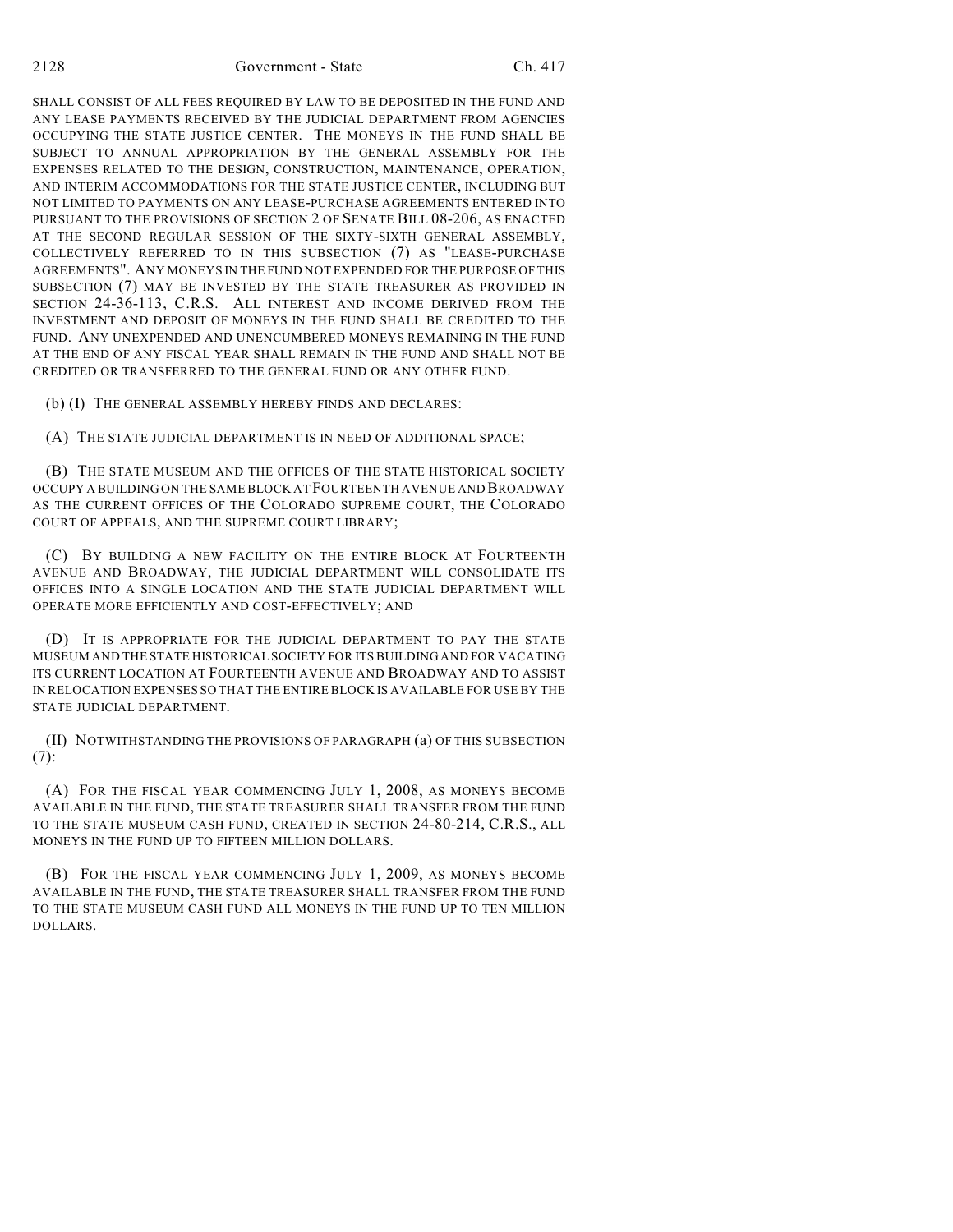(C) FOR THE FISCAL YEAR COMMENCING JULY 1, 2010, AS MONEYS BECOME AVAILABLE IN THE FUND, THE STATE TREASURER SHALL TRANSFER FROM THE FUND TO THE STATE MUSEUM CASH FUND ALL MONEYS IN THE FUND UP TO THE DIFFERENCE BETWEEN TWENTY-FIVE MILLION DOLLARS AND THE AMOUNT OF MONEYS TRANSFERRED FROM THE FUND TO THE STATE MUSEUM CASH FUND PURSUANT TO SUB-SUBPARAGRAPHS (A) AND (B) OF THIS SUBPARAGRAPH (II) FOR THE FISCAL YEARS COMMENCING JULY 1, 2008, AND JULY 1, 2009.

(c) (I) FOR THE FISCAL YEAR COMMENCING JULY 1, 2014, AND EACH FISCAL YEAR THEREAFTER SO LONG AS THERE ARE ANY PAYMENTS DUE UNDER ANY LEASE-PURCHASE AGREEMENTS, THE EXECUTIVE DIRECTOR OF THE DEPARTMENT OF PERSONNEL AND ADMINISTRATION SHALL CALCULATE THE NET SAVINGS TO THE STATE BY LOCATING THE DEPARTMENT OF LAW AND ANY OTHER EXECUTIVE BRANCH AGENCY IN THE NEW STATE JUSTICE CENTER.

(II) FOR THE FISCAL YEAR COMMENCING JULY 1, 2014, AND EACH YEAR THEREAFTER SO LONG AS THERE ARE PAYMENTS DUE ON ANY LEASE-PURCHASE AGREEMENTS, THE GENERAL ASSEMBLY SHALL APPROPRIATE FROM THE GENERAL FUND TO THE FUND THE AMOUNT OF SAVINGS CALCULATED BY THE EXECUTIVE DIRECTOR OF THE DEPARTMENT OF PERSONNEL AND ADMINISTRATION PURSUANT TO SUBPARAGRAPH (I) OF THIS PARAGRAPH (c). ANY MONEYS RECEIVED IN THE FUND PURSUANT TO THIS PARAGRAPH (c) SHALL BE USED TO PREPAY ANY OBLIGATIONS DUE PURSUANT TO ANY LEASE-PURCHASE AGREEMENT.

**SECTION 8.** 13-32-102, Colorado Revised Statutes, is amended to read:

**13-32-102. Fees in probate proceedings - repeal.** (1) ON AND AFTER JULY 1, 2008, for services rendered by judges and clerks of district or probate courts in all counties of the state of Colorado in proceedings had pursuant to articles 10 to 17 of title 15, C.R.S., the following fees shall be charged:

(a) Docket fee at the time of filing first papers in any decedent's estate eligible for summary administrative procedures under section 15-12-1203, C.R.S., or in any small estate of a person under disability qualifying under section 15-14-118, C.R.S., which estates involve no real property. . . . . . . . . . . . . . . . . . . . . . . \$ 25.00 68.00

(b) Docket fee at time of filing first papers in any estate not coming within the provisions of paragraph (a) of this subsection  $(1)$ ....  $90.00$  164.00

(c) Additional fee payable by petitioner at time of filing petition for supervised administration of a decedent's estate pursuant to sections 15-12-501 and 15-12-502, C.R.S., except for contested claims. . . . . . . . . . . . 90.00 163.00

(d) Docket fee to be paid by the claimant prior to hearing on any contested claim, which fee shall be taxed by the district or probate court in the same manner as costs in civil actions. .... .... .... .... .... .... .... .... .... .... . 90.00 163.00

(e) Registration fee for registration of trust pursuant to article 16 of title 15, C.R.S...... .... .... .... .... .... .... .... .... .... .... .... 90.00 163.00

(f) Docket fee at time of filing first papers in each action relating to a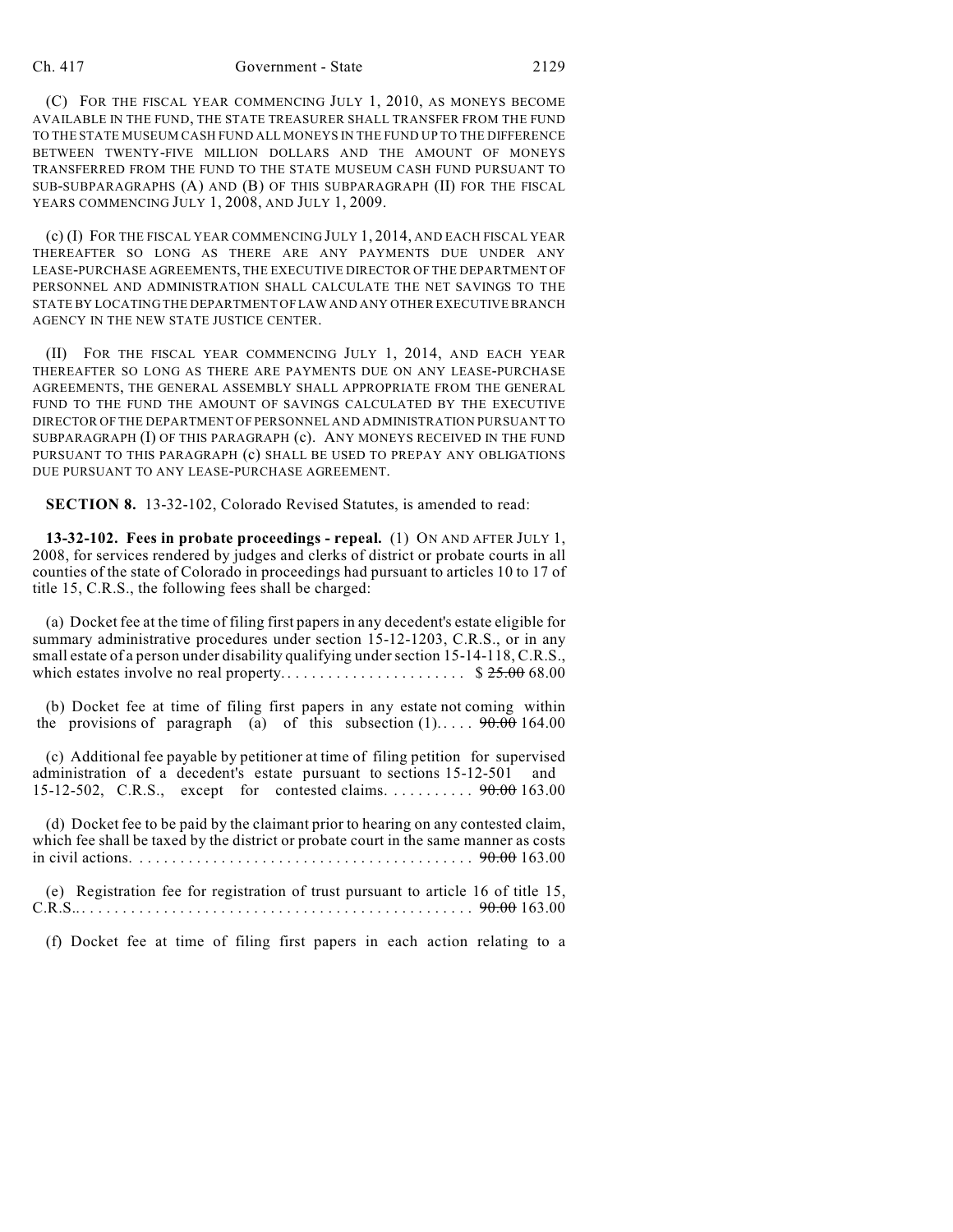|--|--|--|

(g) Nonrefundable fee for any demand for notice filed pursuant to section 15-12-204, C.R.S.. .... .... .... .... .... .... .... .... .... ... 25.00 30.00

(h) A fee to be paid by the testator at the time of depositing a will with the court during the testator's lifetime pursuant to section 15-11-515, C.R.S...... .... .... .... .... .... .... .... .... .... .... .... . 10.00 15.00

(2) Repealed.

(3) On and after March 18, 2003, for services rendered by judges and clerks of district or probate courts in all counties of the state of Colorado in proceedings had pursuant to articles 10 to 17 of title 15, C.R.S., the fees shall be increased as follows, and the revenue generated by the increases shall be transmitted to the state treasurer for deposit in the judicial stabilization cash fund created in section  $13-32-101(1.5)$ :

(a) Docket fee at the time of filing first papers in any decedent's estate eligible for summary administrative procedures under section 15-12-1203, C.R.S., or in any small estate of a person under disability qualifying under section 15-14-118, C.R.S., which estate involves no real property. . . . . . . . . . . . . . . . . . . . . . . . . . . . \$ 15.00

(b) Docket fee at the time of filing first papers in any estate not coming within the provisions of paragraph (a) of this subsection  $(3)$ ............ 45.00

(c) Additional fee payable by petitioner at the time of filing a petition for supervised administration of a decedent's estate pursuant to sections 15-12-501 and 15-12-502, C.R.S., except for contested claims. . . . . . . . . . . . . . . . . . . 45.00

(d) Docket fee to be paid by the claimant prior to hearing on any contested claim, which fee shall be taxed by the district or probate court in the same manner as costs in civil actions. .... .... .... .... .... .... .... .... .... .... .... ... 45.00

(e) Registration fee for registration of a trust pursuant to article 16 of title 15, C.R.S...... .... .... .... .... .... .... .... .... .... .... .... .... . . 45.00

(f) Docket fee at the time of filing first papers in each action relating to a trust. .... .... .... .... .... .... .... .... .... .... .... .... .... . . 45.00

(4) Pursuant to section  $13-1-204(1)(b)$ , a five-dollar surcharge shall be assessed and collected on each fee that is described in subsections  $(1)$  and  $(3)$  of this section concerning filings made on and after July 1, 2007.

(5) (a) On and after July 1, 2007, the fees described in paragraphs (a) to (f) of subsection (3) of this section shall be increased by eight dollars, and the additional revenue generated by such increase shall be transmitted to the state treasurer for deposit in the judicial stabilization cash fund created in section 13-32-101 (1.5).

(b) On and after July 1, 2009, all fees collected under this section, except the fees collected under paragraph (h) of subsection (1) of this section, shall be transmitted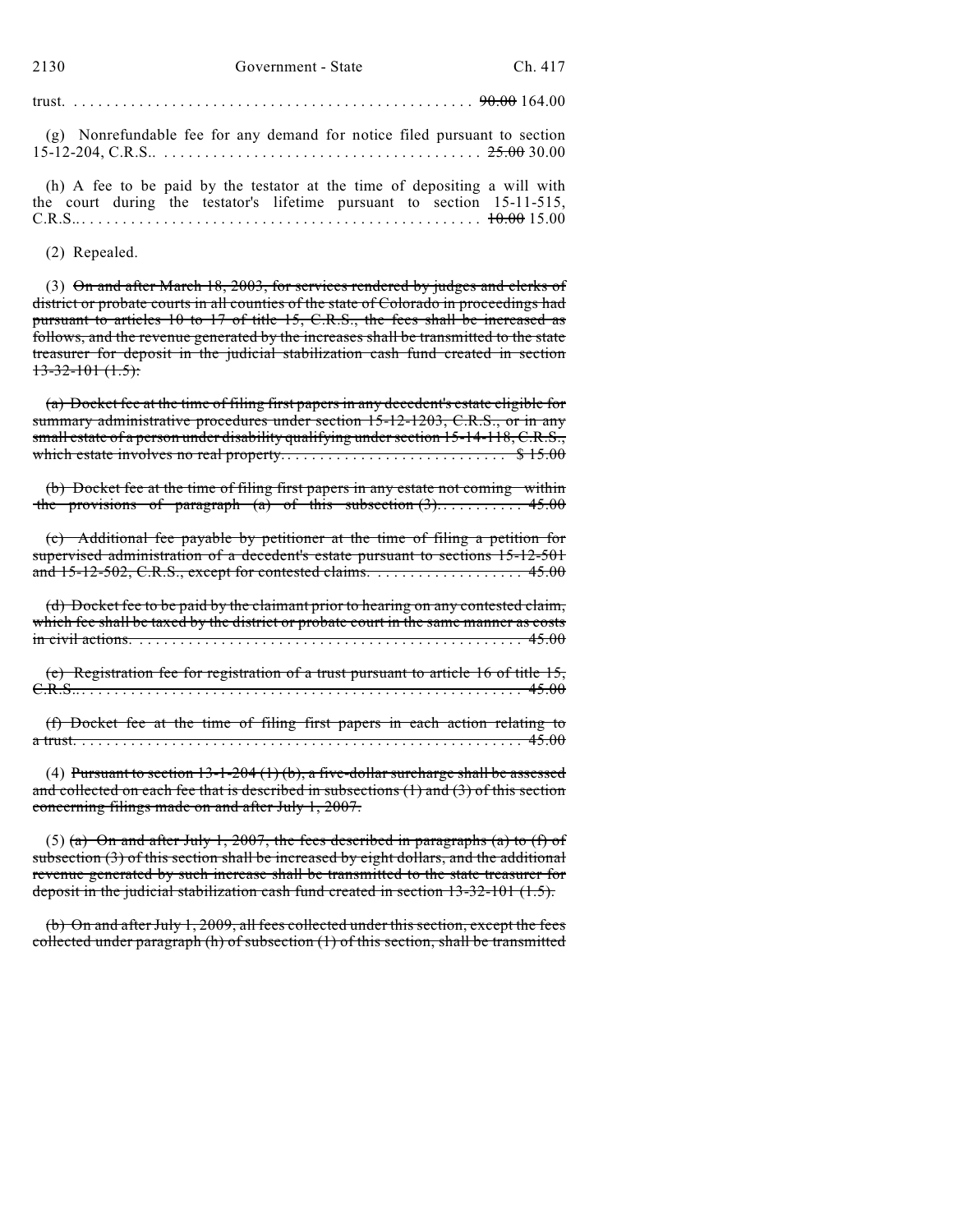to the state treasurer for deposit in the judicial stabilization cash fund created in section 13-32-101 (1.5).

(c) On and after July 1, 2010, the fees collected under paragraph (h) of subsection (1) of this section shall be transmitted to the state treasurer for deposit in the judicial stabilization cash fund created in section 13-32-101 (1.5).

(6) (a) EACH FEE COLLECTED PURSUANT TO PARAGRAPH (a) OF SUBSECTION (1) OF THIS SECTION SHALL BE TRANSMITTED TO THE STATE TREASURER AND DIVIDED AS FOLLOWS:

(I) (A) PRIOR TO JULY 1, 2009, TWENTY-FIVE DOLLARS SHALL BE DEPOSITED IN THE GENERAL FUND, TWENTY-THREE DOLLARS SHALL BE DEPOSITED IN THE JUDICIAL STABILIZATION CASH FUND CREATED IN SECTION 13-32-101 (6), FIVE DOLLARS SHALL BE DEPOSITED IN THE COURT SECURITY CASH FUND ESTABLISHED PURSUANT TO SECTION 13-1-204, AND FIFTEEN DOLLARS SHALL BE DEPOSITED IN THE JUSTICE CENTER CASH FUND CREATED IN SECTION 13-32-101 (7) (a).

(B) THIS SUBPARAGRAPH (I) IS REPEALED, EFFECTIVE JULY 1, 2010.

(II) ON AND AFTER JULY 1, 2009, FORTY-EIGHT DOLLARS SHALL BE DEPOSITED IN THE JUDICIAL STABILIZATION CASH FUND CREATED IN SECTION 13-32-101 (6), FIVE DOLLARS SHALL BE DEPOSITED IN THE COURT SECURITY CASH FUND ESTABLISHED PURSUANT TO SECTION 13-1-204, AND FIFTEEN DOLLARS SHALL BE DEPOSITED IN THE JUSTICE CENTER CASH FUND CREATED IN SECTION 13-32-101 (7) (a).

(b) EACH FEE COLLECTED PURSUANT TO PARAGRAPH (b) OF SUBSECTION (1) OF THIS SECTION SHALL BE TRANSMITTED TO THE STATE TREASURER AND DIVIDED AS FOLLOWS:

(I) (A) PRIOR TO JULY 1, 2009, NINETY DOLLARS SHALL BE DEPOSITED IN THE GENERAL FUND, FIFTY-THREE DOLLARS SHALL BE DEPOSITED IN THE JUDICIAL STABILIZATION CASH FUND CREATED IN SECTION 13-32-101 (6), FIVE DOLLARS SHALL BE DEPOSITED IN THE COURT SECURITY CASH FUND ESTABLISHED PURSUANT TO SECTION 13-1-204, FIFTEEN DOLLARS SHALL BE DEPOSITED IN THE JUSTICE CENTER CASH FUND CREATED IN SECTION  $13-32-101$  (7) (a), AND ONE DOLLAR SHALL BE DEPOSITED IN THE GENERAL FUND PURSUANT TO SECTION 2-5-119, C.R.S.

(B) THIS SUBPARAGRAPH (I) IS REPEALED, EFFECTIVE JULY 1, 2010.

(II) ON AND AFTER JULY 1, 2009, ONE HUNDRED FORTY-THREE DOLLARS SHALL BE DEPOSITED IN THE JUDICIAL STABILIZATION CASH FUND CREATED IN SECTION 13-32-101 (6), FIVE DOLLARS SHALL BE DEPOSITED IN THE COURT SECURITY CASH FUND ESTABLISHED PURSUANT TO SECTION 13-1-204, FIFTEEN DOLLARS SHALL BE DEPOSITED IN THE JUSTICE CENTER CASH FUND CREATED IN SECTION 13-32-101 (7) (a), AND ONE DOLLAR SHALL BE DEPOSITED IN THE GENERAL FUND PURSUANT TO SECTION 2-5-119, C.R.S.

(c) EACH FEE COLLECTED PURSUANT TO PARAGRAPH (c) OF SUBSECTION (1) OF THIS SECTION SHALL BE TRANSMITTED TO THE STATE TREASURER AND DIVIDED AS FOLLOWS: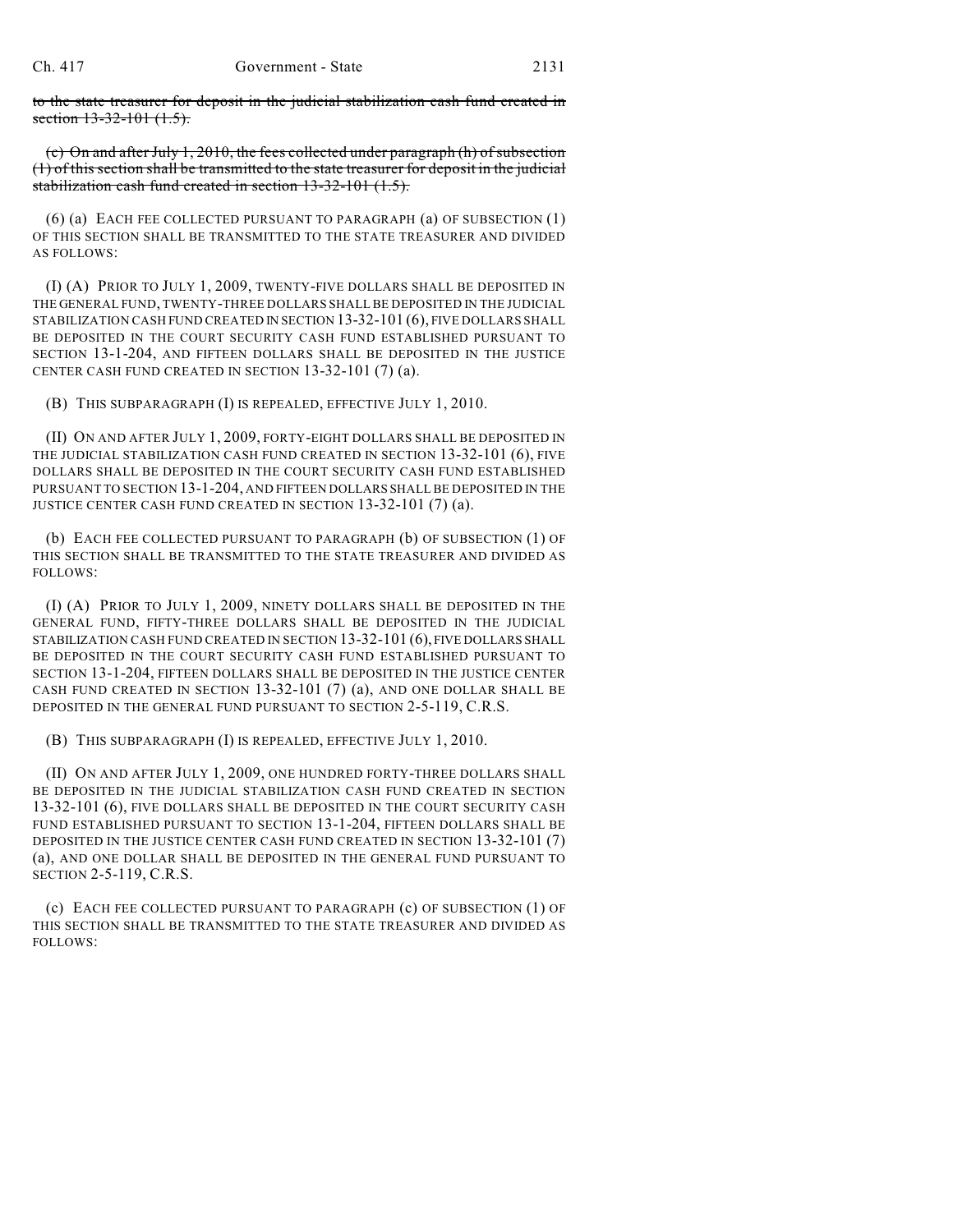(I) (A) PRIOR TO JULY 1, 2009, NINETY DOLLARS SHALL BE DEPOSITED IN THE GENERAL FUND, FIFTY-THREE DOLLARS SHALL BE DEPOSITED IN THE JUDICIAL STABILIZATION CASH FUND CREATED IN SECTION 13-32-101 (6), FIVE DOLLARS SHALL BE DEPOSITED IN THE COURT SECURITY CASH FUND ESTABLISHED PURSUANT TO SECTION 13-1-204, AND FIFTEEN DOLLARS SHALL BE DEPOSITED IN THE JUSTICE CENTER CASH FUND CREATED IN SECTION 13-32-101 (7) (a).

(B) THIS SUBPARAGRAPH (I) IS REPEALED, EFFECTIVE JULY 1, 2010.

(II) ON AND AFTER JULY 1, 2009, ONE HUNDRED FORTY-THREE DOLLARS SHALL BE DEPOSITED IN THE JUDICIAL STABILIZATION CASH FUND CREATED IN SECTION 13-32-101 (6), FIVE DOLLARS SHALL BE DEPOSITED IN THE COURT SECURITY CASH FUND ESTABLISHED PURSUANT TO SECTION 13-1-204, AND FIFTEEN DOLLARS SHALL BE DEPOSITED IN THE JUSTICE CENTER CASH FUND CREATED IN SECTION 13-32-101 (7) (a).

(d) EACH FEE COLLECTED PURSUANT TO PARAGRAPH (d) OF SUBSECTION (1) OF THIS SECTION SHALL BE TRANSMITTED TO THE STATE TREASURER AND DIVIDED AS FOLLOWS:

(I) (A) PRIOR TO JULY 1, 2009, NINETY DOLLARS SHALL BE DEPOSITED IN THE GENERAL FUND, FIFTY-THREE DOLLARS SHALL BE DEPOSITED IN THE JUDICIAL STABILIZATION CASH FUND CREATED IN SECTION 13-32-101 (6), FIVE DOLLARS SHALL BE DEPOSITED IN THE COURT SECURITY CASH FUND ESTABLISHED PURSUANT TO SECTION 13-1-204, AND FIFTEEN DOLLARS SHALL BE DEPOSITED IN THE JUSTICE CENTER CASH FUND CREATED IN SECTION 13-32-101 (7) (a).

(B) THIS SUBPARAGRAPH (I) IS REPEALED, EFFECTIVE JULY 1, 2010.

(II) ON AND AFTER JULY 1, 2009, ONE HUNDRED FORTY-THREE DOLLARS SHALL BE DEPOSITED IN THE JUDICIAL STABILIZATION CASH FUND CREATED IN SECTION 13-32-101 (6), FIVE DOLLARS SHALL BE DEPOSITED IN THE COURT SECURITY CASH FUND ESTABLISHED PURSUANT TO SECTION 13-1-204, AND FIFTEEN DOLLARS SHALL BE DEPOSITED IN THE JUSTICE CENTER CASH FUND CREATED IN SECTION 13-32-101 (7) (a).

(e) EACH FEE COLLECTED PURSUANT TO PARAGRAPH (e) OF SUBSECTION (1) OF THIS SECTION SHALL BE TRANSMITTED TO THE STATE TREASURER AND DIVIDED AS FOLLOWS:

(I) (A) PRIOR TO JULY 1, 2009, NINETY DOLLARS SHALL BE DEPOSITED IN THE GENERAL FUND, FIFTY-THREE DOLLARS SHALL BE DEPOSITED IN THE JUDICIAL STABILIZATION CASH FUND CREATED IN SECTION 13-32-101 (6), FIVE DOLLARS SHALL BE DEPOSITED IN THE COURT SECURITY CASH FUND ESTABLISHED PURSUANT TO SECTION 13-1-204, AND FIFTEEN DOLLARS SHALL BE DEPOSITED IN THE JUSTICE CENTER CASH FUND CREATED IN SECTION 13-32-101 (7) (a).

(B) THIS SUBPARAGRAPH (I) IS REPEALED, EFFECTIVE JULY 1, 2010.

(II) ON AND AFTER JULY 1, 2009, ONE HUNDRED FORTY-THREE DOLLARS SHALL BE DEPOSITED IN THE JUDICIAL STABILIZATION CASH FUND CREATED IN SECTION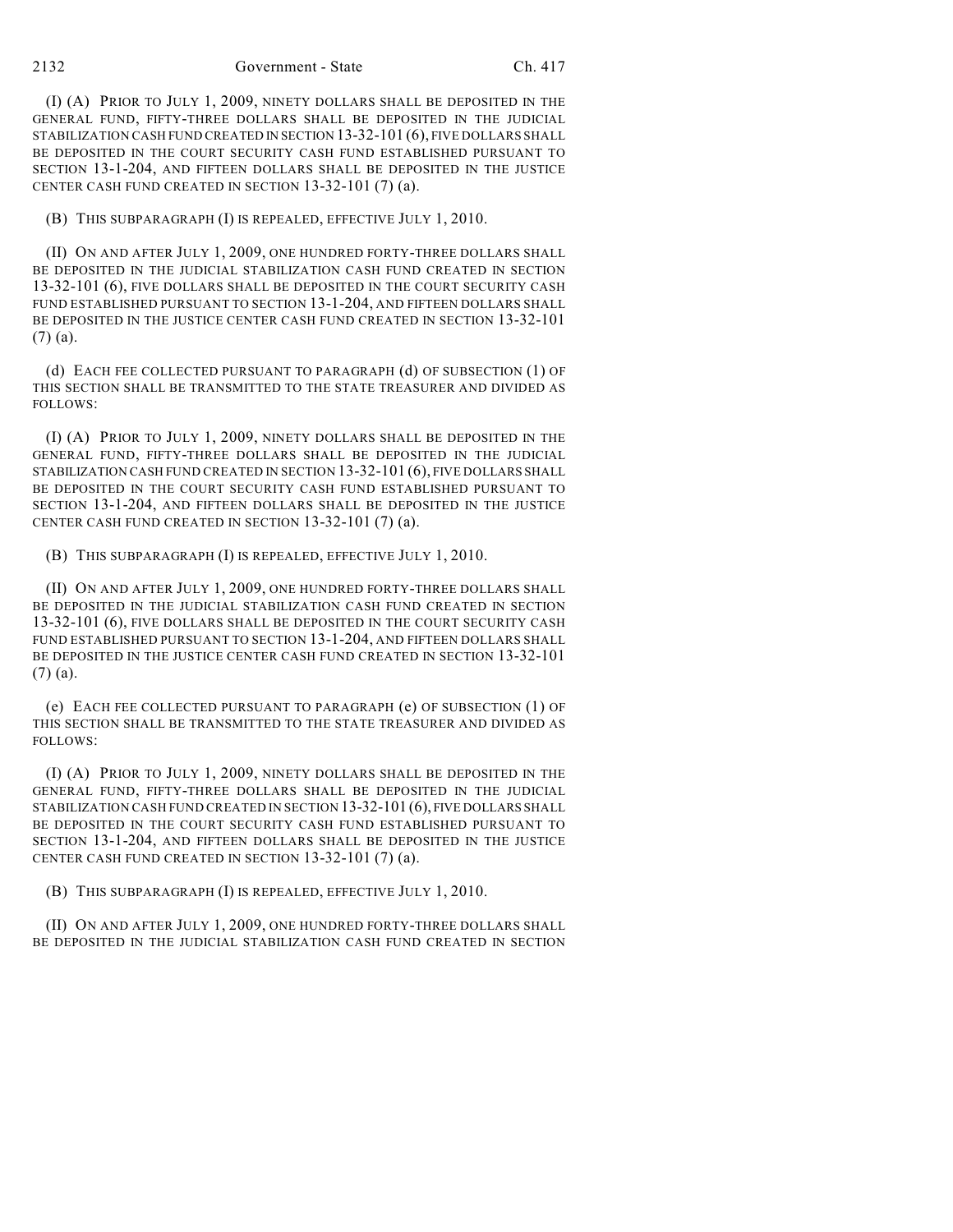#### Ch. 417 Government - State 2133

13-32-101 (6), FIVE DOLLARS SHALL BE DEPOSITED IN THE COURT SECURITY CASH FUND ESTABLISHED PURSUANT TO SECTION 13-1-204, AND FIFTEEN DOLLARS SHALL BE DEPOSITED IN THE JUSTICE CENTER CASH FUND CREATED IN SECTION 13-32-101 (7) (a).

(f) EACH FEE COLLECTED PURSUANT TO PARAGRAPH (f) OF SUBSECTION (1) OF THIS SECTION SHALL BE TRANSMITTED TO THE STATE TREASURER AND DIVIDED AS FOLLOWS:

(I) (A) PRIOR TO JULY 1, 2009, NINETY DOLLARS SHALL BE DEPOSITED IN THE GENERAL FUND, FIFTY-THREE DOLLARS SHALL BE DEPOSITED IN THE JUDICIAL STABILIZATION CASH FUND CREATED IN SECTION 13-32-101 (6), FIVE DOLLARS SHALL BE DEPOSITED IN THE COURT SECURITY CASH FUND ESTABLISHED PURSUANT TO SECTION 13-1-204, FIFTEEN DOLLARS SHALL BE DEPOSITED IN THE JUSTICE CENTER CASH FUND CREATED IN SECTION 13-32-101 (7) (a), AND ONE DOLLAR SHALL BE DEPOSITED IN THE GENERAL FUND PURSUANT TO SECTION 2-5-119, C.R.S.

(B) THIS SUBPARAGRAPH (I) IS REPEALED, EFFECTIVE JULY 1, 2010.

(II) ON AND AFTER JULY 1, 2009, ONE HUNDRED FORTY-THREE DOLLARS SHALL BE DEPOSITED IN THE JUDICIAL STABILIZATION CASH FUND CREATED IN SECTION 13-32-101 (6), FIVE DOLLARS SHALL BE DEPOSITED IN THE COURT SECURITY CASH FUND ESTABLISHED PURSUANT TO SECTION 13-1-204, FIFTEEN DOLLARS SHALL BE DEPOSITED IN THE JUSTICE CENTER CASH FUND CREATED IN SECTION 13-32-101 (7) (a), AND ONE DOLLAR SHALL BE DEPOSITED IN THE GENERAL FUND PURSUANT TO SECTION 2-5-119, C.R.S.

(g) EACH FEE COLLECTED PURSUANT TO PARAGRAPH (g) OF SUBSECTION (1) OF THIS SECTION SHALL BE TRANSMITTED TO THE STATE TREASURER AND DIVIDED AS FOLLOWS:

(I) (A) PRIOR TO JULY 1, 2009, TWENTY-FIVE DOLLARS SHALL BE DEPOSITED IN THE GENERAL FUND AND FIVE DOLLARS SHALL BE DEPOSITED IN THE COURT SECURITY CASH FUND ESTABLISHED PURSUANT TO SECTION 13-1-204.

(B) THIS SUBPARAGRAPH (I) IS REPEALED, EFFECTIVE JULY 1, 2010.

(II) ON AND AFTER JULY 1, 2009, TWENTY-FIVE DOLLARS SHALL BE DEPOSITED IN THE JUDICIAL STABILIZATION CASH FUND CREATED IN SECTION 13-32-101 (6) AND FIVE DOLLARS SHALL BE DEPOSITED IN THE COURT SECURITY CASH FUND ESTABLISHED PURSUANT TO SECTION 13-1-204.

(h) EACH FEE COLLECTED PURSUANT TO PARAGRAPH (h) OF SUBSECTION (1) OF THIS SECTION SHALL BE TRANSMITTED TO THE STATE TREASURER AND DIVIDED AS FOLLOWS:

(I) (A) PRIOR TO JULY 1, 2010, TEN DOLLARS SHALL BE DEPOSITED IN THE GENERAL FUND AND FIVE DOLLARS SHALL BE DEPOSITED IN THE COURT SECURITY CASH FUND ESTABLISHED PURSUANT TO SECTION 13-1-204.

(B) THIS SUBPARAGRAPH (I) IS REPEALED, EFFECTIVE JULY 1, 2011.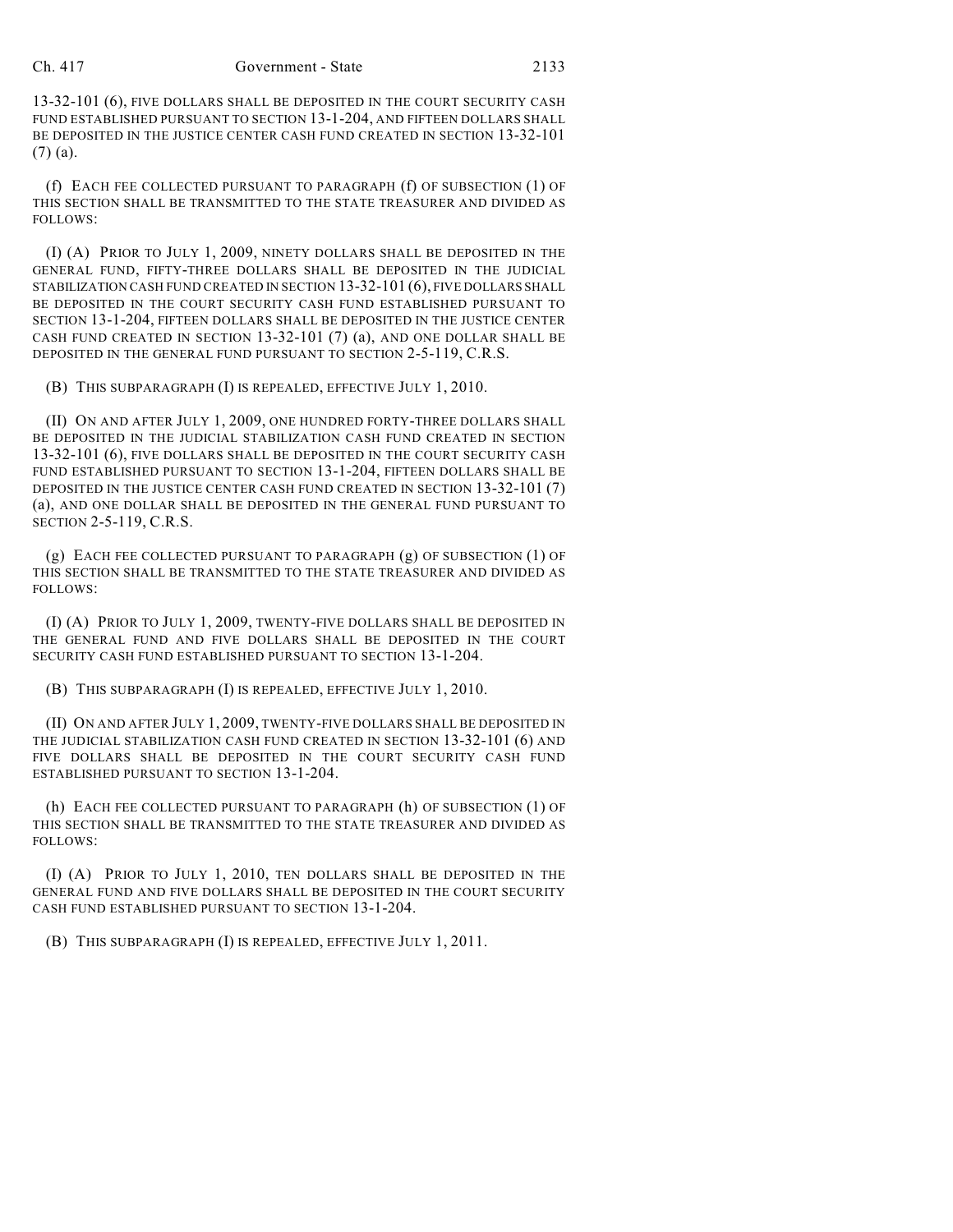(II) ON AND AFTER JULY 1, 2010, TEN DOLLARS SHALL BE DEPOSITED IN THE JUDICIAL STABILIZATION CASH FUND CREATED IN SECTION 13-32-101 (6) AND FIVE DOLLARS SHALL BE DEPOSITED IN THE COURT SECURITY CASH FUND ESTABLISHED PURSUANT TO SECTION 13-1-204.

**SECTION 9.** 13-32-103 (1), (2), (3), (6), and (7), Colorado Revised Statutes, are amended to read:

**13-32-103. Docket fees in special proceedings - repeal.** (1) (a) ON AND AFTER JULY 1, 2008, if an appeal is taken from a judgment of a county court in a criminal matter or from a judgment of a municipal court, the appellant shall pay a docket fee of twenty SEVENTY dollars. and, on and after March 18, 2003, the docket fee shall be increased by ten dollars, and the additional revenue generated by such increase shall be transmitted to the state treasurer for deposit in the judicial stabilization cash fund created in section 13-32-101 (1.5). Such an appeal shall not be subject to the tax imposed by section 2-5-119, C.R.S., for the use of the committee on legal services. On and after July 1, 2007, the docket fee shall be increased by fifteen dollars, and the additional revenue generated by such increase shall be transmitted to the state treasurer for deposit in the judicial stabilization cash fund created in section 13-32-101 (1.5).

(b) On and after July 1, 2010, all fees collected under this subsection  $(1)$  shall be transmitted to the state treasurer for deposit in the judicial stabilization cash fund created in section 13-32-101 (1.5). EACH FEE COLLECTED PURSUANT TO PARAGRAPH (a) OF THIS SUBSECTION (1) SHALL BE TRANSMITTED TO THE STATE TREASURER AND DIVIDED AS FOLLOWS:

(I) (A) PRIOR TO JULY 1, 2010, TWENTY DOLLARS SHALL BE DEPOSITED IN THE GENERAL FUND, TWENTY-FIVE DOLLARS SHALL BE DEPOSITED IN THE JUDICIAL STABILIZATION CASH FUND CREATED IN SECTION 13-32-101 (6), FIVE DOLLARS SHALL BE DEPOSITED IN THE COURT SECURITY CASH FUND ESTABLISHED PURSUANT TO SECTION 13-1-204, AND TWENTY DOLLARS SHALL BE DEPOSITED IN THE JUSTICE CENTER CASH FUND CREATED IN SECTION 13-32-101 (7) (a).

(B) THIS SUBPARAGRAPH (I) IS REPEALED, EFFECTIVE JULY 1, 2011.

(II) ON AND AFTER JULY 1, 2010, FORTY-FIVE DOLLARS SHALL BE DEPOSITED IN THE JUDICIAL STABILIZATION CASH FUND CREATED IN SECTION 13-32-101 (6), FIVE DOLLARS SHALL BE DEPOSITED IN THE COURT SECURITY CASH FUND ESTABLISHED PURSUANT TO SECTION 13-1-204, AND TWENTY DOLLARS SHALL BE DEPOSITED IN THE JUSTICE CENTER CASH FUND CREATED IN SECTION 13-32-101 (7) (a).

(2) (a) ON AND AFTER JULY 1, 2008, in cases where a motion to dismiss for failure to file a complaint is filed, the defendant shall pay a docket fee of five FIFTY-FIVE dollars. and, on and after March 18, 2003, the docket fee shall be increased by ten dollars, and the additional revenue generated by such increase shall be transmitted to the state treasurer for deposit in the judicial stabilization cash fund created in section 13-32-101 (1.5). On and after July 1, 2007, the docket fee shall be increased by fifteen dollars, and the additional revenue generated by such increase shall be transmitted to the state treasurer for deposit in the judicial stabilization cash fund created in section 13-32-101 (1.5).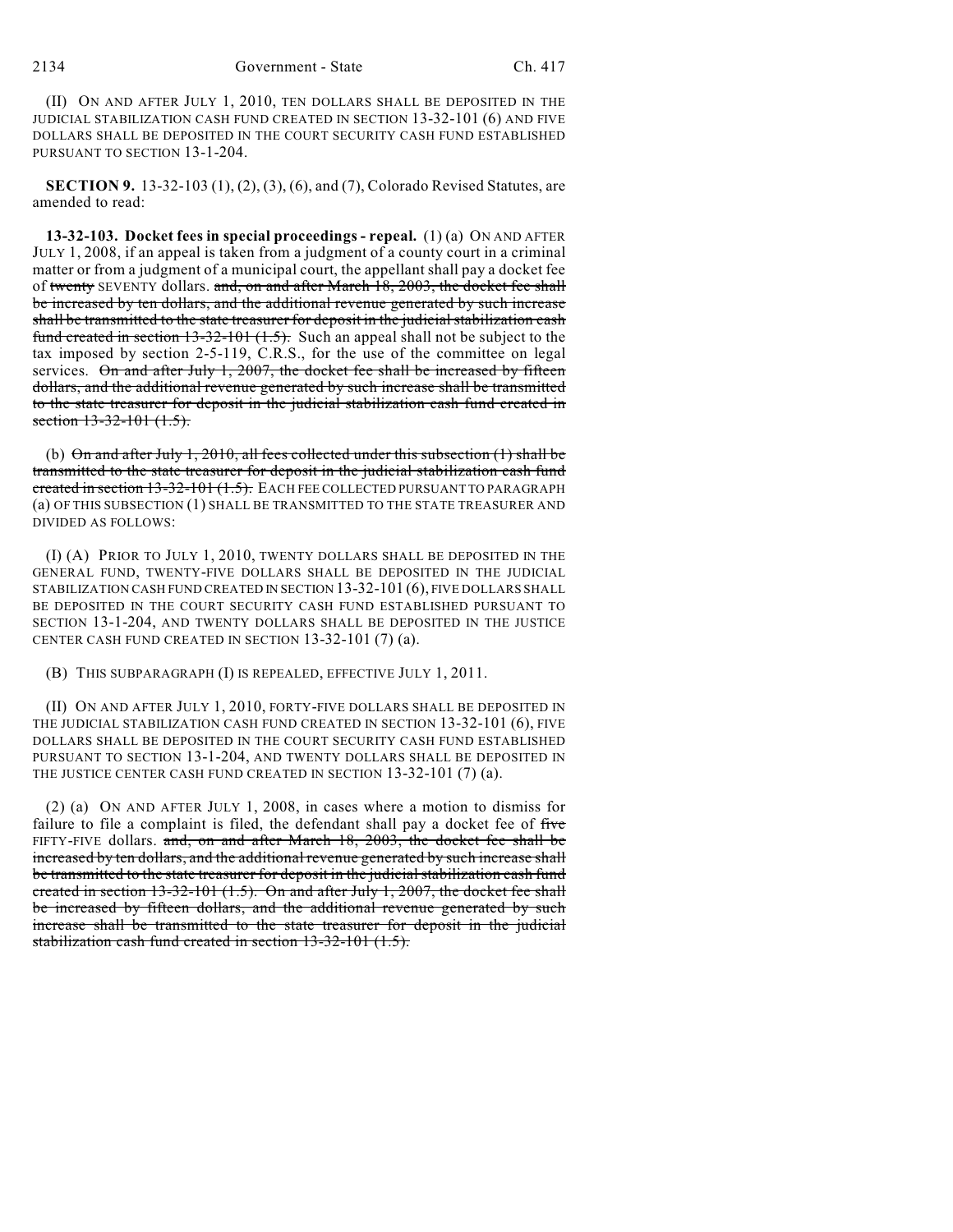(b) On and after July 1, 2010, all fees collected under this subsection (2) shall be transmitted to the state treasurer for deposit in the judicial stabilization cash fund created in section 13-32-101 (1.5). EACH FEE COLLECTED PURSUANT TO PARAGRAPH (a) OF THIS SUBSECTION (2) SHALL BE TRANSMITTED TO THE STATE TREASURER AND DIVIDED AS FOLLOWS:

(I) (A) PRIOR TO JULY 1, 2010, FIVE DOLLARS SHALL BE DEPOSITED IN THE GENERAL FUND, TWENTY-FIVE DOLLARS SHALL BE DEPOSITED IN THE JUDICIAL STABILIZATION CASH FUND CREATED IN SECTION 13-32-101 (6), FIVE DOLLARS SHALL BE DEPOSITED IN THE COURT SECURITY CASH FUND ESTABLISHED PURSUANT TO SECTION 13-1-204, AND TWENTY DOLLARS SHALL BE DEPOSITED IN THE JUSTICE CENTER CASH FUND CREATED IN SECTION 13-32-101 (7) (a).

(B) THIS SUBPARAGRAPH (I) IS REPEALED, EFFECTIVE JULY 1, 2011.

(II) ON AND AFTER JULY 1, 2010, THIRTY DOLLARS SHALL BE DEPOSITED IN THE JUDICIAL STABILIZATION CASH FUND CREATED IN SECTION 13-32-101 (6), FIVE DOLLARS SHALL BE DEPOSITED IN THE COURT SECURITY CASH FUND ESTABLISHED PURSUANT TO SECTION 13-1-204, AND TWENTY DOLLARS SHALL BE DEPOSITED IN THE JUSTICE CENTER CASH FUND CREATED IN SECTION 13-32-101 (7) (a).

(3) (a) ON AND AFTER JULY 1, 2008, in cases where a motion to authorize a sale in accordance with the provisions of rule 120, Colorado rules of civil procedure, IS FILED, the applicant shall pay a docket fee of ninety TWO HUNDRED TWENTY-FOUR dollars. and, on and after March 18, 2003, the docket fee shall be increased by forty-five dollars, and the additional revenue generated by such increase shall be transmitted to the state treasurer for deposit in the judicial stabilization cash fund created in section 13-32-101 (1.5). On and after July 1, 2007, the docket fee shall be increased by fifteen dollars, and the additional revenue generated by such increase shall be transmitted to the state treasurer for deposit in the judicial stabilization cash fund created in section 13-32-101 (1.5).

(b) On and after July 1, 2010, all fees collected under this subsection  $(3)$  shall be transmitted to the state treasurer for deposit in the judicial stabilization cash fund created in section 13-32-101 (1.5). EACH FEE COLLECTED PURSUANT TO PARAGRAPH (a) OF THIS SUBSECTION (3) SHALL BE TRANSMITTED TO THE STATE TREASURER AND DIVIDED AS FOLLOWS:

(I) (A) PRIOR TO JULY 1, 2010, NINETY DOLLARS SHALL BE DEPOSITED IN THE GENERAL FUND, SIXTY DOLLARS SHALL BE DEPOSITED IN THE JUDICIAL STABILIZATION CASH FUND CREATED IN SECTION 13-32-101 (6), FIVE DOLLARS SHALL BE DEPOSITED IN THE COURT SECURITY CASH FUND ESTABLISHED PURSUANT TO SECTION 13-1-204, SIXTY-EIGHT DOLLARS SHALL BE DEPOSITED IN THE JUSTICE CENTER CASH FUND CREATED IN SECTION 13-32-101 (7) (a), AND ONE DOLLAR SHALL BE DEPOSITED IN THE GENERAL FUND PURSUANT TO SECTION 2-5-119, C.R.S.

(B) THIS SUBPARAGRAPH (I) IS REPEALED, EFFECTIVE JULY 1, 2011.

(II) ON AND AFTER JULY 1, 2010, ONE HUNDRED FIFTY DOLLARS SHALL BE DEPOSITED IN THE JUDICIAL STABILIZATION CASH FUND CREATED IN SECTION 13-32-101 (6), FIVE DOLLARS SHALL BE DEPOSITED IN THE COURT SECURITY CASH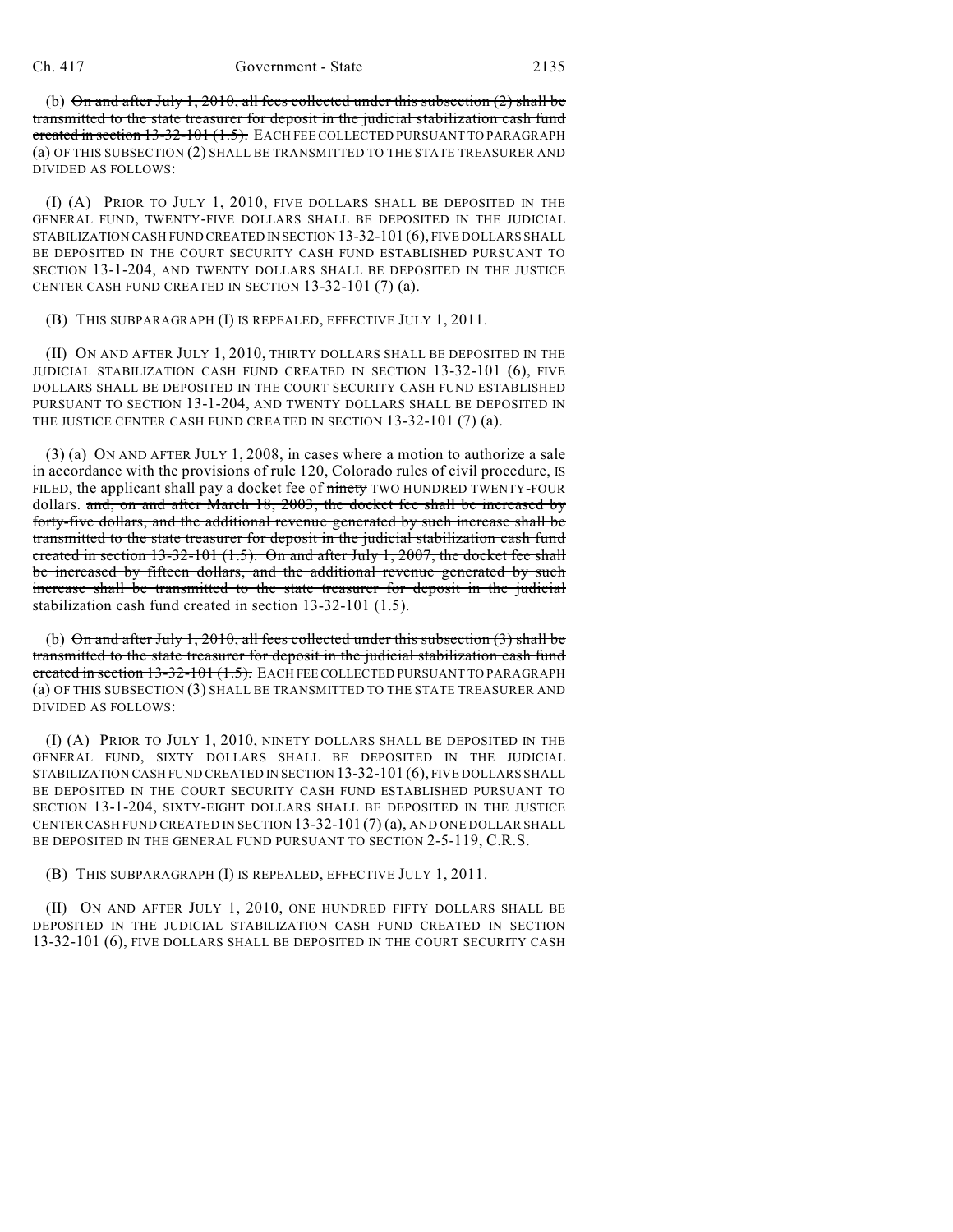FUND ESTABLISHED PURSUANT TO SECTION 13-1-204, SIXTY-EIGHT DOLLARS SHALL BE DEPOSITED IN THE JUSTICE CENTER CASH FUND CREATED IN SECTION 13-32-101 (7) (a), AND ONE DOLLAR SHALL BE DEPOSITED IN THE GENERAL FUND PURSUANT TO SECTION 2-5-119, C.R.S.

(6) (a) ON AND AFTER JULY 1, 2008, in any supplemental proceeding held pursuant to rule 69, Colorado rules of civil procedure, or rule 369, Colorado rules of county court civil procedure, the judgment creditor, upon commencement of the proceeding, shall pay a docket fee of fifteen SEVENTY dollars. and, on and after March 18, 2003, the docket fee shall be increased by fifteen dollars, and the additional revenue generated by such increase shall be transmitted to the state treasurer for deposit in the judicial stabilization cash fund created in section 13-32-101 (1.5). On and after July 1, 2007, the docket fee shall be increased by fifteen dollars, and the additional revenue generated by such increase shall be transmitted to the state treasurer for deposit in the judicial stabilization cash fund created in section 13-32-101 (1.5).

(b)  $\Theta$ n and after July 1, 2010, all fees collected under this subsection (6) shall be transmitted to the state treasurer for deposit in the judicial stabilization cash fund created in section 13-32-101 (1.5). EACH FEE COLLECTED PURSUANT TO PARAGRAPH (a) OF THIS SUBSECTION (6) SHALL BE TRANSMITTED TO THE STATE TREASURER AND DIVIDED AS FOLLOWS:

(I) (A) PRIOR TO JULY 1, 2010, FIFTEEN DOLLARS SHALL BE DEPOSITED IN THE GENERAL FUND, THIRTY DOLLARS SHALL BE DEPOSITED IN THE JUDICIAL STABILIZATION CASH FUND CREATED IN SECTION 13-32-101 (6), FIVE DOLLARS SHALL BE DEPOSITED IN THE COURT SECURITY CASH FUND ESTABLISHED PURSUANT TO SECTION 13-1-204, AND TWENTY DOLLARS SHALL BE DEPOSITED IN THE JUSTICE CENTER CASH FUND CREATED IN SECTION 13-32-101 (7) (a).

(B) THIS SUBPARAGRAPH (I) IS REPEALED, EFFECTIVE JULY 1, 2011.

(II) ON AND AFTER JULY 1, 2010, FORTY-FIVE DOLLARS SHALL BE DEPOSITED IN THE JUDICIAL STABILIZATION CASH FUND CREATED IN SECTION 13-32-101 (6), FIVE DOLLARS SHALL BE DEPOSITED IN THE COURT SECURITY CASH FUND ESTABLISHED PURSUANT TO SECTION 13-1-204, AND TWENTY DOLLARS SHALL BE DEPOSITED IN THE JUSTICE CENTER CASH FUND CREATED IN SECTION 13-32-101 (7) (a).

(7) Pursuant to section  $13-1-204$  (1) (b), a five-dollar surcharge shall be assessed and collected on each docket fee that is described in subsections  $(1)$ ,  $(2)$ ,  $(3)$ , and (6) of this section concerning filings made on and after July 1, 2007.

**SECTION 10.** 13-32-104, Colorado Revised Statutes, is amended to read:

**13-32-104. Additional fees of clerks of courts - repeal.** (1) ON AND AFTER JULY 1, 2008, in addition to the fees provided in sections 13-32-101, 13-32-103, and 13-32-105 (1), the following fees shall be paid to the clerk of the court by the party ordering the same:

(a) For preparing any record on appellate review, or for a copy of any record, proceeding, or paper on file, where the copy is not furnished by the party ordering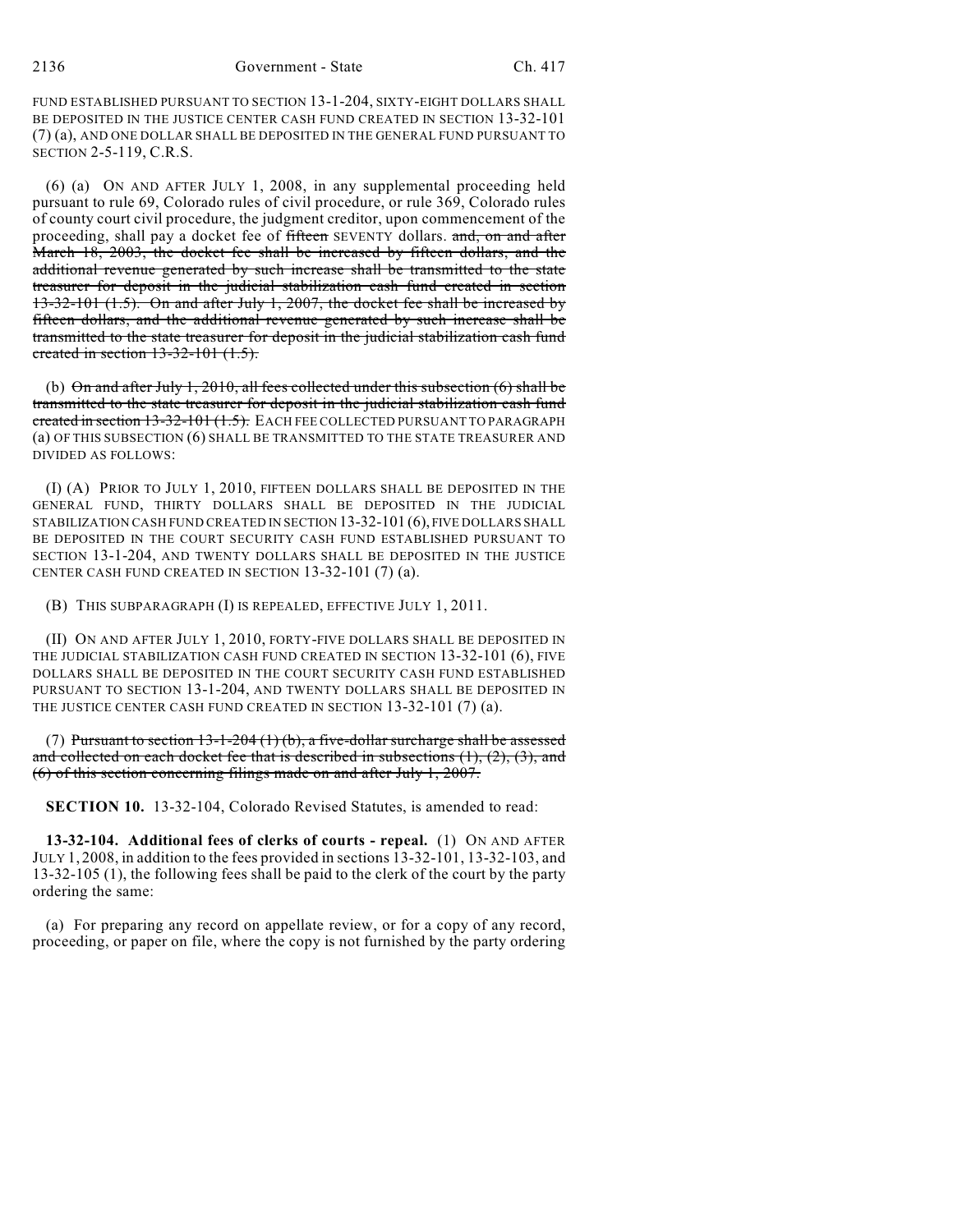the same, thirty cents per folio or seventy-five cents per page for photographic copies;

(b) For issuing and docketing each execution, and for filing the sheriff's return of the same, a fee of fifteen FORTY-FIVE dollars; and, on and after March 18, 2003, the fee shall be increased by ten dollars, and the additional revenue generated by such increase shall be transmitted to the state treasurer for deposit in the judicial stabilization cash fund created in section 13-32-101 (1.5);

(c) For a certificate of dismissal or no suit pending, a fee of five TWENTY dollars; and, on and after March 18, 2003, the fee shall be increased by five dollars, and the additional revenue generated by such increase shall be transmitted to the state treasurer for deposit in the judicial stabilization cash fund created in section  $13-32-101(1.5);$ 

(d) For a certificate of satisfaction of judgment, a fee of five TWENTY dollars; and, on and after March 18, 2003, the fee shall be increased by five dollars, and the additional revenue generated by such increase shall be transmitted to the state treasurer for deposit in the judicial stabilization cash fund created in section  $13-32-101(1.5)$ ;

(e) For taking acknowledgment of any deed or other conveyance, including clerk's certificate thereof, a fee of one dollar;

(f) For certifying a copy of any record, proceeding, or paper on file, a fee of five TWENTY dollars; and, on and after March 18, 2003, the fee shall be increased by five dollars, and the additional revenue generated by such increase shall be transmitted to the state treasurer for deposit in the judicial stabilization cash fund created in section 13-32-101 (1.5);

(g) For preparing and issuing a transcript of judgment, a fee of ten TWENTY-FIVE dollars; except that this fee shall not be charged for a judgment entered pursuant to section 18-1.3-701, C.R.S.; and, on and after March 18, 2003, the fee shall be increased by five dollars, and the additional revenue generated by such increase shall be transmitted to the state treasurer for deposit in the judicial stabilization cash fund created in section  $13-32-101$   $(1.5)$ ;

(h) For a certificate of exemplification of any record, proceeding, or paper on file, a fee of five TWENTY dollars; and, on and after March 18, 2003, the fee shall be increased by five dollars, and the additional revenue generated by such increase shall be transmitted to the state treasurer for deposit in the judicial stabilization cash fund created in section  $13-32-101$   $(1.5)$ ;

(i) For each service of process attempted pursuant to section 13-6-415, a fee of the actual charge of the United States postal service for certified mail;

(j) For issuing a writ of garnishment, a fee of fifteen FORTY-FIVE dollars for each garnishee named in the writ; and, on and after March 18, 2003, the fee shall be increased by ten dollars, and the additional revenue generated by such increase shall be transmitted to the state treasurer for deposit in the judicial stabilization cash fund created in section  $13-32-101$   $(1.5)$ ;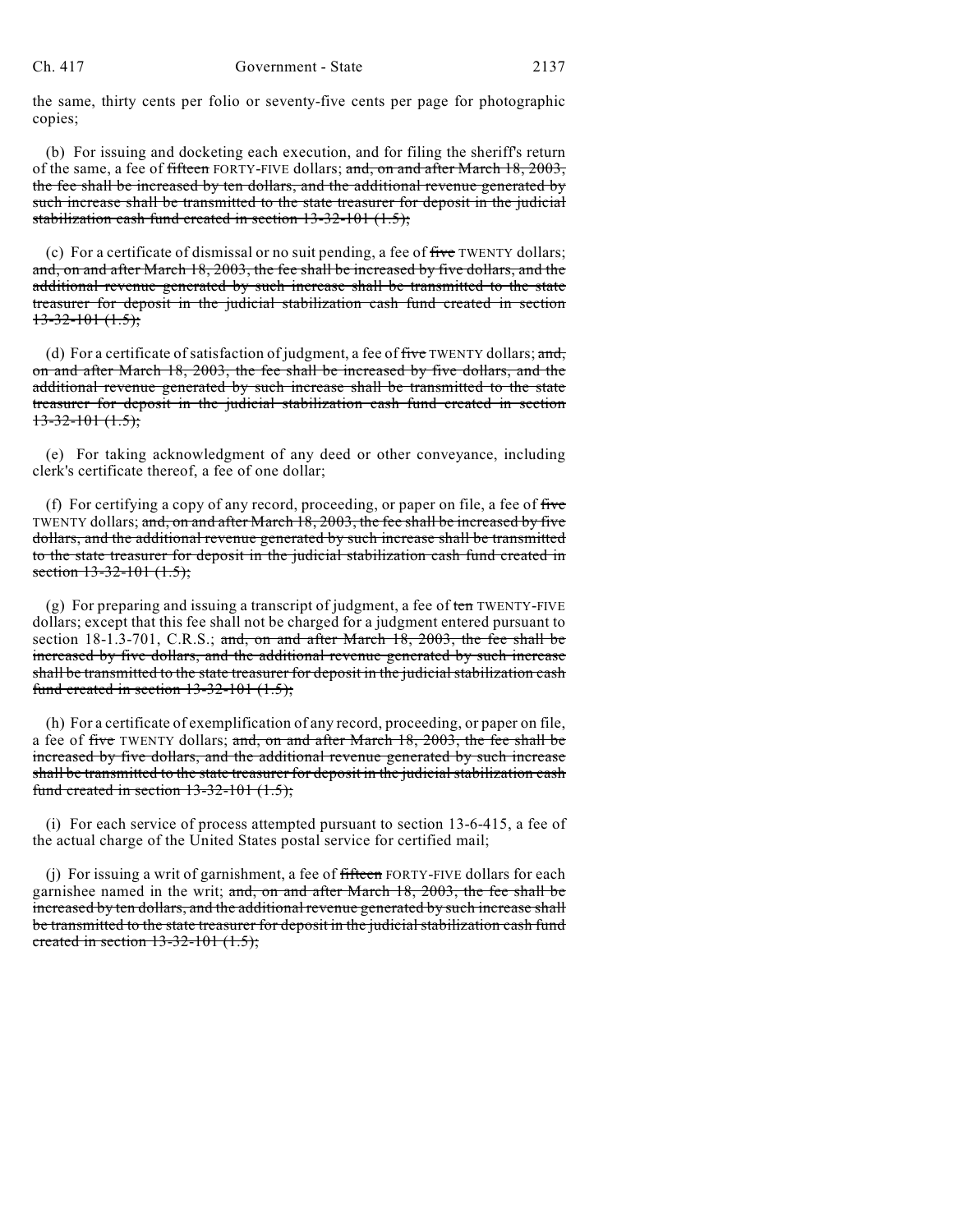(k) For issuing a writ of attachment, a fee of twenty-five SIXTY-FIVE dollars. and, on and after March 18, 2003, the fee shall be increased by fifteen dollars, and the additional revenue generated by such increase shall be transmitted to the state treasurer for deposit in the judicial stabilization cash fund created in section  $13-32-101(1.5)$ .

(2) The clerk of the court shall assess a twenty dollar FIFTY-DOLLAR penalty against any person who issues a check returned for insufficient funds in payment of any court fees. and, on and after March 18, 2003, the fee shall be increased by ten dollars, and the additional revenue generated by such increase shall be transmitted to the state treasurer for deposit in the judicial stabilization cash fund created in section 13-32-101 (1.5). The penalty provided in this section shall be assessed in addition to any other penalties or interest provided by law. For purposes of this section, the term "insufficient funds" means not having a sufficient balance in account with a bank or other drawee for the payment of a check when presented for payment within thirty days after issue.

(3) (a)  $\Theta$ n and after July 1, 2007, the docket fees described in paragraphs (b) and (i) of subsection  $(1)$  and in subsection  $(2)$  of this section shall be increased by ten dollars, and the additional revenue generated by such increase shall be transmitted to the state treasurer for deposit in the judicial stabilization cash fund created in section 13-32-101 (1.5). EACH FEE COLLECTED PURSUANT TO PARAGRAPH (a) OF SUBSECTION (1) OF THIS SECTION SHALL BE TRANSMITTED TO THE STATE TREASURER AND DIVIDED AS FOLLOWS:

(I) (A) PRIOR TO JULY 1, 2009, THE ENTIRE FEE AMOUNT SHALL BE DEPOSITED IN THE GENERAL FUND.

(B) THIS SUBPARAGRAPH (I) IS REPEALED, EFFECTIVE JULY 1, 2010.

(II) ON AND AFTER JULY 1, 2009, THE ENTIRE FEE AMOUNT SHALL BE DEPOSITED IN THE JUDICIAL STABILIZATION CASH FUND CREATED IN SECTION 13-32-101 (6).

(b) On and after July 1, 2007, the docket fees described in paragraphs (c), (d), (f),  $(g)$ , and (h) of subsection (1) of this section shall be increased by five dollars, and the additional revenue generated by such increase shall be transmitted to the state treasurer for deposit in the judicial stabilization cash fund created in section 13-32-101 (1.5). EACH FEE COLLECTED PURSUANT TO PARAGRAPH (b) OF SUBSECTION (1) OF THIS SECTION SHALL BE TRANSMITTED TO THE STATE TREASURER AND DIVIDED AS FOLLOWS:

(I) (A) PRIOR TO JULY 1, 2009, FIFTEEN DOLLARS SHALL BE DEPOSITED IN THE GENERAL FUND, TWENTY DOLLARS SHALL BE DEPOSITED IN THE JUDICIAL STABILIZATION CASH FUND CREATED IN SECTION 13-32-101 (6), AND TEN DOLLARS SHALL BE DEPOSITED IN THE JUSTICE CENTER CASH FUND CREATED IN SECTION 13-32-101 (7) (a).

(B) THIS SUBPARAGRAPH (I) IS REPEALED, EFFECTIVE JULY 1, 2010.

(II) ON AND AFTER JULY 1, 2009, THIRTY-FIVE DOLLARS SHALL BE DEPOSITED IN THE JUDICIAL STABILIZATION CASH FUND CREATED IN SECTION 13-32-101 (6) AND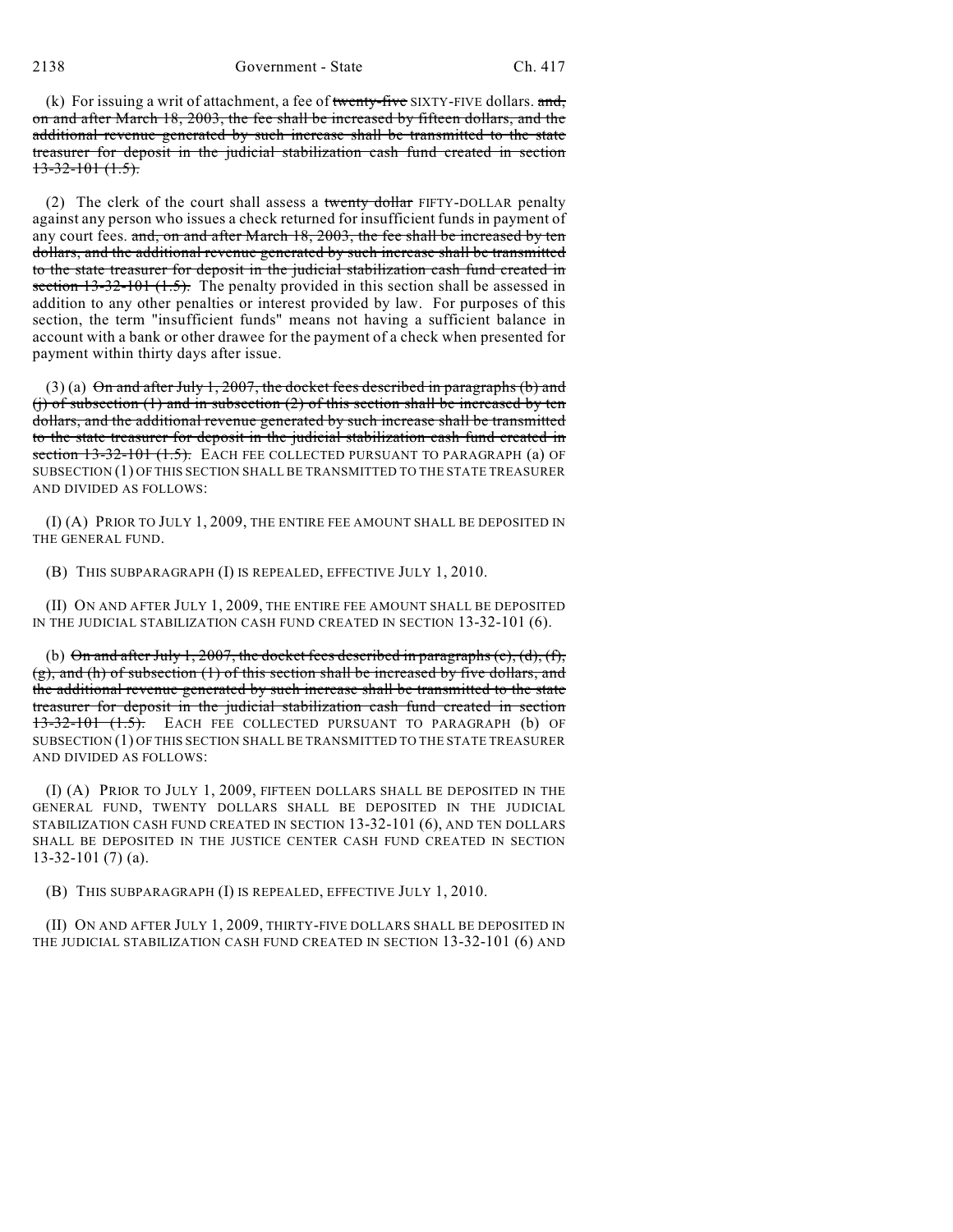TEN DOLLARS SHALL BE DEPOSITED IN THE JUSTICE CENTER CASH FUND CREATED IN SECTION 13-32-101 (7) (a).

(c)  $\Theta$ n and after July 1, 2007, the docket fee described in paragraph (k) of subsection (1) of this section shall be increased by fifteen dollars, and the additional revenue generated by such increase shall be transmitted to the state treasurer for deposit in the judicial stabilization cash fund created in section 13-32-101 (1.5). EACH FEE COLLECTED PURSUANT TO PARAGRAPH (c) OF SUBSECTION (1) OF THIS SECTION SHALL BE TRANSMITTED TO THE STATE TREASURER AND DIVIDED AS FOLLOWS:

(I) (A) PRIOR TO JULY 1, 2009, FIVE DOLLARS SHALL BE DEPOSITED IN THE GENERAL FUND, TEN DOLLARS SHALL BE DEPOSITED IN THE JUDICIAL STABILIZATION CASH FUND CREATED IN SECTION 13-32-101 (6), AND FIVE DOLLARS SHALL BE DEPOSITED IN THE JUSTICE CENTER CASH FUND CREATED IN SECTION 13-32-101 (7) (a).

(B) THIS SUBPARAGRAPH (I) IS REPEALED, EFFECTIVE JULY 1, 2010.

(II) ON AND AFTER JULY 1, 2009, FIFTEEN DOLLARS SHALL BE DEPOSITED IN THE JUDICIAL STABILIZATION CASH FUND CREATED IN SECTION 13-32-101 (6) AND FIVE DOLLARS SHALL BE DEPOSITED IN THE JUSTICE CENTER CASH FUND CREATED IN SECTION 13-32-101 (7) (a).

(d) EACH FEE COLLECTED PURSUANT TO PARAGRAPH (d) OF SUBSECTION (1) OF THIS SECTION SHALL BE TRANSMITTED TO THE STATE TREASURER AND DIVIDED AS FOLLOWS:

(I) (A) PRIOR TO JULY 1, 2009, FIVE DOLLARS SHALL BE DEPOSITED IN THE GENERAL FUND, TEN DOLLARS SHALL BE DEPOSITED IN THE JUDICIAL STABILIZATION CASH FUND CREATED IN SECTION 13-32-101 (6), AND FIVE DOLLARS SHALL BE DEPOSITED IN THE JUSTICE CENTER CASH FUND CREATED IN SECTION 13-32-101 (7) (a).

(B) THIS SUBPARAGRAPH (I) IS REPEALED, EFFECTIVE JULY 1, 2010.

(II) ON AND AFTER JULY 1, 2009, FIFTEEN DOLLARS SHALL BE DEPOSITED IN THE JUDICIAL STABILIZATION CASH FUND CREATED IN SECTION 13-32-101 (6) AND FIVE DOLLARS SHALL BE DEPOSITED IN THE JUSTICE CENTER CASH FUND CREATED IN SECTION 13-32-101 (7) (a).

(e) EACH FEE COLLECTED PURSUANT TO PARAGRAPH (e) OF SUBSECTION (1) OF THIS SECTION SHALL BE TRANSMITTED TO THE STATE TREASURER AND DIVIDED AS FOLLOWS:

(I) (A) PRIOR TO JULY 1, 2009, THE ENTIRE FEE AMOUNT SHALL BE DEPOSITED IN THE GENERAL FUND.

(B) THIS SUBPARAGRAPH (I) IS REPEALED, EFFECTIVE JULY 1, 2010.

(II) ON AND AFTER JULY 1, 2009, THE ENTIRE FEE AMOUNT SHALL BE DEPOSITED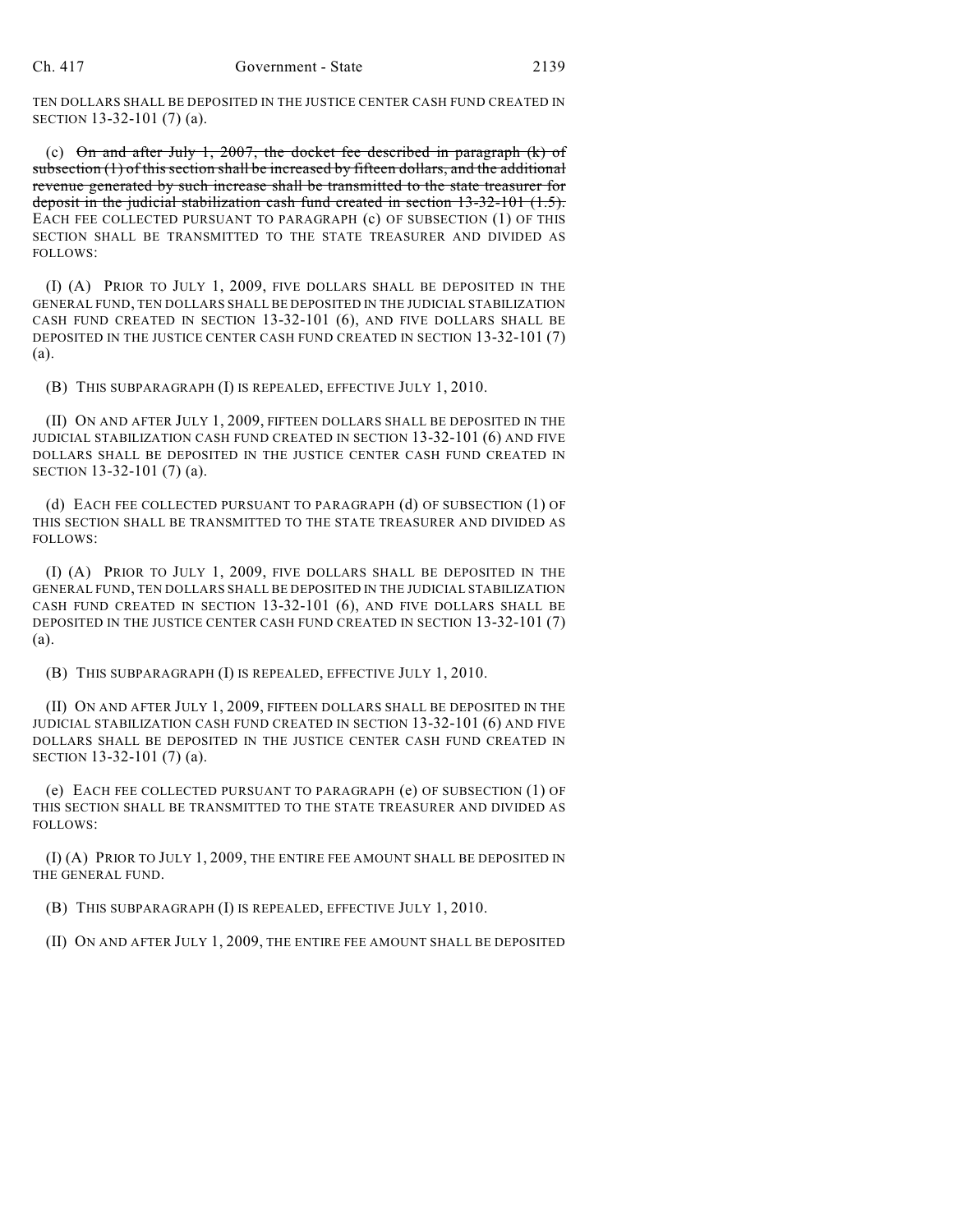IN THE JUDICIAL STABILIZATION CASH FUND CREATED IN SECTION 13-32-101 (6).

(f) EACH FEE COLLECTED PURSUANT TO PARAGRAPH (f) OF SUBSECTION (1) OF THIS SECTION SHALL BE TRANSMITTED TO THE STATE TREASURER AND DIVIDED AS FOLLOWS:

(I) (A) PRIOR TO JULY 1, 2009, FIVE DOLLARS SHALL BE DEPOSITED IN THE GENERAL FUND, TEN DOLLARS SHALL BE DEPOSITED IN THE JUDICIAL STABILIZATION CASH FUND CREATED IN SECTION 13-32-101 (6), AND FIVE DOLLARS SHALL BE DEPOSITED IN THE JUSTICE CENTER CASH FUND CREATED IN SECTION 13-32-101 (7) (a).

(B) THIS SUBPARAGRAPH (I) IS REPEALED, EFFECTIVE JULY 1, 2010.

(II) ON AND AFTER JULY 1, 2009, FIFTEEN DOLLARS SHALL BE DEPOSITED IN THE JUDICIAL STABILIZATION CASH FUND CREATED IN SECTION 13-32-101 (6) AND FIVE DOLLARS SHALL BE DEPOSITED IN THE JUSTICE CENTER CASH FUND CREATED IN SECTION 13-32-101 (7) (a).

(g) EACH FEE COLLECTED PURSUANT TO PARAGRAPH (g) OF SUBSECTION (1) OF THIS SECTION SHALL BE TRANSMITTED TO THE STATE TREASURER AND DIVIDED AS FOLLOWS:

(I) (A) PRIOR TO JULY 1, 2009, TEN DOLLARS SHALL BE DEPOSITED IN THE GENERAL FUND, TEN DOLLARS SHALL BE DEPOSITED IN THE JUDICIAL STABILIZATION CASH FUND CREATED IN SECTION 13-32-101 (6), AND FIVE DOLLARS SHALL BE DEPOSITED IN THE JUSTICE CENTER CASH FUND CREATED IN SECTION 13-32-101 (7) (a).

(B) THIS SUBPARAGRAPH (I) IS REPEALED, EFFECTIVE JULY 1, 2010.

(II) ON AND AFTER JULY 1, 2009, TWENTY DOLLARS SHALL BE DEPOSITED IN THE JUDICIAL STABILIZATION CASH FUND CREATED IN SECTION 13-32-101 (6) AND FIVE DOLLARS SHALL BE DEPOSITED IN THE JUSTICE CENTER CASH FUND CREATED IN SECTION 13-32-101 (7) (a).

(h) EACH FEE COLLECTED PURSUANT TO PARAGRAPH (h) OF SUBSECTION (1) OF THIS SECTION SHALL BE TRANSMITTED TO THE STATE TREASURER AND DIVIDED AS FOLLOWS:

(I) (A) PRIOR TO JULY 1, 2009, FIVE DOLLARS SHALL BE DEPOSITED IN THE GENERAL FUND, TEN DOLLARS SHALL BE DEPOSITED IN THE JUDICIAL STABILIZATION CASH FUND CREATED IN SECTION 13-32-101 (6), AND FIVE DOLLARS SHALL BE DEPOSITED IN THE JUSTICE CENTER CASH FUND CREATED IN SECTION 13-32-101 (7) (a).

(B) THIS SUBPARAGRAPH (I) IS REPEALED, EFFECTIVE JULY 1, 2010.

(II) ON AND AFTER JULY 1, 2009, FIFTEEN DOLLARS SHALL BE DEPOSITED IN THE JUDICIAL STABILIZATION CASH FUND CREATED IN SECTION 13-32-101 (6) AND FIVE DOLLARS SHALL BE DEPOSITED IN THE JUSTICE CENTER CASH FUND CREATED IN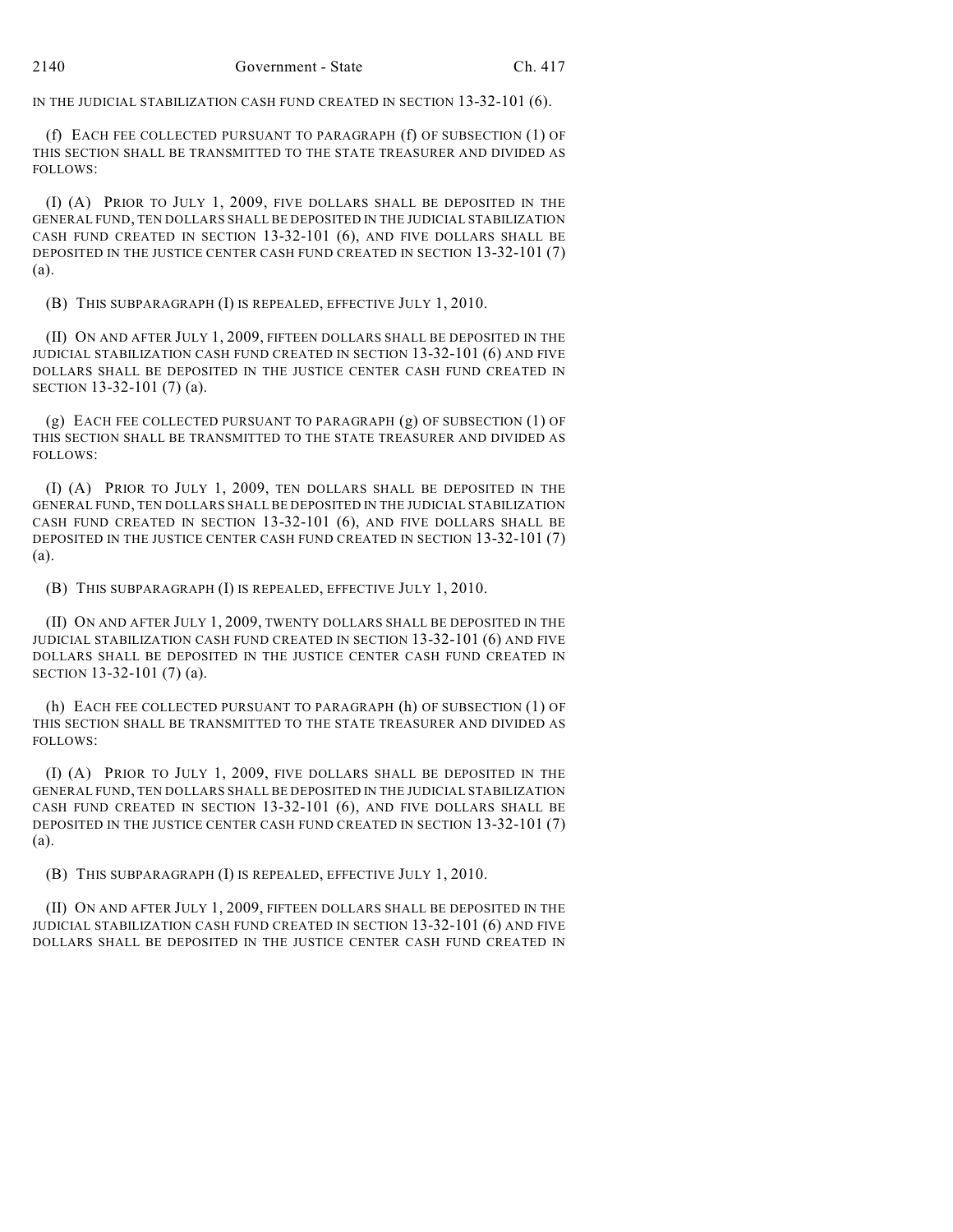SECTION 13-32-101 (7) (a).

(i) EACH FEE COLLECTED PURSUANT TO PARAGRAPH (i) OF SUBSECTION (1) OF THIS SECTION SHALL BE TRANSMITTED TO THE STATE TREASURER AND DIVIDED AS FOLLOWS:

(I) (A) PRIOR TO JULY 1, 2009, THE ENTIRE FEE AMOUNT SHALL BE DEPOSITED IN THE GENERAL FUND.

(B) THIS SUBPARAGRAPH (I) IS REPEALED, EFFECTIVE JULY 1, 2010.

(II) ON AND AFTER JULY 1, 2009, THE ENTIRE FEE AMOUNT SHALL BE DEPOSITED IN THE JUDICIAL STABILIZATION CASH FUND CREATED IN SECTION 13-32-101 (6).

(j) EACH FEE COLLECTED PURSUANT TO PARAGRAPH (j) OF SUBSECTION (1) OF THIS SECTION SHALL BE TRANSMITTED TO THE STATE TREASURER AND DIVIDED AS FOLLOWS:

(I) (A) PRIOR TO JULY 1, 2009, FIFTEEN DOLLARS SHALL BE DEPOSITED IN THE GENERAL FUND, TWENTY DOLLARS SHALL BE DEPOSITED IN THE JUDICIAL STABILIZATION CASH FUND CREATED IN SECTION 13-32-101 (6), AND TEN DOLLARS SHALL BE DEPOSITED IN THE JUSTICE CENTER CASH FUND CREATED IN SECTION 13-32-101 (7) (a).

(B) THIS SUBPARAGRAPH (I) IS REPEALED, EFFECTIVE JULY 1, 2010.

(II) ON AND AFTER JULY 1, 2009, THIRTY-FIVE DOLLARS SHALL BE DEPOSITED IN THE JUDICIAL STABILIZATION CASH FUND CREATED IN SECTION 13-32-101 (6) AND TEN DOLLARS SHALL BE DEPOSITED IN THE JUSTICE CENTER CASH FUND CREATED IN SECTION 13-32-101 (7) (a).

(k) EACH FEE COLLECTED PURSUANT TO PARAGRAPH (k) OF SUBSECTION (1) OF THIS SECTION SHALL BE TRANSMITTED TO THE STATE TREASURER AND DIVIDED AS FOLLOWS:

(I) (A) PRIOR TO JULY 1, 2009, TWENTY-FIVE DOLLARS SHALL BE DEPOSITED IN THE GENERAL FUND, THIRTY DOLLARS SHALL BE DEPOSITED IN THE JUDICIAL STABILIZATION CASH FUND CREATED IN SECTION 13-32-101 (6), AND TEN DOLLARS SHALL BE DEPOSITED IN THE JUSTICE CENTER CASH FUND CREATED IN SECTION 13-32-101 (7) (a).

(B) THIS SUBPARAGRAPH (I) IS REPEALED, EFFECTIVE JULY 1, 2010.

(II) ON AND AFTER JULY 1, 2009, FIFTY-FIVE DOLLARS SHALL BE DEPOSITED IN THE JUDICIAL STABILIZATION CASH FUND CREATED IN SECTION 13-32-101 (6) AND TEN DOLLARS SHALL BE DEPOSITED IN THE JUSTICE CENTER CASH FUND CREATED IN SECTION 13-32-101 (7) (a).

(4) On and after July 1, 2009, all fees and penalties collected under this section shall be transmitted to the state treasurer for deposit in the judicial stabilization cash fund created in section 13-32-101 (1.5). EACH PENALTY COLLECTED PURSUANT TO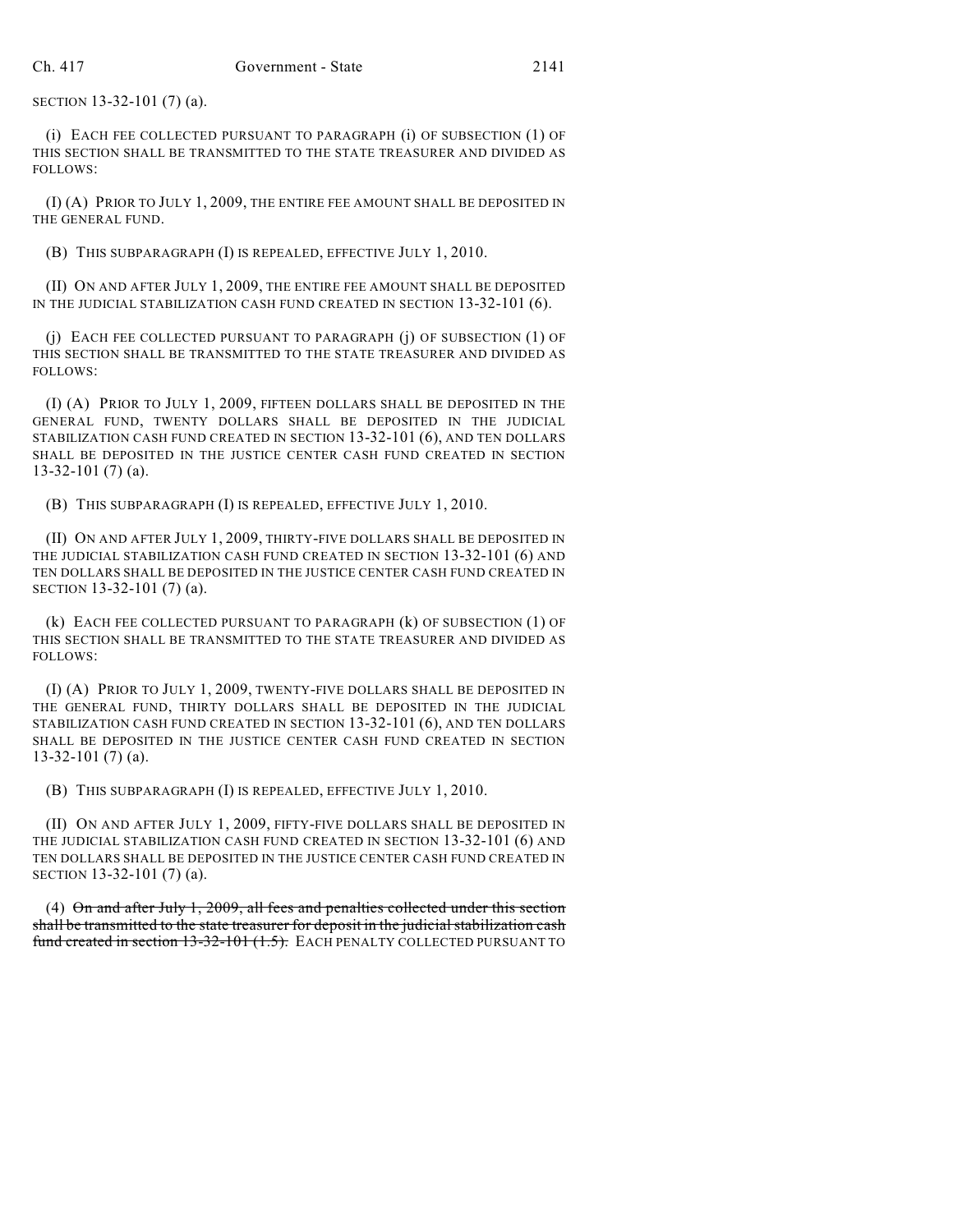SUBSECTION (2) OF THIS SECTION SHALL BE TRANSMITTED TO THE STATE TREASURER AND DIVIDED AS FOLLOWS:

(a) (I) PRIOR TO JULY 1, 2009, TWENTY DOLLARS SHALL BE DEPOSITED IN THE GENERAL FUND, TWENTY DOLLARS SHALL BE DEPOSITED IN THE JUDICIAL STABILIZATION CASH FUND CREATED IN SECTION 13-32-101 (6), AND TEN DOLLARS SHALL BE DEPOSITED IN THE JUSTICE CENTER CASH FUND CREATED IN SECTION 13-32-101 (7) (a).

(II) THIS PARAGRAPH (a) IS REPEALED, EFFECTIVE JULY 1, 2010.

(b) ON AND AFTER JULY 1, 2009, FORTY DOLLARS SHALL BE DEPOSITED IN THE JUDICIAL STABILIZATION CASH FUND CREATED IN SECTION 13-32-101 (6) AND TEN DOLLARS SHALL BE DEPOSITED IN THE JUSTICE CENTER CASH FUND CREATED IN SECTION 13-32-101 (7) (a).

**SECTION 11.** 13-53-106 (1), Colorado Revised Statutes, is amended to read:

**13-53-106. Fees.** (1) (a) ON AND AFTER JULY 1, 2008, any person filing a foreign judgment shall pay to the clerk of the court ninety ONE HUNDRED SIXTY-SIX dollars. and, on and after March 18, 2003, the fee shall be increased by forty-five dollars, and the additional revenue generated by such increase shall be transmitted to the state treasurer for deposit in the judicial stabilization cash fund created in section 13-32-101 (1.5). On and after July 1, 2007, the docket fee shall be increased by fifteen dollars, and the additional revenue generated by such increase shall be transmitted to the state treasurer for deposit in the judicial stabilization cash fund created in section 13-32-101 (1.5).

(b) Fees for docketing, transcription, or other enforcement proceedings shall be as provided for judgments of the courts of this state.

(c) EACH FEE COLLECTED PURSUANT TO PARAGRAPH (a) OF THIS SUBSECTION (1) SHALL BE TRANSMITTED TO THE STATE TREASURER AND DIVIDED AS FOLLOWS:

(I) NINETY DOLLARS SHALL BE DEPOSITED IN THE GENERAL FUND;

(II) SIXTY DOLLARS SHALL BE DEPOSITED IN THE JUDICIAL STABILIZATION CASH FUND CREATED IN SECTION 13-32-101 (6);

(III) FIFTEEN DOLLARS SHALL BE DEPOSITED IN THE JUSTICE CENTER CASH FUND CREATED IN SECTION 13-32-101 $(7)$  $(a)$ ; AND

(IV) ONE DOLLAR SHALL BE DEPOSITED IN THE GENERAL FUND PURSUANT TO SECTION 2-5-119, C.R.S.

**SECTION 12.** 13-71-144, Colorado Revised Statutes, is amended to read:

**13-71-144. Jury fees to be assessed in civil cases - repeal.** (1) (a) ON AND AFTER JULY 1, 2008, any party demanding a trial by jury as provided by statute shall pay to the clerk of the court a fee of one hundred ONE HUNDRED NINETY dollars in district court cases and fifty dollars in county court cases at the time the demand is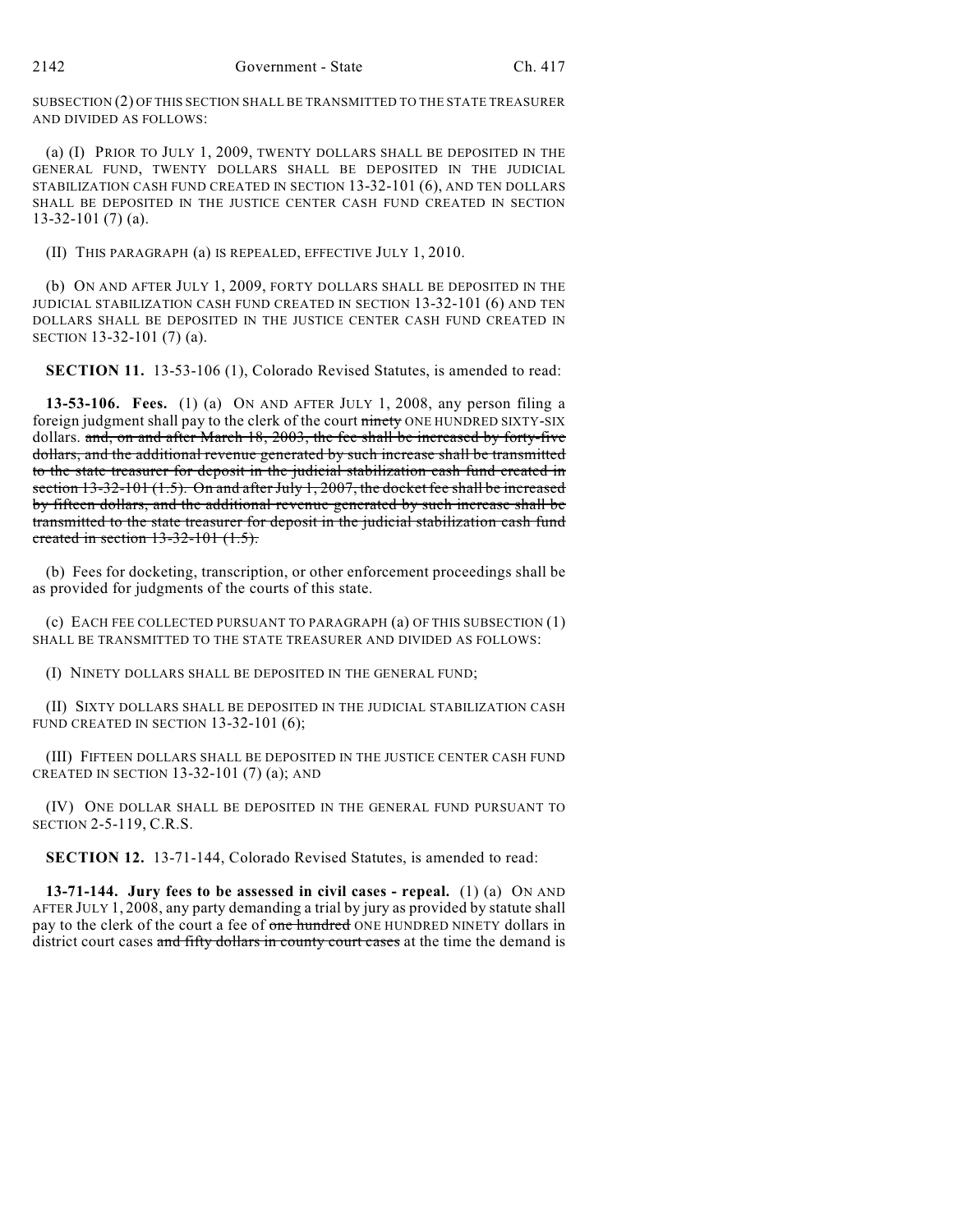made pursuant to the Colorado rules of civil procedure. The clerk of the court shall pay the fee, when collected, to the state treasurer for deposit to the credit of the general fund. On and after March 18, 2003, the jury fee in district court shall be increased by fifty dollars, and the jury fee in county court shall be increased by twenty-five dollars, and the additional revenue generated by the increases shall be transmitted to the state treasurer for deposit in the judicial stabilization cash fund created in section 13-32-101 (1.5). On and after July 1, 2007, the jury fee in district court shall be increased by fifteen dollars, and the jury fee in county court shall be increased by nine dollars, and the additional revenue generated by such increases shall be transmitted to the state treasurer for deposit in the judicial stabilization cash fund created in section 13-32-101 (1.5). The jury fee is not refundable.

(b) ON AND AFTER JULY 1, 2008, ANY PARTY DEMANDING A TRIAL BY JURY AS PROVIDED BY STATUTE SHALL PAY TO THE CLERK OF THE COURT A FEE OF NINETY-EIGHT DOLLARS IN COUNTY COURT CASES AT THE TIME THE DEMAND IS MADE PURSUANT TO THE COLORADO RULES OF CIVIL PROCEDURE.

(c) Each party to an action who does not affirmatively waive, in writing, the right to a trial by jury on all issues which are so triable shall pay the jury fee. Failure to pay the jury fee at the time of filing the demand, and no later than ten days after the service of the last pleading directed to any issue triable by a jury, shall constitute a waiver of a jury trial by the demanding, nonpaying party.

(2) (a) Pursuant to section  $13-1-204$  (1) (b), a five-dollar surcharge shall be assessed and collected on each jury fee described in this section concerning civil actions filed on and after July 1, 2007. EACH FEE COLLECTED PURSUANT TO PARAGRAPH (a) OF SUBSECTION (1) OF THIS SECTION SHALL BE TRANSMITTED TO THE STATE TREASURER AND DIVIDED AS FOLLOWS:

(I) (A) PRIOR TO JULY 1, 2009, ONE HUNDRED DOLLARS SHALL BE DEPOSITED IN THE GENERAL FUND, SIXTY-FIVE DOLLARS SHALL BE DEPOSITED IN THE JUDICIAL STABILIZATION CASH FUND CREATED IN SECTION 13-32-101 (6), FIVE DOLLARS SHALL BE DEPOSITED IN THE COURT SECURITY CASH FUND ESTABLISHED PURSUANT TO SECTION 13-1-204, AND TWENTY DOLLARS SHALL BE DEPOSITED IN THE JUSTICE CENTER CASH FUND CREATED IN SECTION 13-32-101 (7) (a).

(B) THIS SUBPARAGRAPH (I) IS REPEALED, EFFECTIVE JULY 1, 2010.

(II) ON AND AFTER JULY 1, 2009, ONE HUNDRED SIXTY-FIVE DOLLARS SHALL BE DEPOSITED IN THE JUDICIAL STABILIZATION CASH FUND CREATED IN SECTION 13-32-101 (6), FIVE DOLLARS SHALL BE DEPOSITED IN THE COURT SECURITY CASH FUND ESTABLISHED PURSUANT TO SECTION 13-1-204, AND TWENTY DOLLARS SHALL BE DEPOSITED IN THE JUSTICE CENTER CASH FUND CREATED IN SECTION 13-32-101 (7) (a).

(b) EACH FEE COLLECTED PURSUANT TO PARAGRAPH (b) OF SUBSECTION (1) OF THIS SECTION SHALL BE TRANSMITTED TO THE STATE TREASURER AND DIVIDED AS FOLLOWS:

(I) (A) PRIOR TO JULY 1, 2009, FIFTY DOLLARS SHALL BE DEPOSITED IN THE GENERAL FUND, THIRTY-FOUR DOLLARS SHALL BE DEPOSITED IN THE JUDICIAL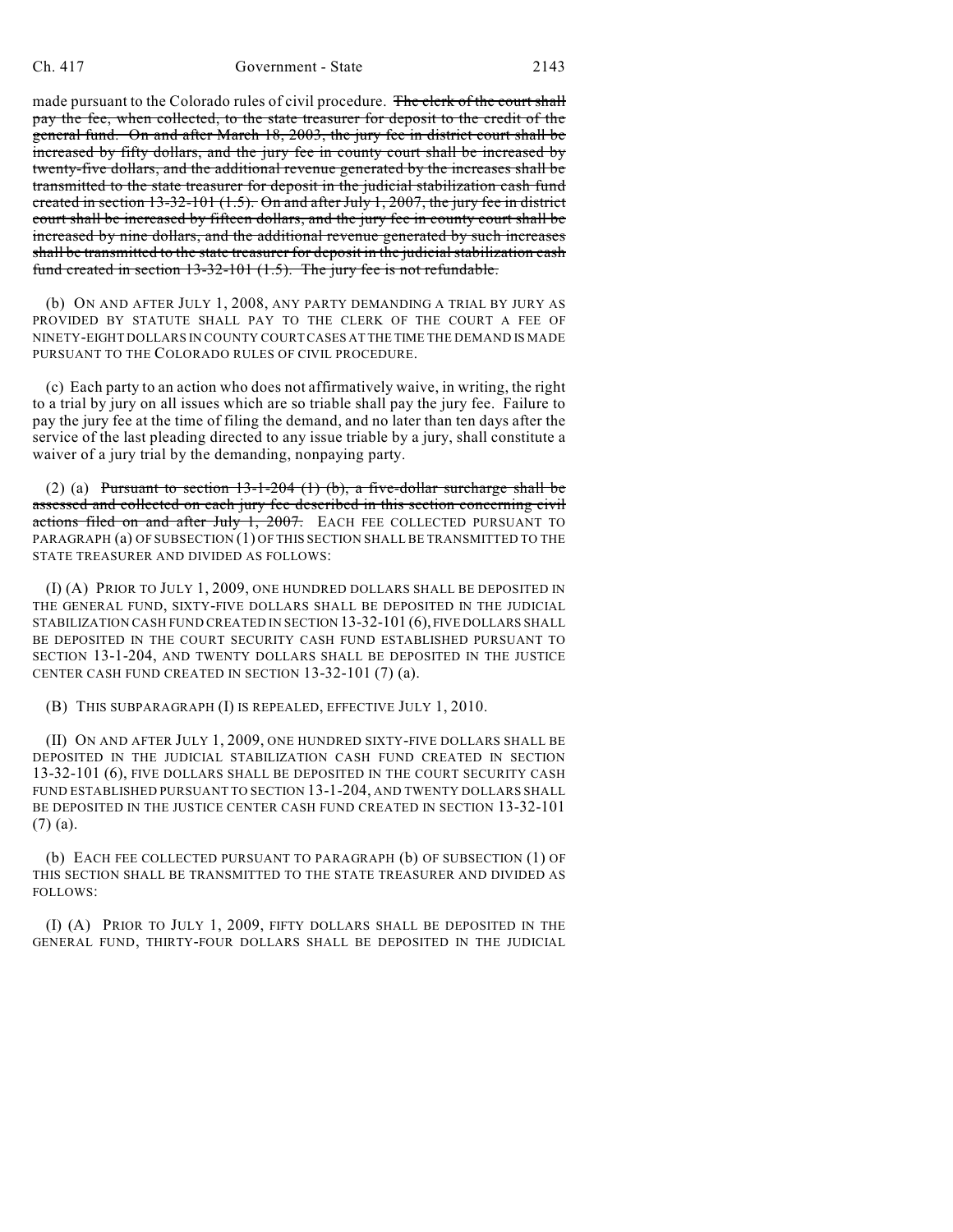STABILIZATION CASH FUND CREATED IN SECTION 13-32-101 (6), FIVE DOLLARS SHALL BE DEPOSITED IN THE COURT SECURITY CASH FUND ESTABLISHED PURSUANT TO SECTION 13-1-204, AND NINE DOLLARS SHALL BE DEPOSITED IN THE JUSTICE CENTER CASH FUND CREATED IN SECTION 13-32-101 (7) (a).

(B) THIS SUBPARAGRAPH (I) IS REPEALED, EFFECTIVE JULY 1, 2010.

(II) ON AND AFTER JULY 1, 2009, EIGHTY-FOUR DOLLARS SHALL BE DEPOSITED IN THE JUDICIAL STABILIZATION CASH FUND CREATED IN SECTION 13-32-101 (6) , FIVE DOLLARS SHALL BE DEPOSITED IN THE COURT SECURITY CASH FUND ESTABLISHED PURSUANT TO SECTION 13-1-204, AND NINE DOLLARS SHALL BE DEPOSITED IN THE JUSTICE CENTER CASH FUND CREATED IN SECTION 13-32-101 (7) (a).

(3) Notwithstanding the provisions of subsection  $(1)$  of this section, on and after July 1, 2009, all fees collected under this section shall be transmitted to the state treasurer for deposit in the judicial stabilization cash fund created in section  $13-32-101(1.5)$ .

**SECTION 13.** 37-92-302 (1) (d) and (1) (e), Colorado Revised Statutes, are amended to read:

**37-92-302. Applications for water rights or changes of such rights - plans for augmentation.** (1) (d) (I) The fee for filing an application, complaint, petition, or any other pleading initiating a water matter shall be the same as that for filing a civil complaint in district court, AS PROVIDED IN SECTION 13-32-101, C.R.S.; except that, for any application seeking a determination of a change of water right or approval of a plan for augmentation, the filing fee shall be twice as much. For filing a statement of opposition, the fee shall be the same as that for filing an answer to a civil action in district court. A tax of one dollar must be included with every application, pursuant to section 2-5-119, C.R.S. No fee or tax shall be assessed to the state of Colorado or any agency of its executive department under this subsection (1) or subsection (3) of this section, but no other person or entity shall be exempt from such fee or tax.

(II)  $\Theta$ n and after July 1, 2010, All fees collected under this paragraph (d) shall be transmitted to the state treasurer for deposit in the judicial stabilization cash fund created in section  $13-32-101$   $(1.5)$ , C.R.S. AND BE DIVIDED AS PROVIDED IN SECTION 13-32-101, C.R.S.

(e) Pursuant to section  $13-1-204$  (1) (b), C.R.S., a five-dollar surcharge shall be assessed and collected on each fee described in paragraph (d) of this subsection (1) concerning water matters initiated on and after July 1, 2007.

**SECTION 14.** 37-92-304 (2), Colorado Revised Statutes, is amended to read:

**37-92-304. Proceedings by the water judge.** (2) Within twenty days after the date of mailing thereof, any person, including the state engineer, who wishes to protest or support a ruling of the referee shall file in writing a pleading in quadruplicate with the water clerk and shall mail or deliver a copy to all parties and so certify. Such pleading shall clearly identify the matter and shall state the factual and legal grounds therefor. Upon filing of such a pleading, the party, except for the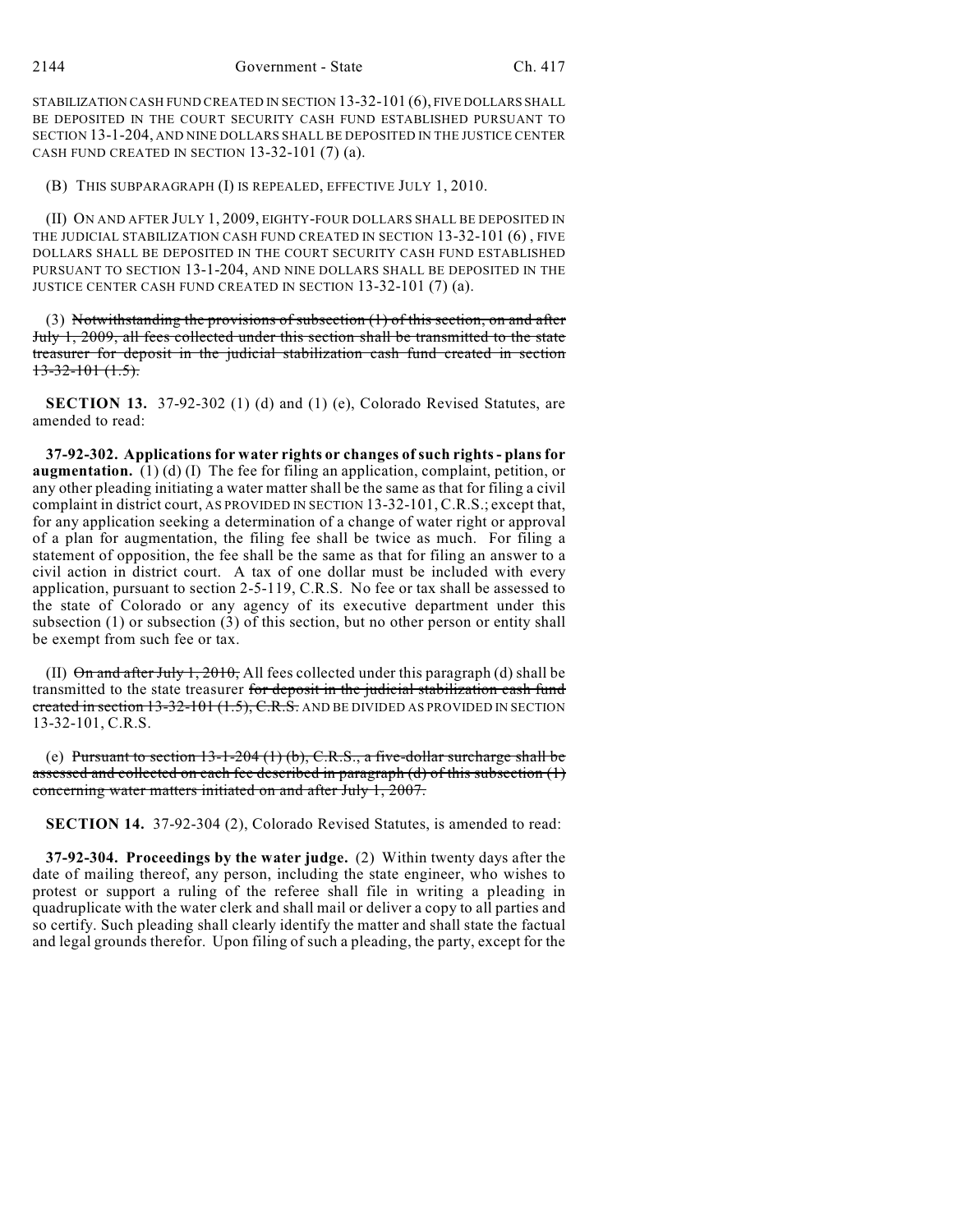state engineer who shall pay no filing fee, shall pay a filing fee equal to that for filing an answer to a civil action in district court, AS PROVIDED IN SECTION 13-32-101, C.R.S. No person who is already a party in the matter may be required to file any additional pleading or to pay any additional filing fee to maintain a party status in the case. ALL FEES COLLECTED PURSUANT TO THIS SUBSECTION (2) SHALL BE TRANSMITTED TO THE STATE TREASURER AND BE DIVIDED AS PROVIDED IN SECTION 13-32-101, C.R.S.

**SECTION 15.** 37-92-401 (5), Colorado Revised Statutes, is amended to read:

**37-92-401. Biennial tabulations of priorities and decennial abandonment lists.** (5) (a) Any person who wishes to protest the inclusion of any water right in a decennial abandonment list after its revision by the division engineer shall file a written protest with the water clerk and with the division engineer. All such protests to the decennial abandonment list shall be filed not later than June 30, 1992, or the respective tenth anniversary thereafter. Such protest shall set forth in detail the factual and legal basis therefor. Service of a copy of the protest or any other documents is not necessary for jurisdictional purposes, but the water judge may order service of a copy of the protest or any other document on any person and in any manner which he or she may deem appropriate. The fee for filing such protest with the water clerk shall be twenty FORTY-FIVE dollars. and, on and after March 18, 2003, the fee shall be increased by ten dollars, and the additional revenue generated by such increase shall be transmitted to the state treasurer for deposit in the judicial stabilization cash fund created in section 13-32-101 (1.5), C.R.S. On and after July 1, 2007, the docket fee shall be increased by five dollars, and the additional revenue generated by such increase shall be transmitted to the state treasurer for deposit in the judicial stabilization cash fund created in section 13-32-101 (1.5), C.R.S.

(b) FEES COLLECTED PURSUANT TO PARAGRAPH (a) OF THIS SUBSECTION (5) SHALL BE TRANSMITTED TO THE STATE TREASURER AND DIVIDED AS FOLLOWS:

(I) TWENTY DOLLARS SHALL BE DEPOSITED IN THE GENERAL FUND;

(II) FIFTEEN DOLLARS SHALL BE DEPOSITED IN THE JUDICIAL STABILIZATION CASH FUND CREATED IN SECTION 13-32-101 (6), C.R.S.; AND

(III) TEN DOLLARS SHALL BE DEPOSITED IN THE JUSTICE CENTER CASH FUND CREATED IN SECTION 13-32-101 (7) (a), C.R.S.

**SECTION 16.** 8-2-121 (2), Colorado Revised Statutes, is amended to read:

**8-2-121. Document fraud - penalties.** (2) Any person or entity that violates subsection (1) of this section shall be subject to a civil penalty of not less than fifty thousand dollars recoverable, with attorney fees and costs, in a civil action that may be brought by the office of the attorney general on behalf of the department of labor and employment, for each document subject to the violation. Moneys collected pursuant to this subsection (2) shall be deposited in the judicial stabilization cash fund created in section 13-32-101  $(1.5)$  (6), C.R.S. The moneys in the judicial stabilization cash fund shall be subject to annual appropriation by the general assembly to the office of the attorney general for costs incurred for actions brought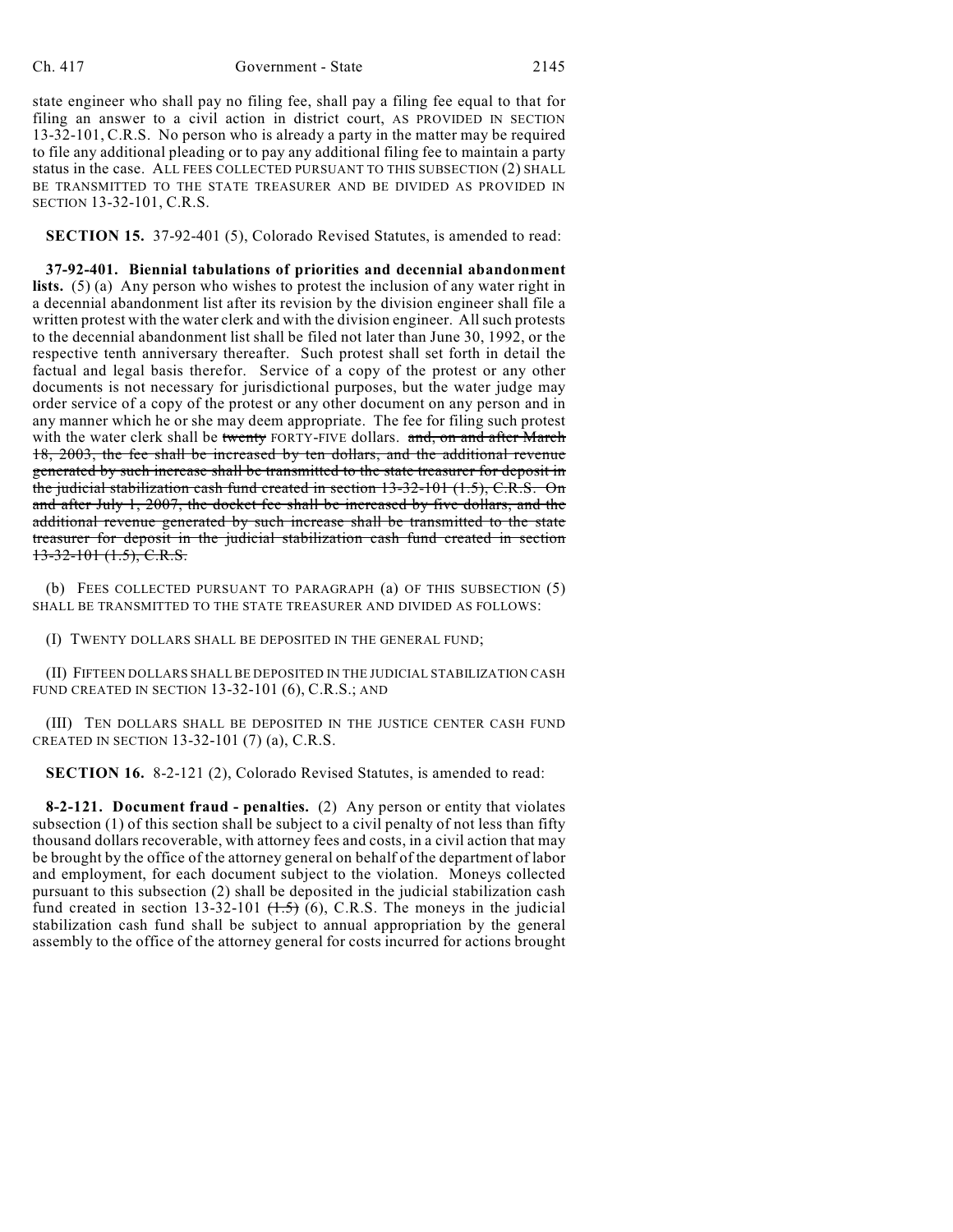pursuant to this section. In the event that the judicial stabilization cash fund is abolished, the moneys collected pursuant to this subsection (2) shall be deposited in the general fund, which shall then be subject to annual appropriation by the general assembly to the office of the attorney general for costs incurred for actions brought pursuant to this section.

**SECTION 17.** 13-32-105 (1) (c), Colorado Revised Statutes, is amended to read:

**13-32-105. Docket fees in criminal actions.** (1) (c) Except as otherwise provided in paragraph (b) of this subsection (1), on and after July 1, 2008, all fees collected under this section shall be transmitted to the state treasurer for deposit in the judicial stabilization cash fund created in section  $13-32-101$   $(1.5)$  (6).

**SECTION 18.** 13-32-109 (2), Colorado Revised Statutes, is amended to read:

**13-32-109. Report of unclaimed funds - district court.** (2) On and after July 1, 2010, all moneys paid to the state treasurer pursuant to subsection (1) of this section shall be deposited in the judicial stabilization cash fund created in section  $13-32-101$   $(\frac{1.5}{1.5})$  (6).

**SECTION 19.** 13-32-112 (2), Colorado Revised Statutes, is amended to read:

**13-32-112. Unclaimed funds - county court.** (2) On and after July 1, 2010, all fees required to be paid over by the clerk into the state general fund pursuant to subsection (1) of this section shall be transmitted to the state treasurer for deposit in the judicial stabilization cash fund created in section  $13-32-101$   $(1.5)$  (6).

**SECTION 20.** 16-4-109 (6), Colorado Revised Statutes, is amended to read:

**16-4-109. Disposition of security deposits upon forfeiture or termination of bond.** (6) On and after July 1, 2008, all moneys collected from payment toward a judgment entered for the state pursuant to subsection (2) of this section shall be transmitted to the state treasurer for deposit in the judicial stabilization cash fund created in section 13-32-101  $(1.5)$  (6), C.R.S.

**SECTION 21.** 18-1.3-701 (1) (b), Colorado Revised Statutes, is amended to read:

**18-1.3-701. Judgment for costs and fines.** (1) (b) Except as otherwise provided in paragraph (c) of this subsection (1), on and after July 1, 2010, all judgments collected pursuant to this section for fees and court costs shall be transmitted to the state treasurer for deposit in the judicial stabilization cash fund created in section 13-32-101  $(1.5)$  (6), C.R.S.

**SECTION 22.** 18-22-103 (2) (a) (II), Colorado Revised Statutes, is amended to read:

**18-22-103. Source of revenues - allocation of moneys.** (2) The clerk of the court shall allocate the surcharge required by subsection (1) of this section as follows: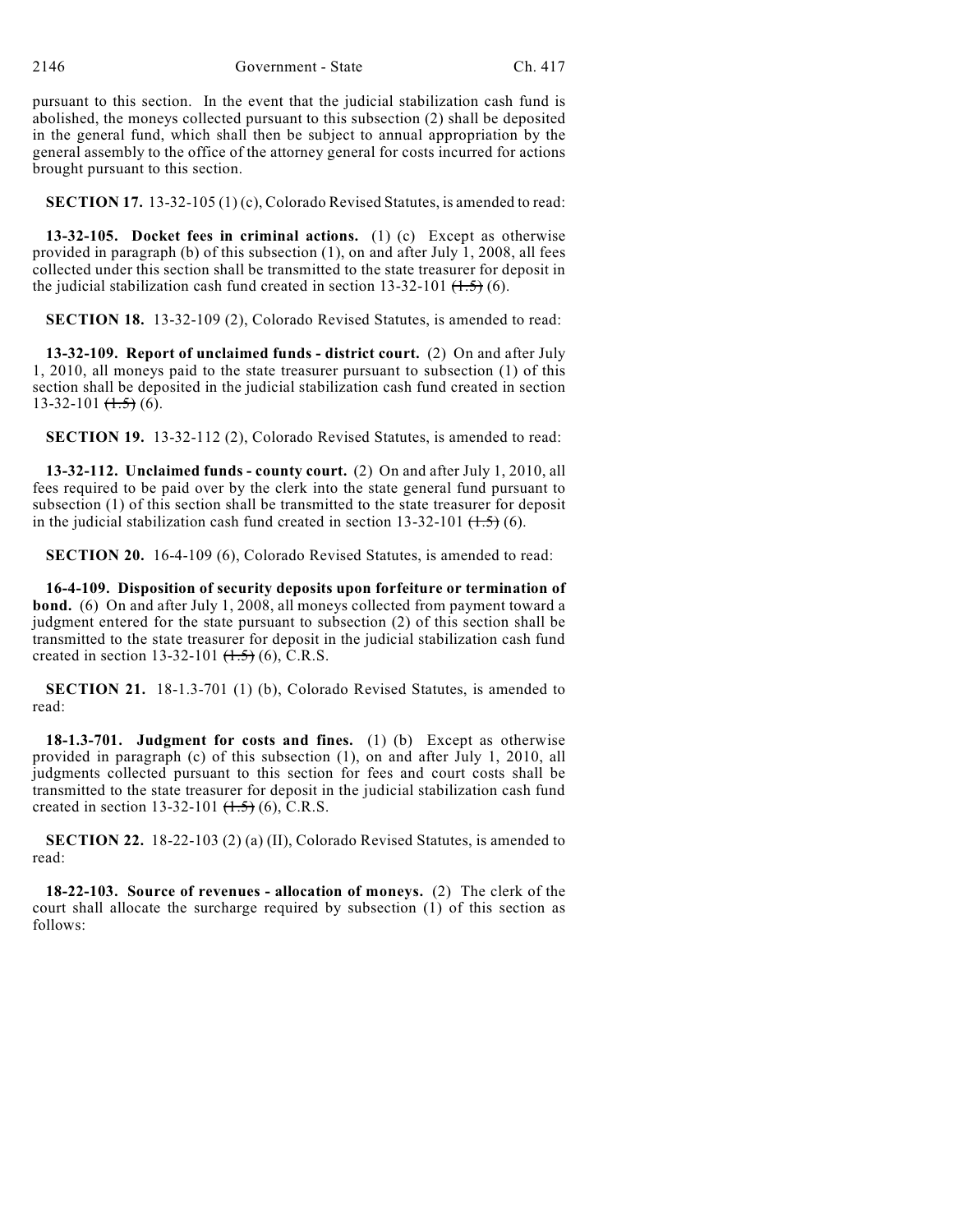(a) (II) Notwithstanding the provisions of subparagraph (I) of this paragraph (a), on and after July 1, 2008, the portion of the surcharge that is retained under this paragraph (a) shall be transmitted to the state treasurer for deposit in the judicial stabilization cash fund created in section  $13-32-101$   $(1.5)$   $(6)$ , C.R.S.

**SECTION 23.** 18-24-103 (1) (a), Colorado Revised Statutes, is amended to read:

**18-24-103. Collection and distribution of funds - child abuse investigation surcharge fund - creation.** (1) The clerk of the court shall allocate the surcharge required by section 18-24-102 as follows:

(a) Five percent shall be retained by the clerk of the court for administrative costs incurred pursuant to this subsection (1). Such amount retained shall be transmitted to the state treasurer for deposit in the judicial stabilization cash fund created in section 13-32-101  $(1.5)$  (6), C.R.S. and

**SECTION 24.** 24-21-214 (3) (a), Colorado Revised Statutes, is amended to read:

**24-21-214. Surcharge - collection and distribution - address confidentiality program surcharge fund - creation - definitions.** (3) The clerk of the court shall allocate the surcharge required by this section as follows:

(a) Five percent shall be retained by the clerk of the court for administrative costs incurred pursuant to this section. Such amount retained shall be transmitted to the state treasurer for deposit in the judicial stabilization cash fund created in section  $13-32-101$   $(1.5)$  (6), C.R.S.

**SECTION 25.** 39-2-125 (1) (h), Colorado Revised Statutes, is amended to read:

**39-2-125. Duties of the board.** (1) The board of assessment appeals shall perform the following duties, such performance to be in accordance with the applicable provisions of article 4 of title 24, C.R.S.:

(h) Collect any filing fee that shall accompany a taxpayer's request for a hearing before the board pursuant to this section. All fees collected by the board shall be transmitted to the state treasurer, who shall credit the same to the general fund. Any request for a hearing before the board pursuant to sections  $39-2-117$  (5) (b), 39-4-108 (8), 39-8-108 (1), and 39-10-114.5 (1) shall be accompanied by a nonrefundable filing fee as follows:

(I) For any person other than a taxpayer pro se, an amount equal to seventy-five percent of the docket fee required to be paid by a plaintiff, petitioner, third-party plaintiff, and a party filing a cross claim or counterclaim in a district court of the state pursuant to section  $13-32-101$  (1) (d), C.R.S., A FEE OF ONE HUNDRED ONE DOLLARS AND TWENTY-FIVE CENTS for each tract, parcel, or lot of real property and for each schedule of personal property included in such request; except that, if any request for a hearing before the board involves more than one tract, parcel, or lot owned by the same taxpayer and involves the same issue regarding the valuation of such real property, only one filing fee shall be required for such request for a hearing.